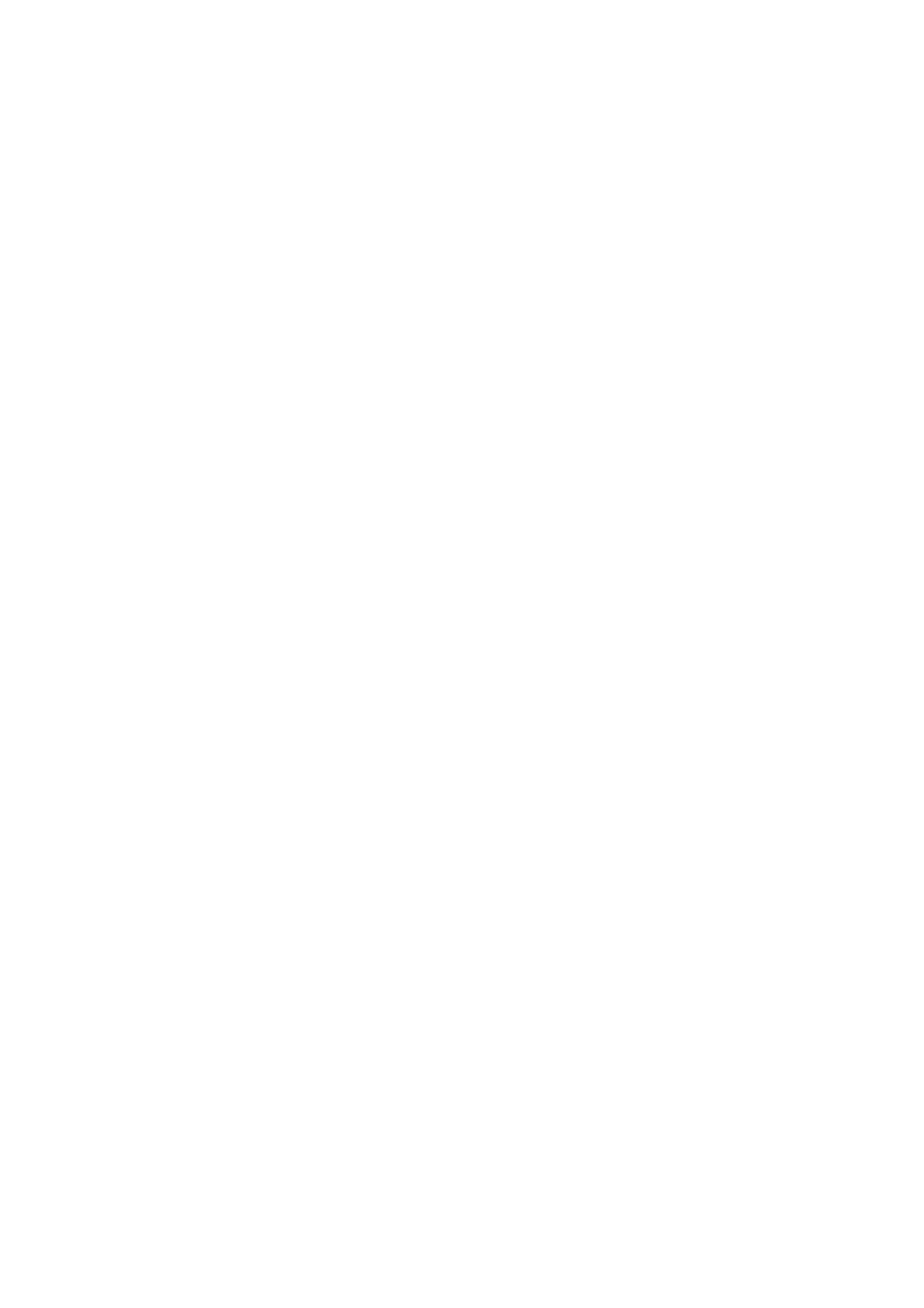

# Dear Customer

These instructions are intended to help you properly carry out repairs on the electronically controlled diesel injection system described in this document.

In writing these instructions, we have assumed that you have the necessary knowledge of control systems for working on and with the electronic diesel control.

Best regards MAN Nutzfahrzeuge Aktiengesellschaft Nuremberg Plant

Since our products are in continuous development, we reserve the right to make technical modifications.

2002 MAN Nutzfahrzeuge Aktiengesellschaft

Reprint, duplication or translation, as a whole or in part without the written approval of MAN is prohibited. MAN reserves all rights accorded by the relevant laws on copyright.

MTDA **Technical status: 02.2002** 51.99598–8049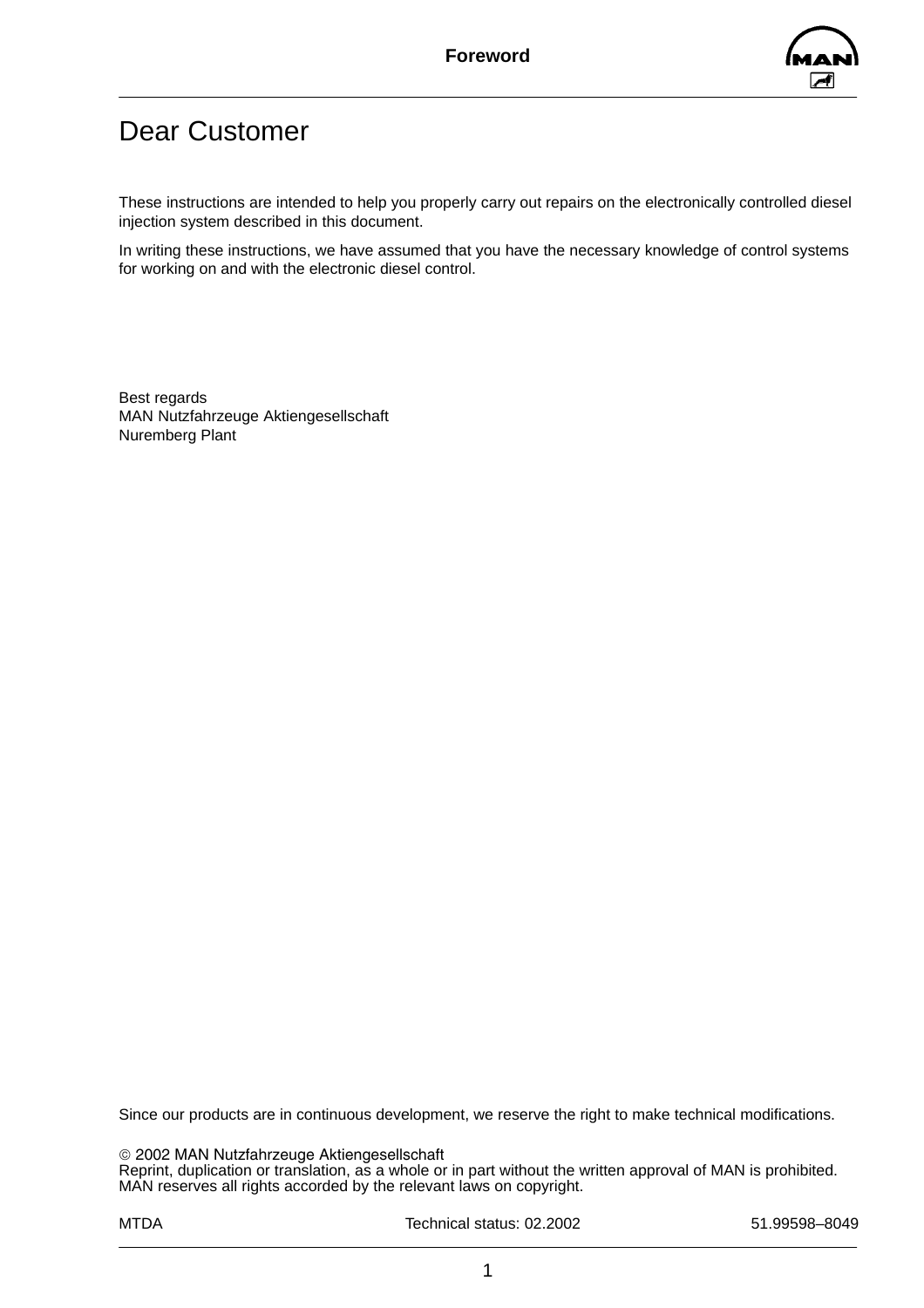

|                                                                                                                                                                                                                                | 4              |
|--------------------------------------------------------------------------------------------------------------------------------------------------------------------------------------------------------------------------------|----------------|
|                                                                                                                                                                                                                                | 6              |
|                                                                                                                                                                                                                                | $\overline{7}$ |
|                                                                                                                                                                                                                                | 9              |
|                                                                                                                                                                                                                                | 9              |
|                                                                                                                                                                                                                                | 11             |
|                                                                                                                                                                                                                                | 11             |
|                                                                                                                                                                                                                                | 12             |
|                                                                                                                                                                                                                                | 13             |
|                                                                                                                                                                                                                                | 16             |
|                                                                                                                                                                                                                                | 17             |
|                                                                                                                                                                                                                                | 18             |
|                                                                                                                                                                                                                                | 19             |
|                                                                                                                                                                                                                                | 20             |
|                                                                                                                                                                                                                                | 21             |
|                                                                                                                                                                                                                                | 22             |
|                                                                                                                                                                                                                                | 24             |
|                                                                                                                                                                                                                                | 27             |
|                                                                                                                                                                                                                                | 30             |
|                                                                                                                                                                                                                                | 31             |
|                                                                                                                                                                                                                                | 31             |
|                                                                                                                                                                                                                                | 32             |
|                                                                                                                                                                                                                                | 33             |
| Control rod position sensor (and accommunication of the control of the control response of the control of the control of the control of the control of the control of the control of the control of the control of the control | 34             |
|                                                                                                                                                                                                                                | 35             |
|                                                                                                                                                                                                                                | 36             |
|                                                                                                                                                                                                                                | 37             |
|                                                                                                                                                                                                                                | 38             |
|                                                                                                                                                                                                                                | 39             |
|                                                                                                                                                                                                                                | 40             |
|                                                                                                                                                                                                                                | 41             |
|                                                                                                                                                                                                                                | 42             |
|                                                                                                                                                                                                                                | 43             |
|                                                                                                                                                                                                                                | 44             |
|                                                                                                                                                                                                                                | 45             |
|                                                                                                                                                                                                                                | 46             |
|                                                                                                                                                                                                                                | 47             |
|                                                                                                                                                                                                                                | 48             |
|                                                                                                                                                                                                                                | 49             |
|                                                                                                                                                                                                                                | 50             |
|                                                                                                                                                                                                                                | 51             |
|                                                                                                                                                                                                                                | 52             |
|                                                                                                                                                                                                                                | 53             |
|                                                                                                                                                                                                                                | 54             |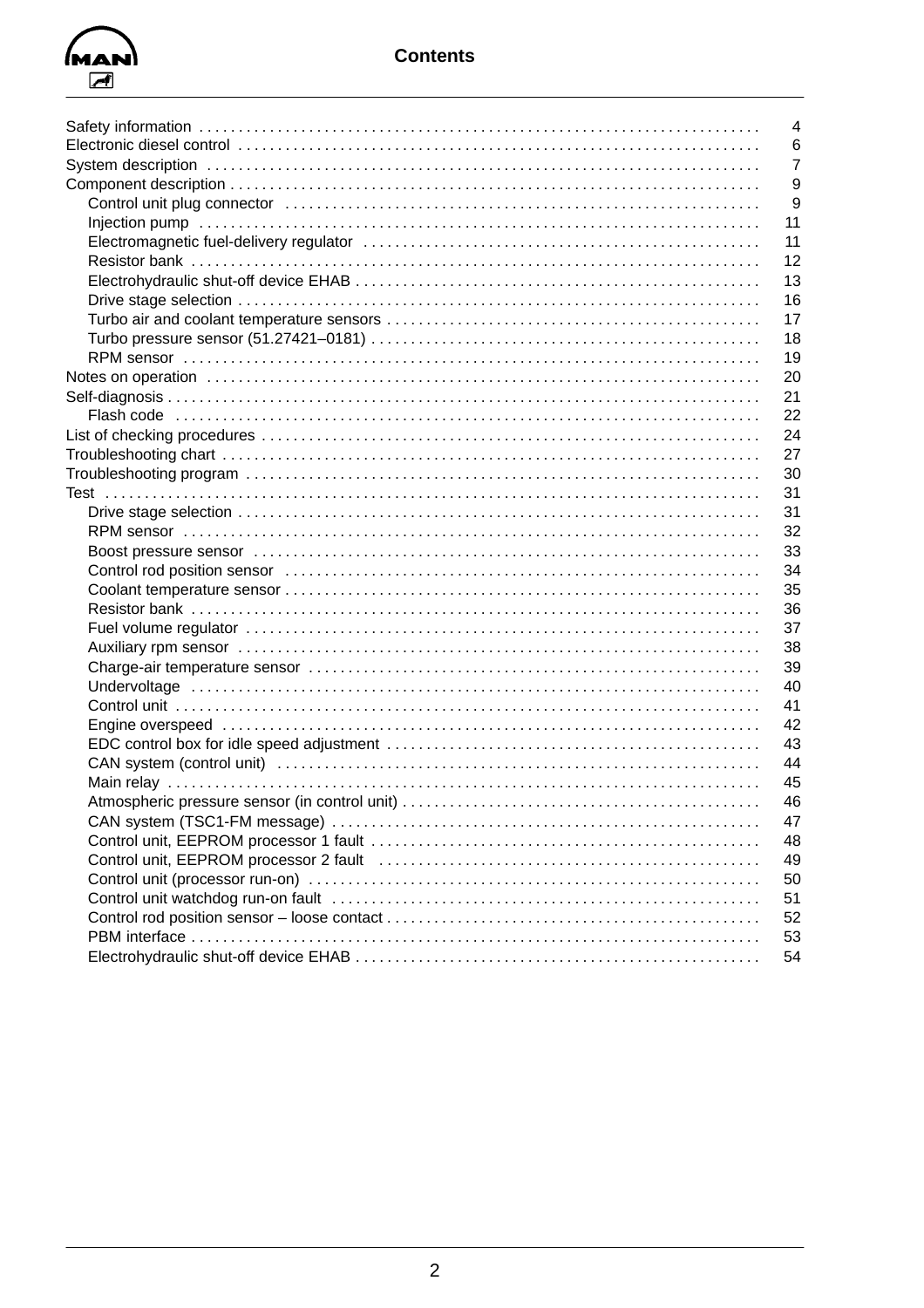

| - 55 |
|------|
| 57   |
| 57   |
| 57   |
| 57   |
| 58   |
| -59  |
| 60   |
| 61   |
| 62   |
| 62   |
| 62   |
| - 63 |
| -66  |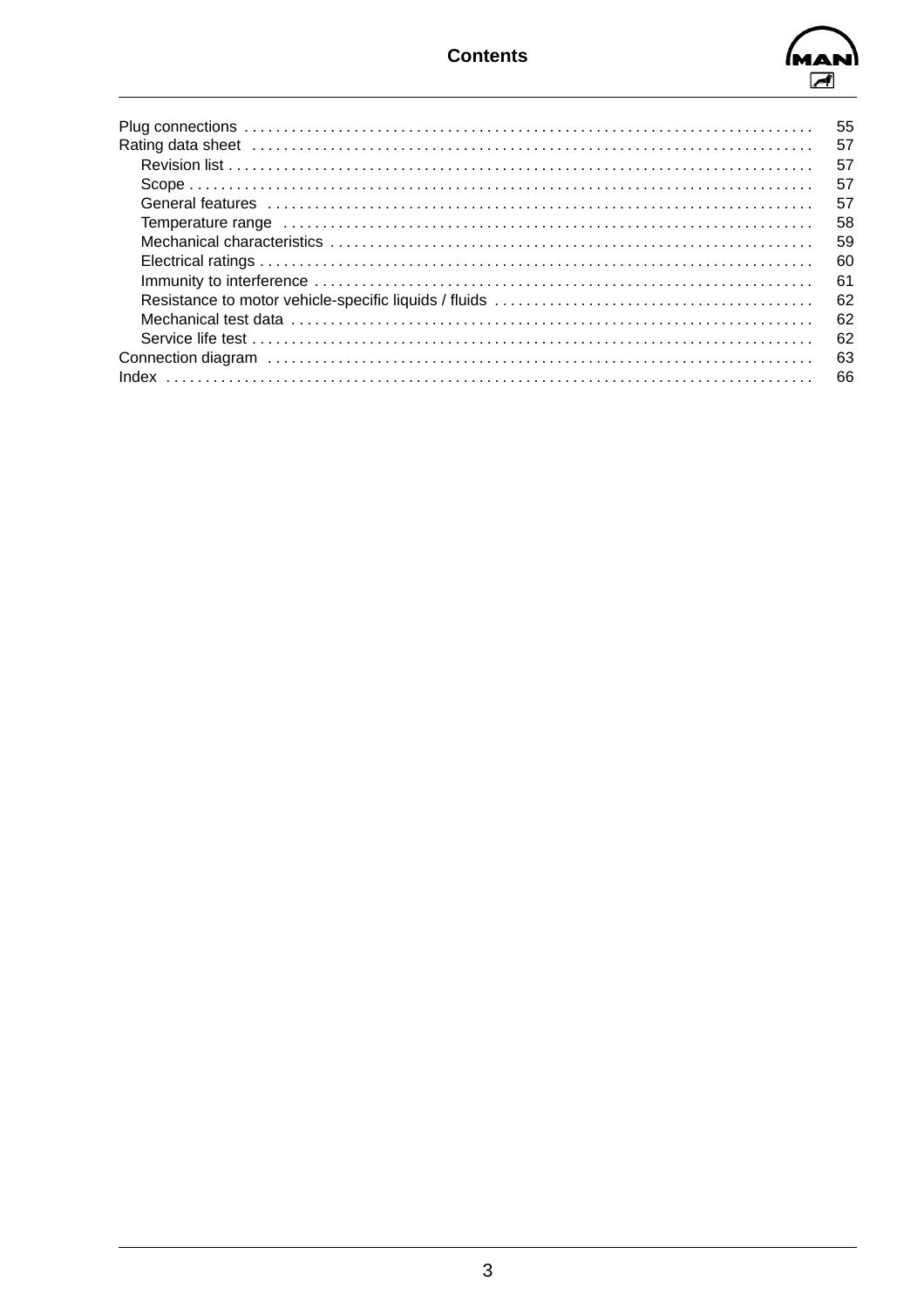<span id="page-5-0"></span>

# **General**

Important safety regulations are summarized in this quick-reference overview and arranged by topic to effectively convey the knowledge necessary to avoid accidents causing injury, damage or environmental hazard.

The engine operating manual contains further information.

#### **Important:**

Should an accident occur despite all precautionary measures, particularly one involving contact with corrosive acid, penetration of fuel under the skin, scalding by hot oil, antifreeze splashing into the eyes etc. **you must seek medical assistance immediately.**

#### **1. Instructions for avoiding accidents likely to cause injury**

**Only authorized and qualified personnel are permitted to carry out inspection, adjustment and repair work** 

- Secure and chock vehicles to prevent the vehicle rolling
- Firmly secure units and assemblies on disassembly
- Only authorized personnel are permitted to start and operate the engine
- Do not stand too close to rotating parts while the engine is running Wear close-fitting working clothes
- Do not touch a hot engine with bare hands: Risk of burns
- Keep area surrounding engine, ladders and stairways free of oil and grease. Accidents caused by slipping can have serious consequences
- Only work with tools which are in good condition. Damaged or worn spanners and wrenches can slip off: Risk of injury
- Persons must not stand under an engine suspended on a crane hook. Keep lifting gear in perfect condition
- Only open coolant circuit once the engine has cooled down. Follow the instructions given under "Care and Maintenance" in the Operating Manual exactly if it is not possible to avoid opening the coolant circuit with the engine at operating temperature







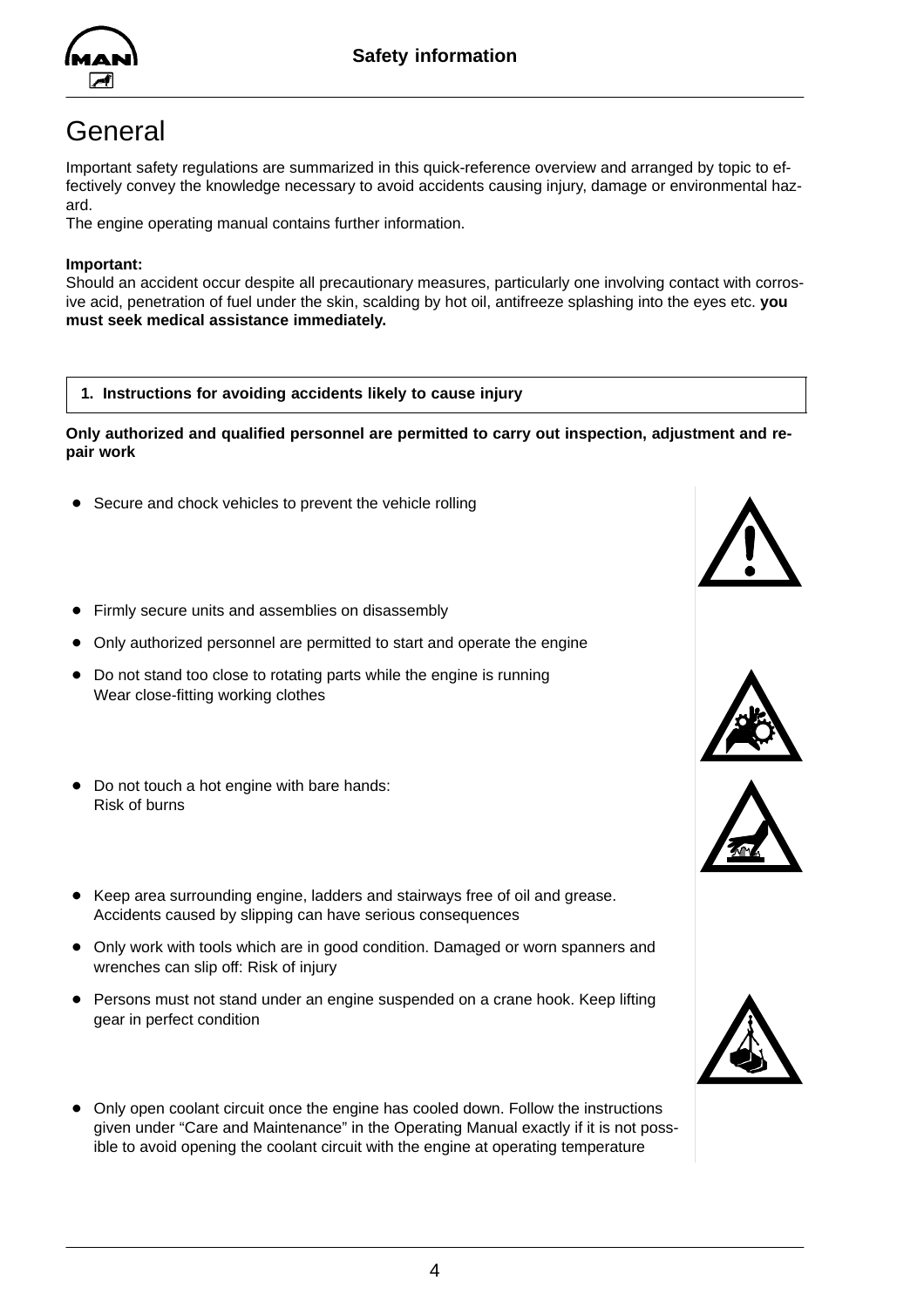

- <span id="page-6-0"></span> $\bullet$  Do not tighten or loosen pipes and hoses that are under pressure (lubricant circuit, coolant circuit and any downstream hydraulic oil circuits): Risk of injury caused by liquids escaping under pressure
- Do not place hands under the fuel jet when checking injection nozzles. Do not inhale fuel mist
- Always disconnect battery when working on the electrical system
- $\bullet$  Do not use rapid charger to start the engine. Rapid charging of batteries is only permitted with the positive and negative leads disconnected!
- Disconnect batteries only with the ignition turned off
- Observe manufacturer's instructions for handling batteries. **Caution:** Battery acid is toxic and corrosive. Battery gasses are explosive
- Only use suitable measuring instruments to **measure voltages**! The minimum input resistance of a measuring instrument should be 10  $\text{M}\Omega$
- Only disconnect or connect wiring harness connectors on electronic control units with the **ignition turned off!**

Disconnect batteries and connect the positive lead to the negative lead such that they are electrically conductive before carrying out any electric welding work. Earth the welding set as close to the weld as possible. Do not place cables of welding set parallel to electrical lines in the vehicle.

Refer to the "Welders Code of Practice" for further accident prevention measures.

**• When carrying out repaint jobs**, electronic components may be subject to high temperatures (max. 95°C) for only very short periods; a period of up to approx. 2 hours is permissible at a max. temperature of 85°C, disconnect batteries

### **Limitation of liability for parts and accessories**

In your own interest, we strongly recommend you use only accessories and original MAN parts expressly approved by MAN for your MAN engine. The reliability, safety and suitability of these parts and accessories have been tested specially for MAN engines. Despite us keeping a constant eye on the market, we cannot assess and be held responsible for these properties in other products, even if they bear TÜV (German testing and inspection institute) approval or any other official approval in any particular case.

### **Laying up or storage**

Special measures must be implemented in accordance with MAN Company Standard M 3069 Part 3 if engines are to be laid up or placed into storage for more than 3 months.

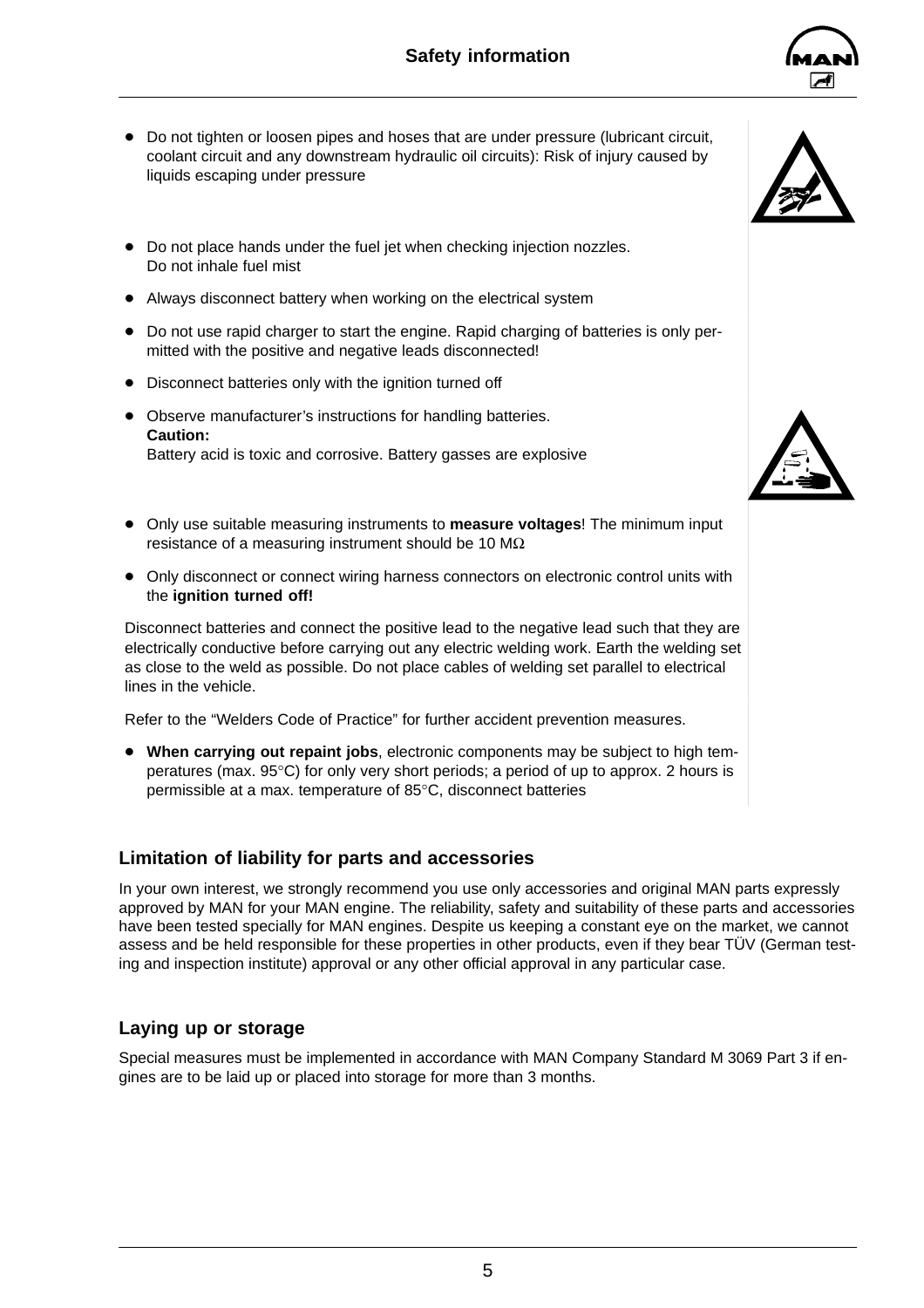<span id="page-7-0"></span>

## **Electronic diesel control EDC**

#### **General**

The requirements set by customers and legislation in respect of fuel consumption, exhaust emission and noise characteristics etc. on diesel engines have grown over the years and will be even more stringent in the future.

The fact that conventional mechanical injection systems have reached their performance limits has made electronically controlled fuel injection systems necessary.

Such systems increase engine efficiency, improve driving comfort and lessen the burden on the environment.

EDC (**E**lectronic **D**iesel **C**ontrol) meets these requirements.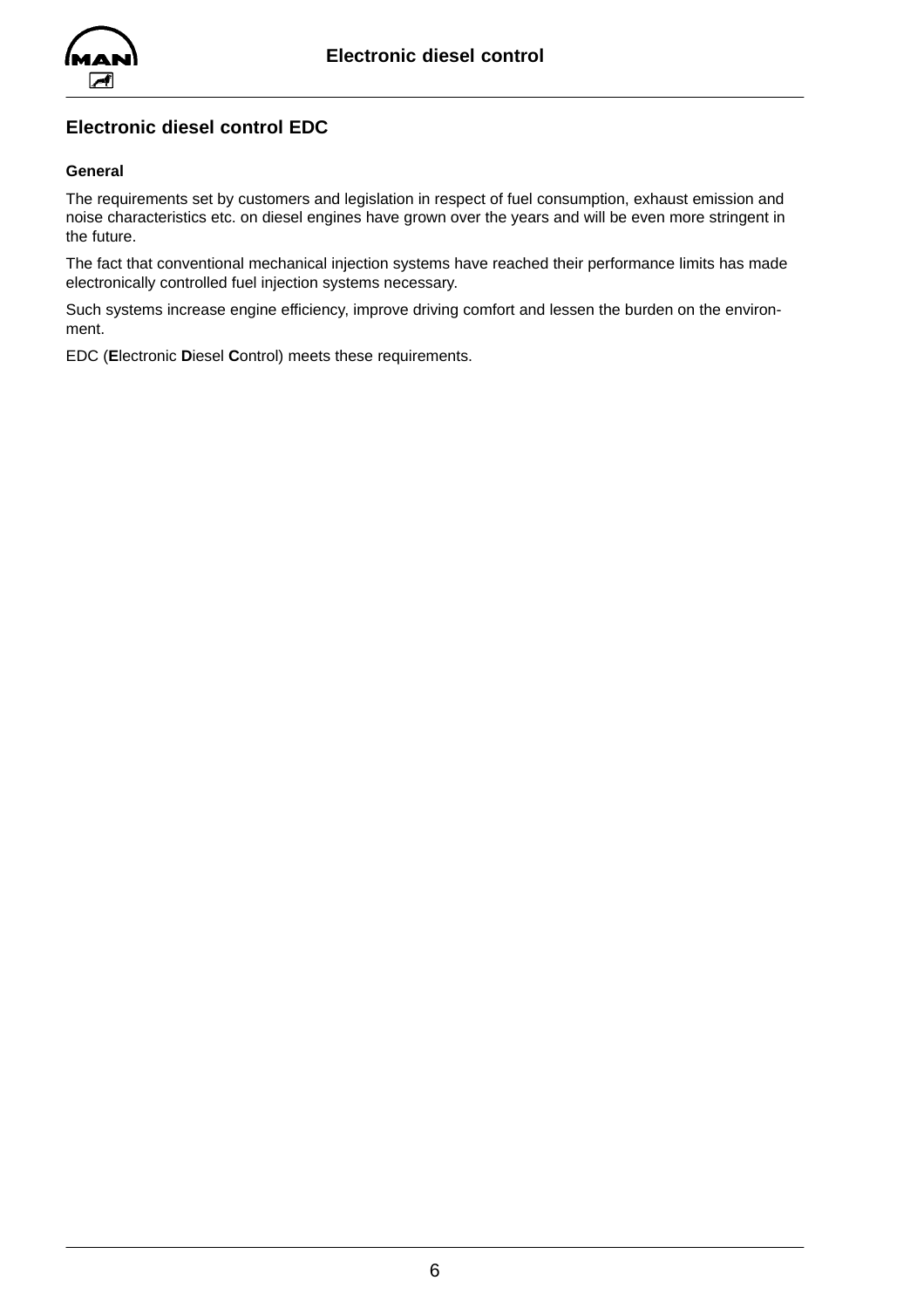

#### Drive stage Boost Coolant EHAB Engine speed 1 Engine speed 2 Charge air intake temperature pressure temperature Electrohydraulic cut-out selection Control unit engine speeds ingine speeds **SO** diagnosis Diagnosis ngine speed Power supply<br>terminal 30 ISO diagnosis Engine speed Power supply warning lamp PWM signal Intermediate ntermediate erminal 15 PWM signal Terminal 15 terminal 30 CAN bus Diagnosis request

The controller contains

- the linear solenoid
- the control rod position transducer

<span id="page-8-0"></span>**System description EDC M(S) 5**

The linear solenoid is actuated by the electronic control unit. The control unit processes information which it receives via

- the control rod position transducer
- the drive position selection
- drive stage selection
- coolant temperature sensor
- charge-air temperature sensor
- intermediate engine speed setpoint
- and the rpm sensors.

The diagnosis request push button and the EDC indicator lamp are used in detecting faults and signalling them through a code.

An ISO interface provides a communication with the MAN-cats test and diagnostic computer.

The control unit, with its program adapted to the engine model concerned, determines the optimum setting of the control rod from all the measured values.

To ensure the vehicle can still be driven to the nearest workshop in the event of one or several sensors failing, an emergency drive function is integrated in the control unit which, depending on the situation, makes it possible to continue driving with restricted functions.

When the brakes are applied, the system operates as an intermediate engine speed controller with a cyclic irregularity (P-degree) of 0, i.e. a set intermediate engine speed is maintained exactly provided the engine develops sufficient power output for this purpose.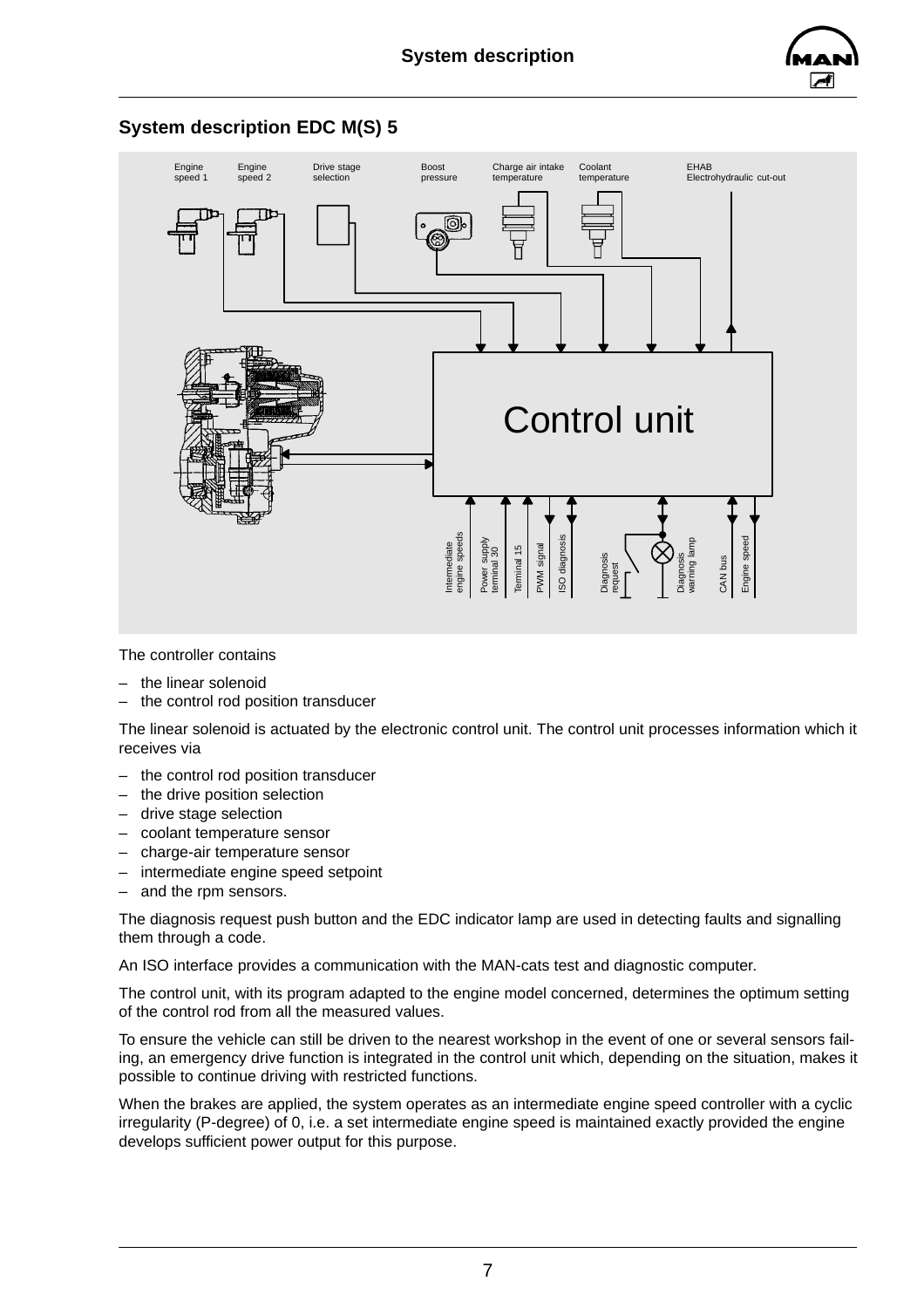

The idle speed control operates in the same way as the intermediate engine speed control. The idle speed is exactly maintained by means of the idle speed governor as long as the engine output is sufficient for this. The regulated idle speed can be varied within certain limits.

Starting-fuel delivery is output when either a lower start recognition speed is exceeded. The starting fuel volume and cold idle speed are limited as a function of the coolant temperature to avoid impermissible smoke emission and unnecessary revving of the engine after starting.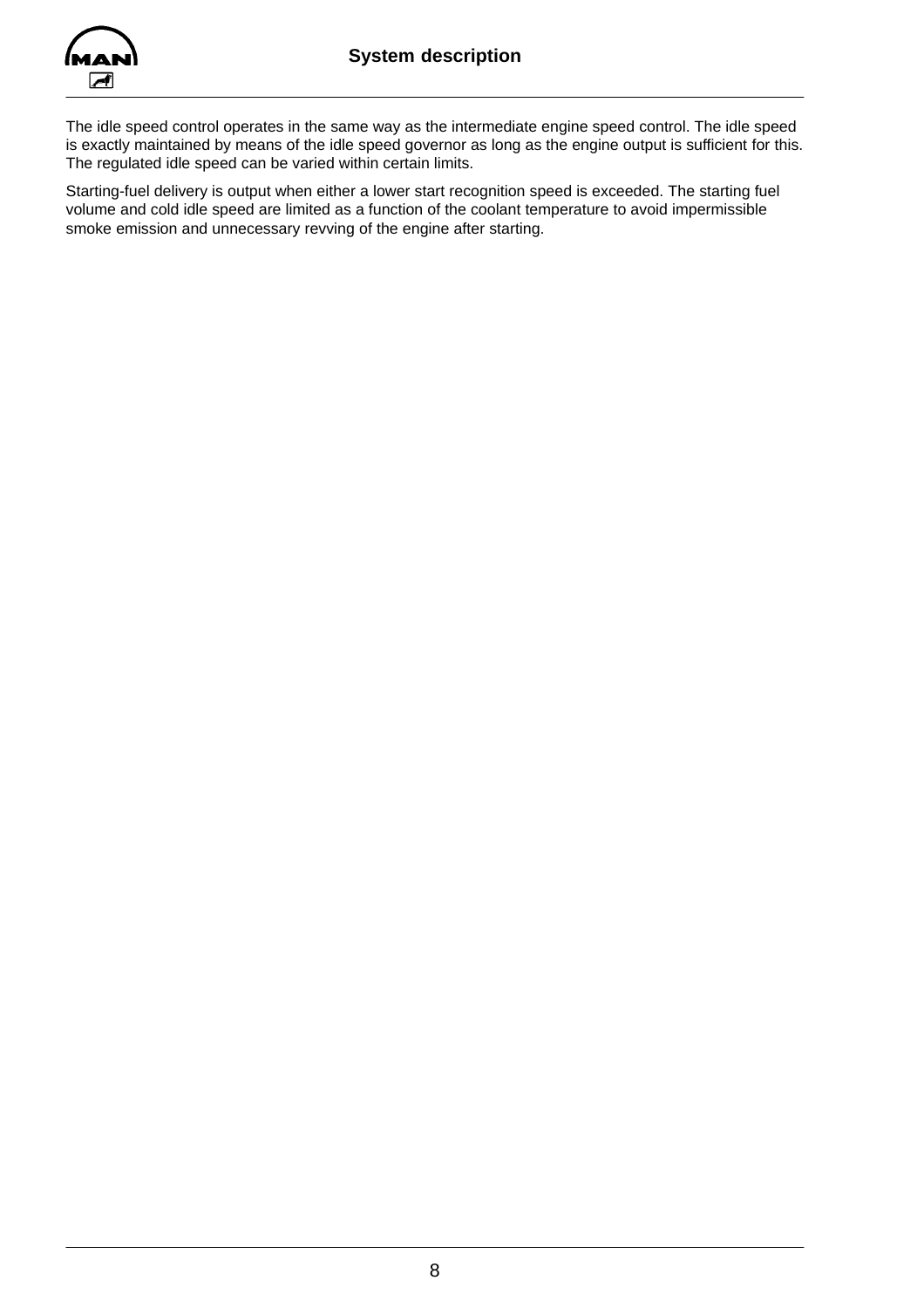

## **Control unit plug connector**

#### **Pin arrangement**

<span id="page-10-0"></span>

#### **Pin assignments of control unit plug connector**

#### **EDC Pin Connection to component** (**O**=Output**, I**=Input)

- 1 Injection pump controller pin 8 **O** Jumper to pin 2 (activation of fuel volume regulator) **O**
- 2 Jumper to pin 1 (activation of fuel-delivery regulator) **O**
- 3 Not used
- 4 Not used
- 5 Not used
- 6 Not used
- 7 Not used
- 8 Not used
- 9 Injection pump controller pin 5 (control rod position sensor, instrument coil)
- 10 Injection pump controller pin 1 (control rod position sensor, reference coil)
- 11 Injection pump controller pin 6 (control rod position sensor, centre pick-off)
- 12 Not used
- 13 Negative from control unit for (Sensor ground)
	- rpm sensor
	- turbo pressure sensor
	- drive stage selection
	- turbo air temperature sensor
	- coolant temperature sensor
	- resistor bank
- 14 Electrohydraulic shut-off valve (EHAB) **O**
- 15 Control unit power supply battery + (via main relay and fuse) **I**
- 16 Control unit power supply battery + (via main relay and fuse) **I**
- 17 Ground for auxiliary rpm sensor
- 18 Power supply battery –
- 19 Power supply battery –
- 20 EDC indicator lamp and diagnostic lamp **O**
- 21 RPM sensor (twisted with cable pin 13) **I**
- 22 Auxiliary rpm sensor (twisted with cable pin 17) **I**
- 23 Intermediate engine speed control ZDR 1 **I**
- 24 Not used
- 25 Not used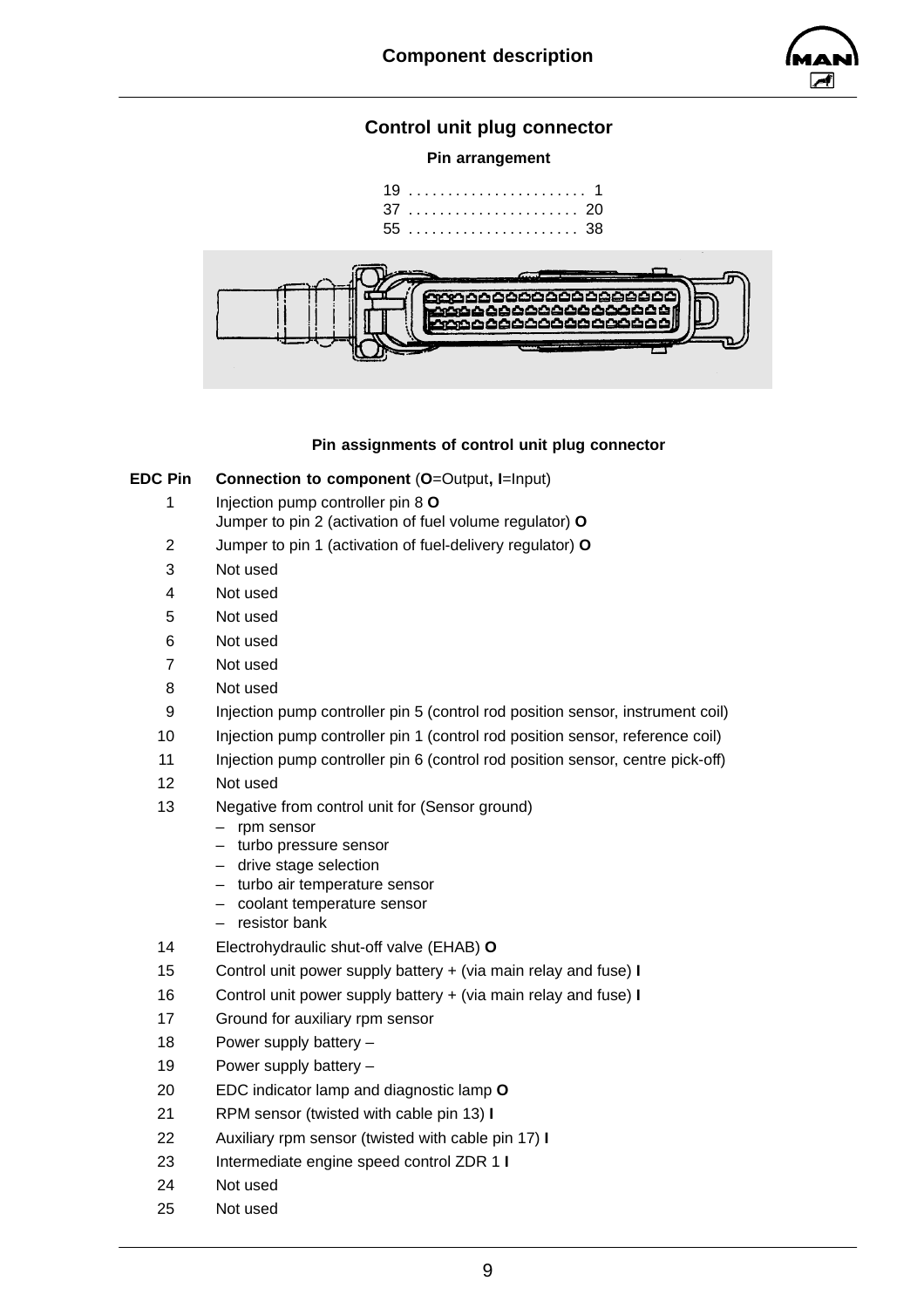

| <b>EDC Pin</b> | Connection to component (O=Output, I=Input)                         |
|----------------|---------------------------------------------------------------------|
| 26             | Not used                                                            |
| 27             | Drive stage selection (signal) I                                    |
| 28             | Engine speed signal output from control unit (square-wave pulses) O |
| 29             | Multiplex signal O                                                  |
| 30             | CAN-L                                                               |
| 31             | CAN-H                                                               |
| 32             | Not used                                                            |
| 33             | Turbo pressure sensor (supply) O                                    |
| 34             | Turbo air temperature sensor I                                      |
| 35             | <b>Resistor bank</b>                                                |
| 36             | Turbo pressure sensor (signal) I                                    |
| 37             | Not used                                                            |
| 38             | Not used                                                            |
| 39             | Empty fuel switch signal                                            |
| 40             | External engine cut-out                                             |
| 41             | Intermediate engine speed control ZDR 2 I                           |
| 42             | Not used                                                            |
| 43             | Not used                                                            |
| 44             | Speed control device I                                              |
| 45             | Drive stage selection (supply)                                      |
| 46             | Relay power supply batt.+ (main relay) O                            |
| 47             | Relay power supply n/o contact I                                    |
| 48             | Diagnostic connection (K-link)                                      |
| 49             | Diagnostic connection (L-link)                                      |
| 50             | Not used                                                            |
| 51             | Resistor bank 3 k $\Omega$                                          |
| 52             | Assigned to batt.+ (to enable multiplex signal) I                   |
| 53             | Coolant temperature sensor I                                        |
| 54             | Not used                                                            |
| 55             | Not used                                                            |
|                |                                                                     |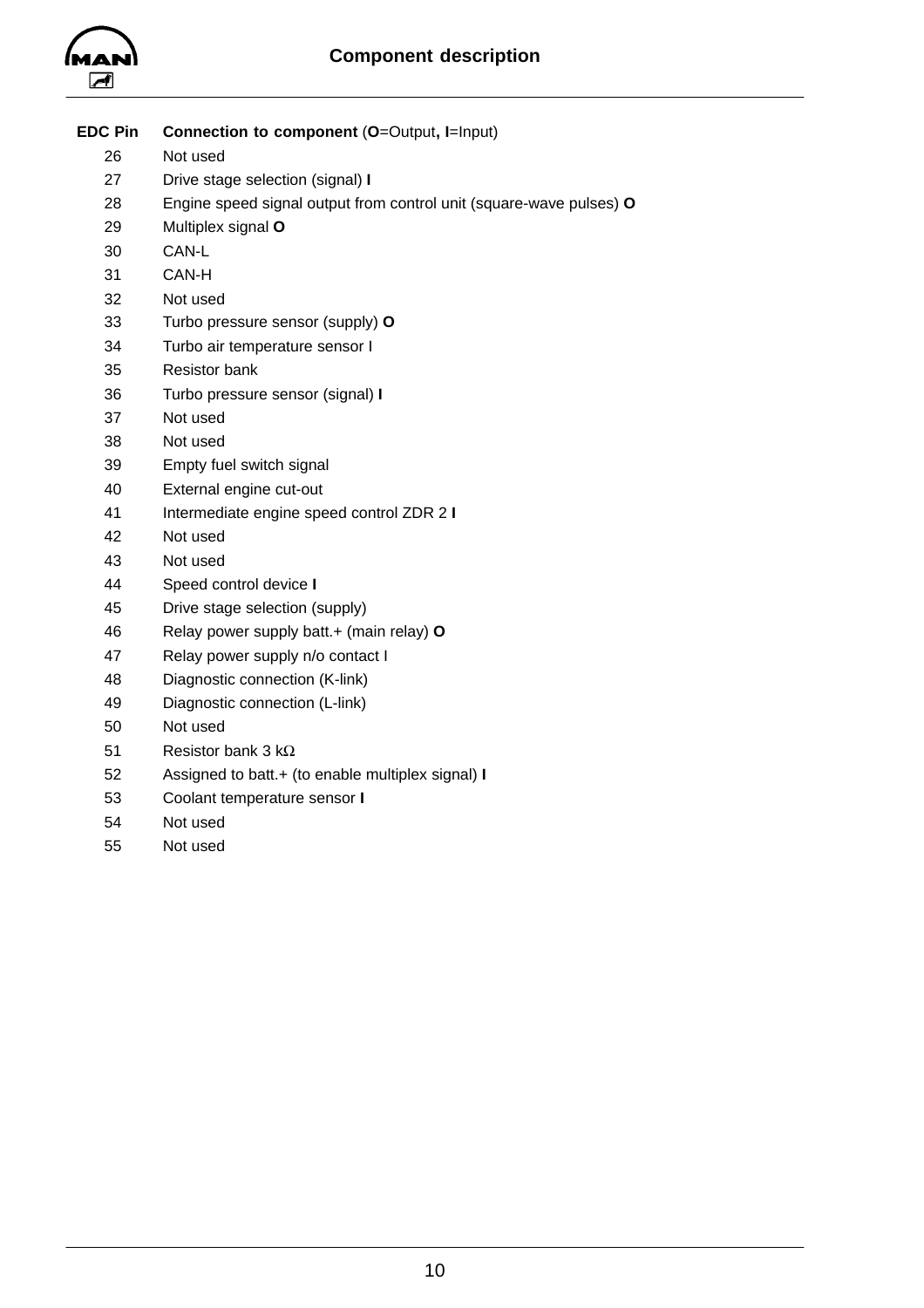

## **Injection pump**

<span id="page-12-0"></span>The EDC injection pump consists of a heavy-duty version of a conventional injection stage of the wellknown Bosch P-pumps and, instead of the mechanical regulator, a flange-mounted electromagnetic fueldelivery regulator with a control rod position transducer.

## **Electromagnetic fuel-delivery regulator**

#### **Description:**

The fuel-delivery regulator operates in conjunction with the P-pump. The most important component of the fuel-delivery regulator is a linear solenoid whose armature acts directly on the control rod thus determining the injection volume by means of the control position. When no power is applied, the control rod is held in the stop position by means of a spring.

The other important component in the regulator is a control rod position sensor.

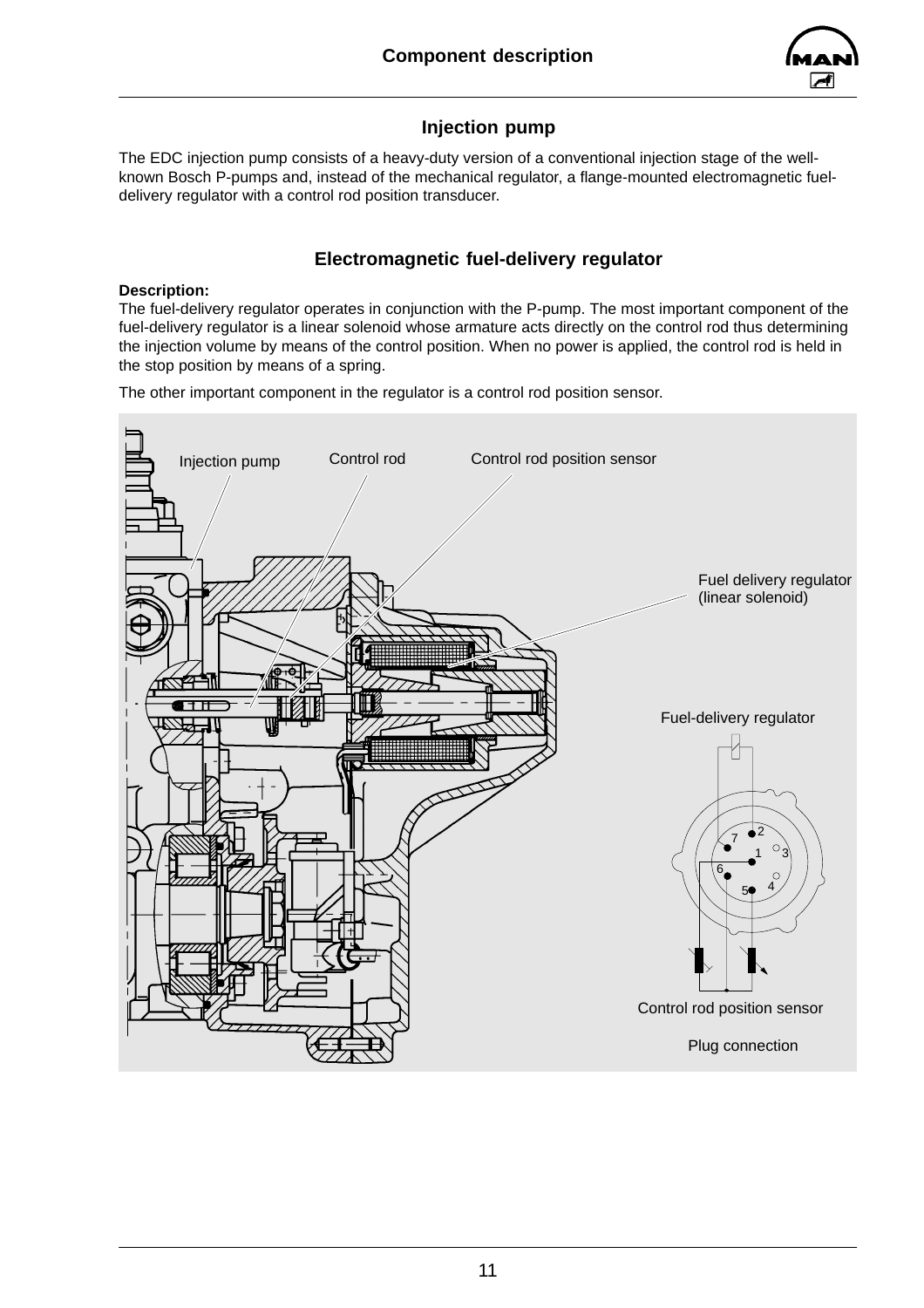<span id="page-13-0"></span>

## **Resistor bank**

On commercial vehicles, certain items of data are fed to the EDC which are not required for railway operation.

An example of such data is a signal from the tachograph (speedometer, tachograph) which is used for controlling or limiting the driving speed (see Pag[e 36\).](#page-37-0)

Some unused EDC connections must be closed by resistors since the EDC constantly conducts a signalrange check, as described on Pag[e 21.](#page-22-0)



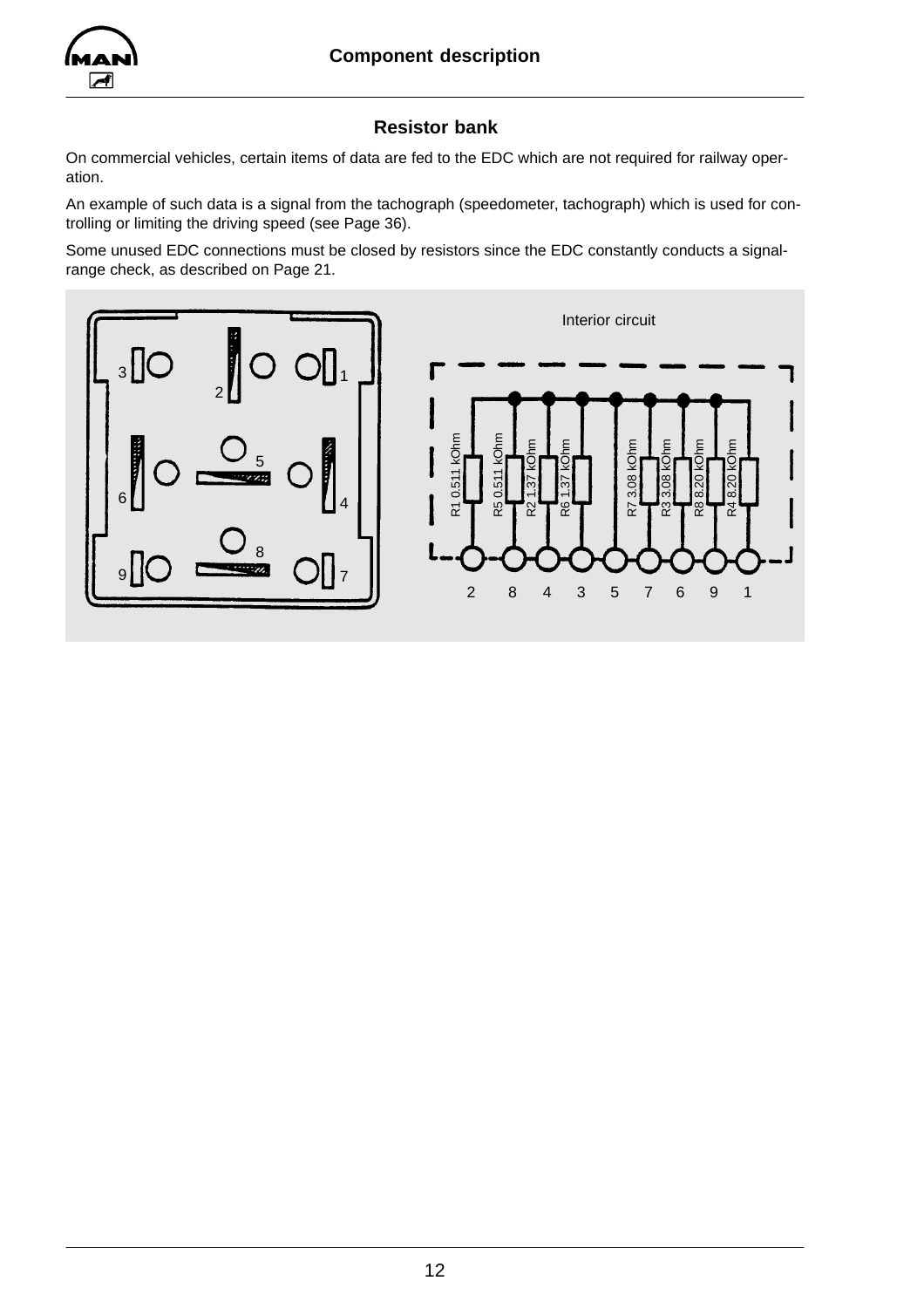

## **Electrohydraulic shut-off device EHAB**

<span id="page-14-0"></span>The EHAB (electrohydraulic shut-off device) is a safety-relevant component.

The EHAB shuts off the fuel supply to the injection pump in the event of certain faults occurring in the EDC system. The EHAB is connected into the fuel supply system between the delivery pump and pump suction chamber. The EHAB reverses the delivery direction of the delivery pump so that the pressure in the suction chamber is reduced rapidly thus interrupting the filling procedure.

Power is always applied to the EHAB during operation. The power circuit is interrupted by the EDC control unit in order to activate the EHAB (e.g. for emergency engine shut-down).

For this reason, the **ignition must be turned on** when **bleeding the fuel system** by means of the presupply pump.

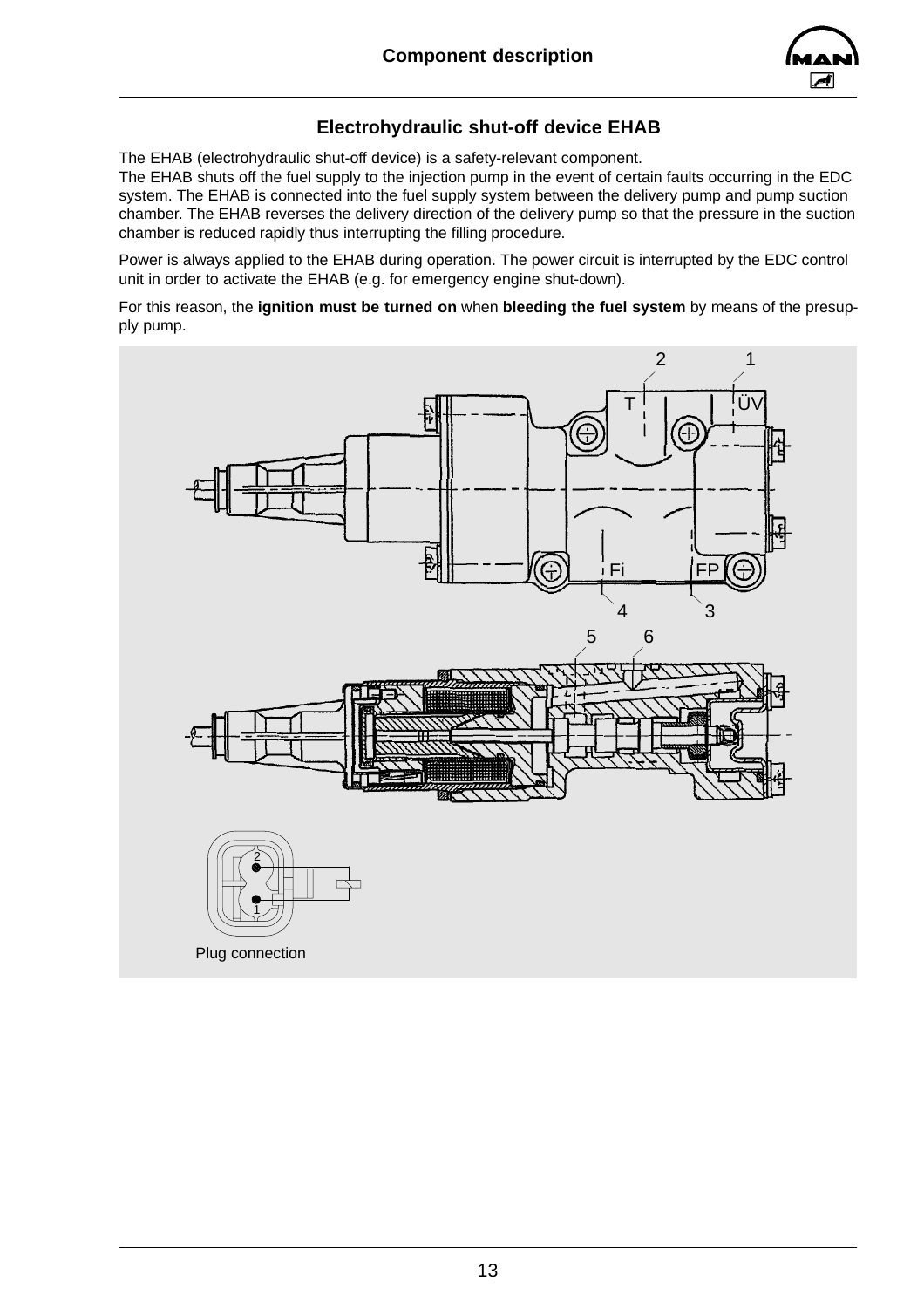

## **Fuel circuit diagram – Engine running**



- 
- 
- 3 Electrohydraulic shut-off device (EHAB) (overrevving protection) 10 Magneto valve
- 4 Delivery pump (double acting) 11 Flame heater plugs
- 
- 6 Overflow valve 2.0–2.5 bar 13 Overflow valve 1.0 bar
- 
- 2 Prefilter 8 Pre-delivery pump (hand primer)<br>3 Electrohydraulic shut-off device (EHAB) 9 Fuel hose NW12
	-
	-
	-
- 5 Fuel filter 12 Electric fuel pump
	-

#### **Caution:**

Presupply pump integration in the fuel circuit should be checked according to pump type.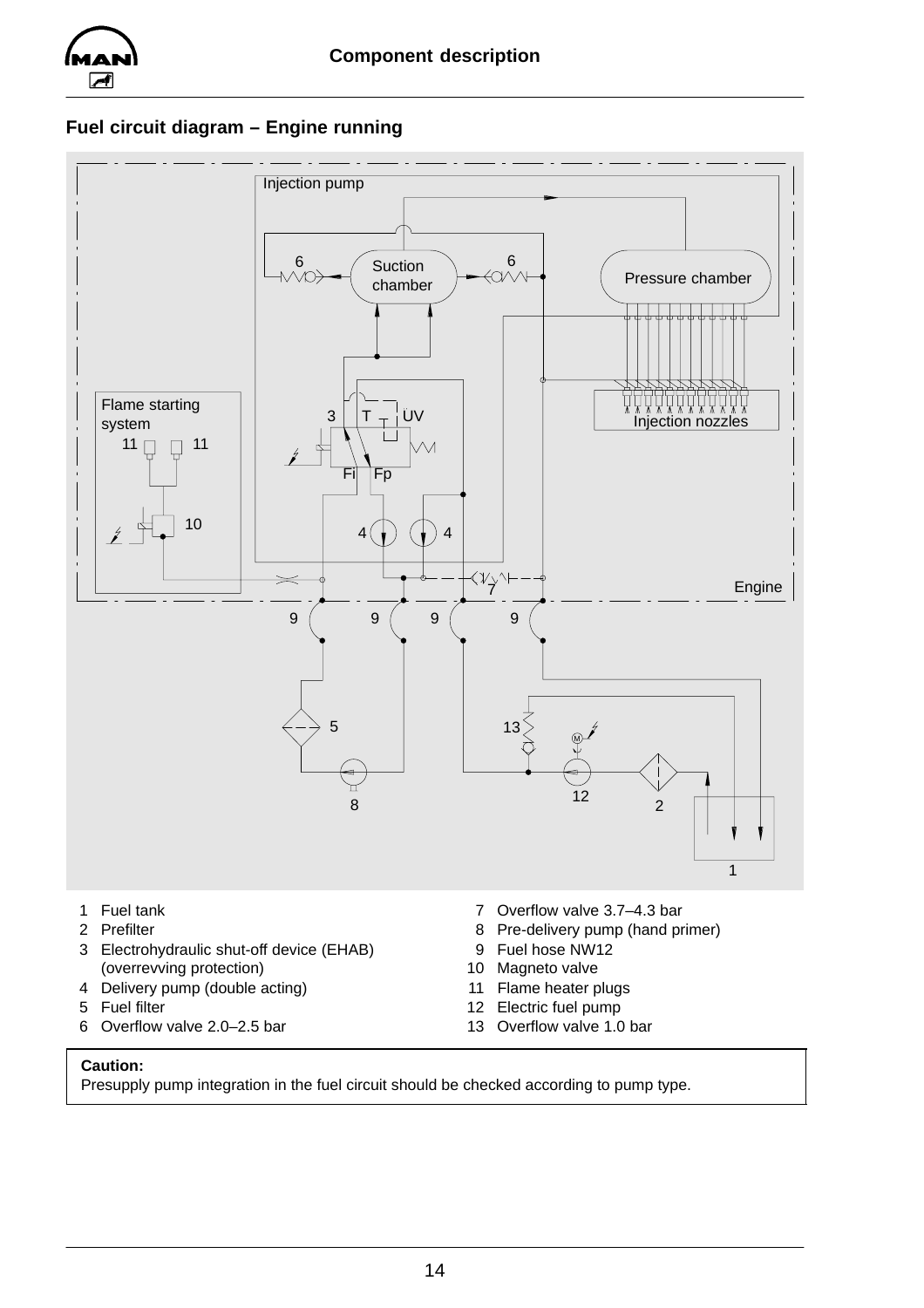



### **Fuel circuit diagram – engine shutoff using EHAB**

- 
- 
- 3 Electrohydraulic shut-off device (EHAB) (overrevving protection) 10 Magneto valve
- 4 Delivery pump (double-acting) 11 Flame heater plug
- 
- 6 Overflow valve 2.0–2.5 bar 13 Overflow valve 1.0 bar
- 
- 2 Prefilter<br>3 Electrohydraulic shut-off device (EHAB) 8 Pre-delivery pump (hand primer)<br>9 Fuel hose NW12
	-
	-
	-
- 5 Fuel filter 12 Electric fuel pump
	-

#### **Caution:**

Presupply pump integration in the fuel circuit should be checked according to pump type.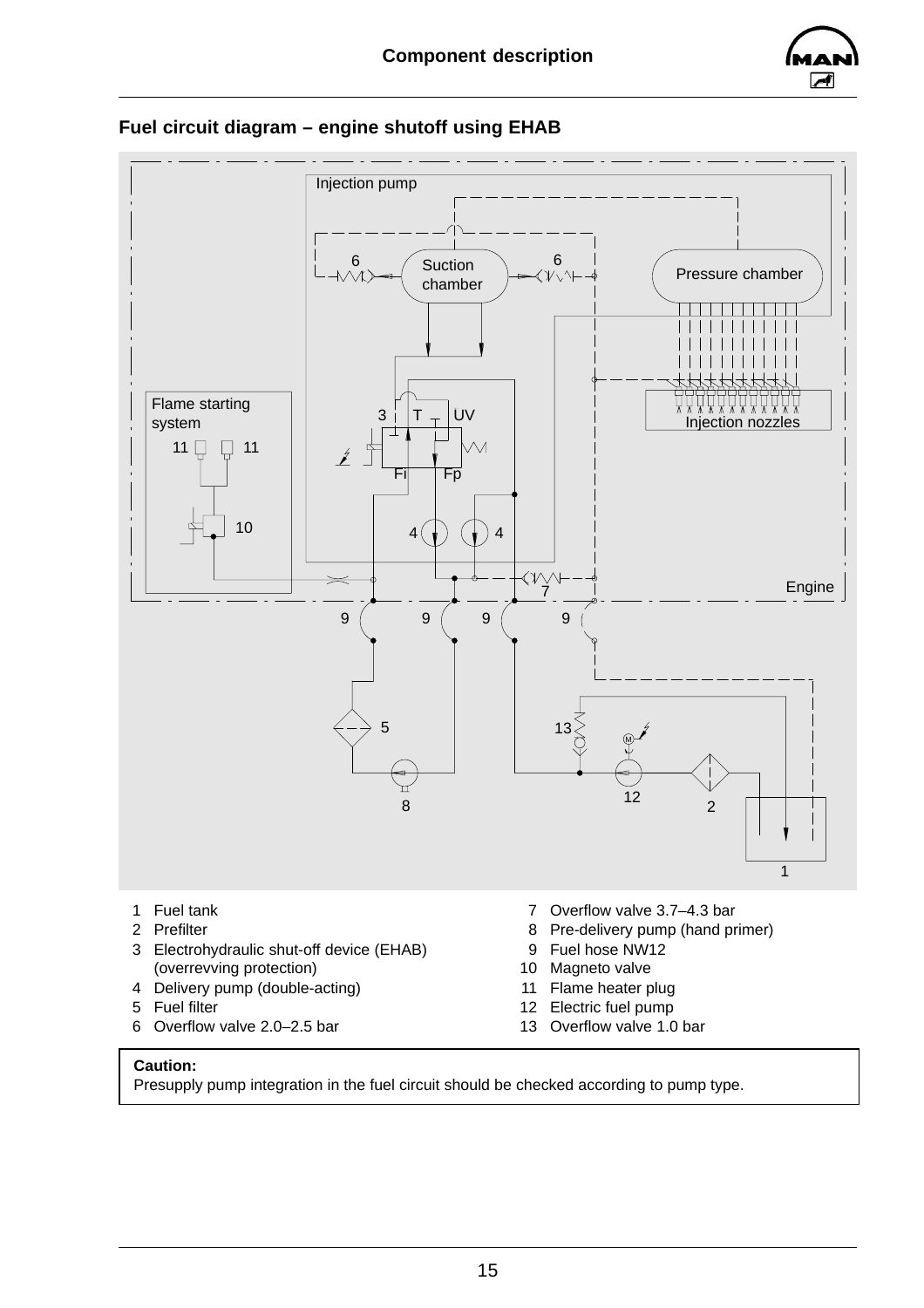<span id="page-17-0"></span>

## **Drive stage selection**

#### **Function**

The drive stage selection device transfers driver's requests in the form of voltages to the control unit. The control unit then derives the corresponding engine speed or volumetric charge from these voltages.

#### **Block diagram**



U = Reference voltage, approx. 5 V from the EDC control unit u = Setpoint

#### **Pedal travel sensor simulation values**

Lower idle speed: 257–539 mV / upper idle speed: 2944–4501 mV Empty fuel switch: switch-on point at 569–976 mV (typically 800 mV)



Exceptionally, the voltage "u" is produced electronically as drive position selection, or the setpoint selection (drive position selection) takes place via the CAN bus.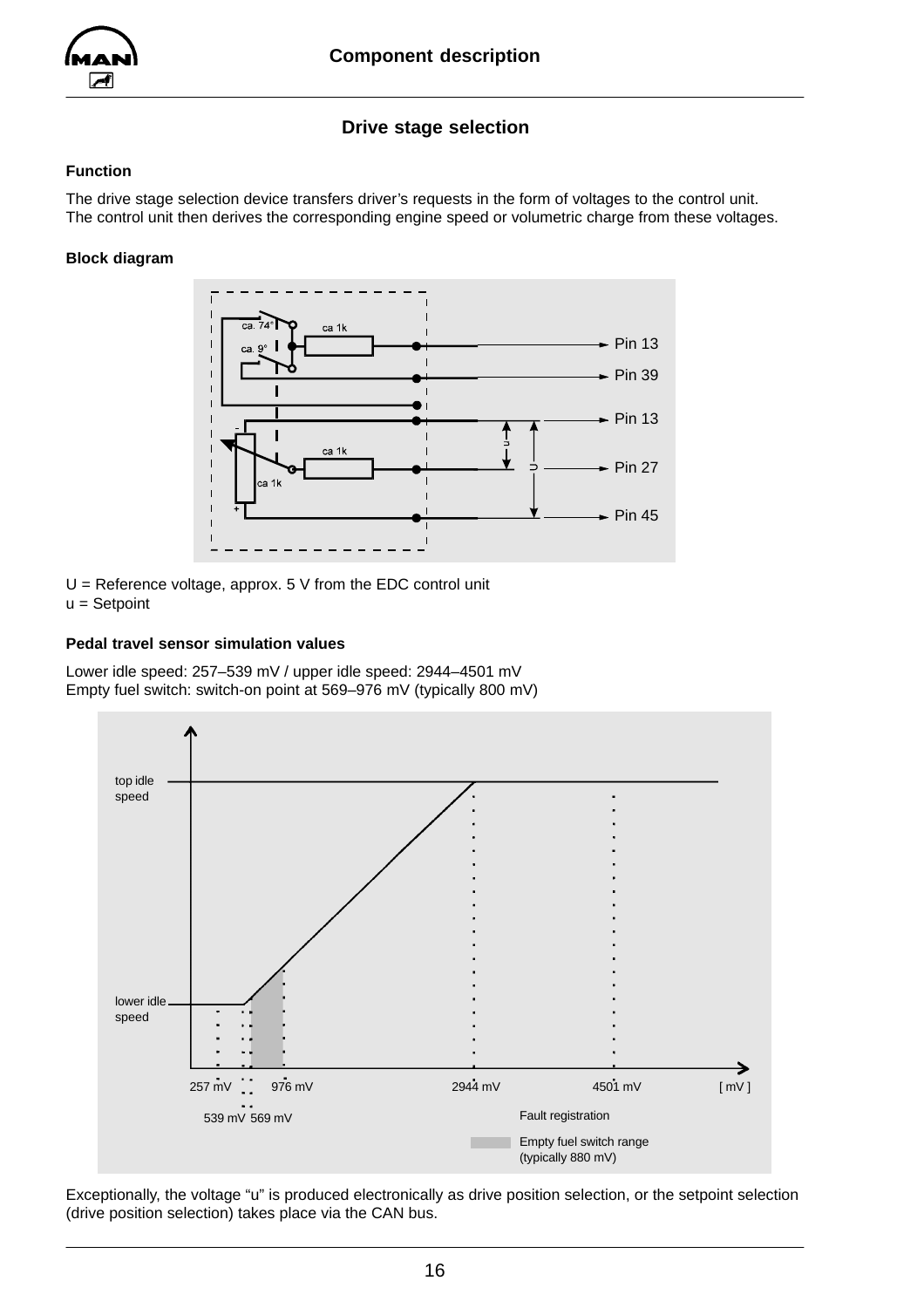

## **Turbo air and coolant temperature sensors**

<span id="page-18-0"></span>



### **Function**

The turbo air and coolant temperature sensors are NTC resistors. The coolant temperature sensor is located in the coolant circuit and the turbo air temperature sensor in the turbo air circuit after the intercooler. They supply the control unit with information relating to the coolant and turbo air temperature.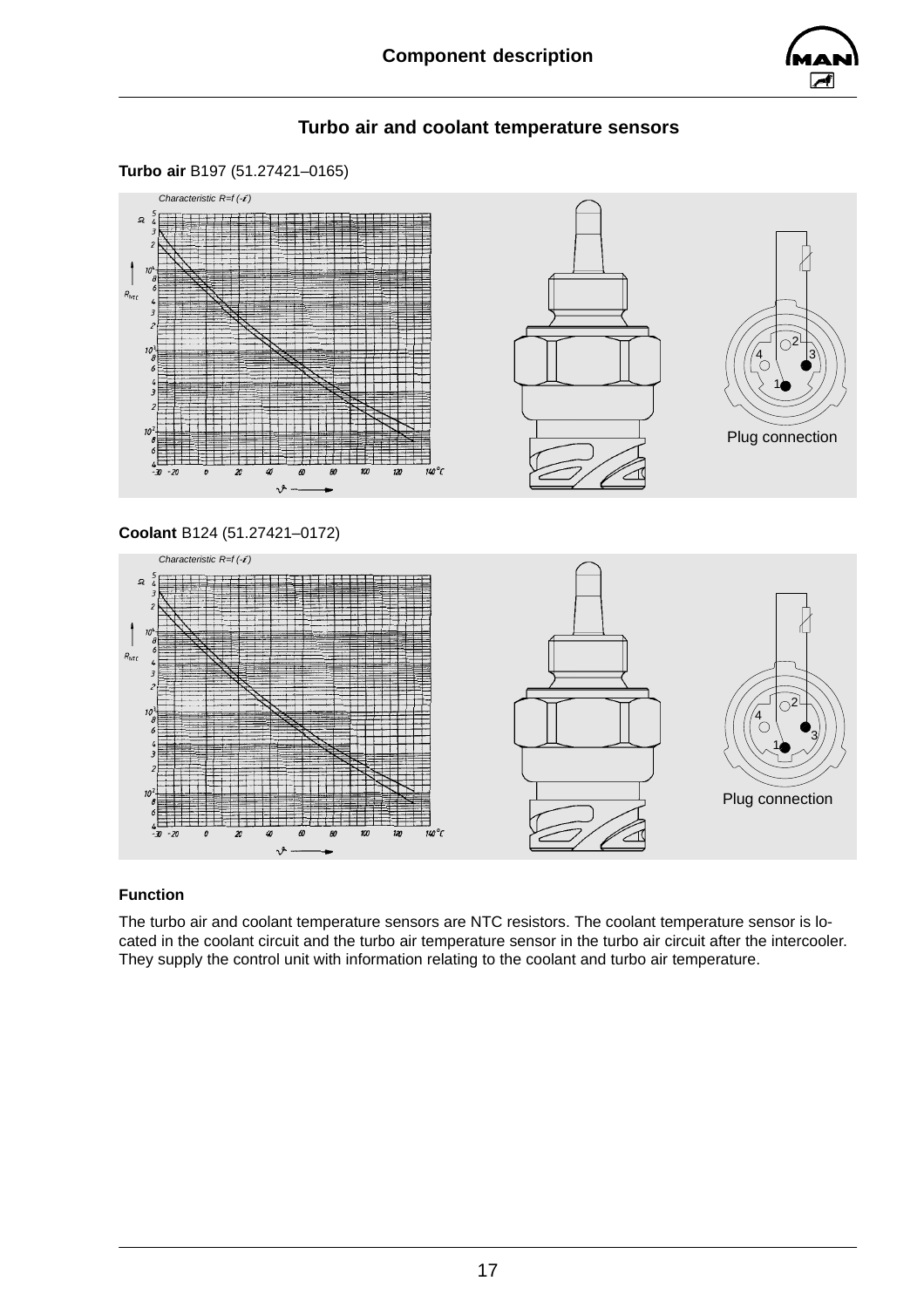<span id="page-19-0"></span>

#### **Turbo pressure sensor** (51.27421–0181)



#### **Function**

The pressure sensor element consists of an Si diaphragm which contains several piezo-resistive (pressuresensitive) semiconductor resistors. The pressure to be measured "deflects" the sprung diaphragms. As a result, extended or compressed zones are created on the surface of the diaphragms. The action of these forces changes the electrical ratings of semiconductor resistor arrays arranged in these zones. These values are a measure for the pressure to be measured.

#### **Circuit diagram**

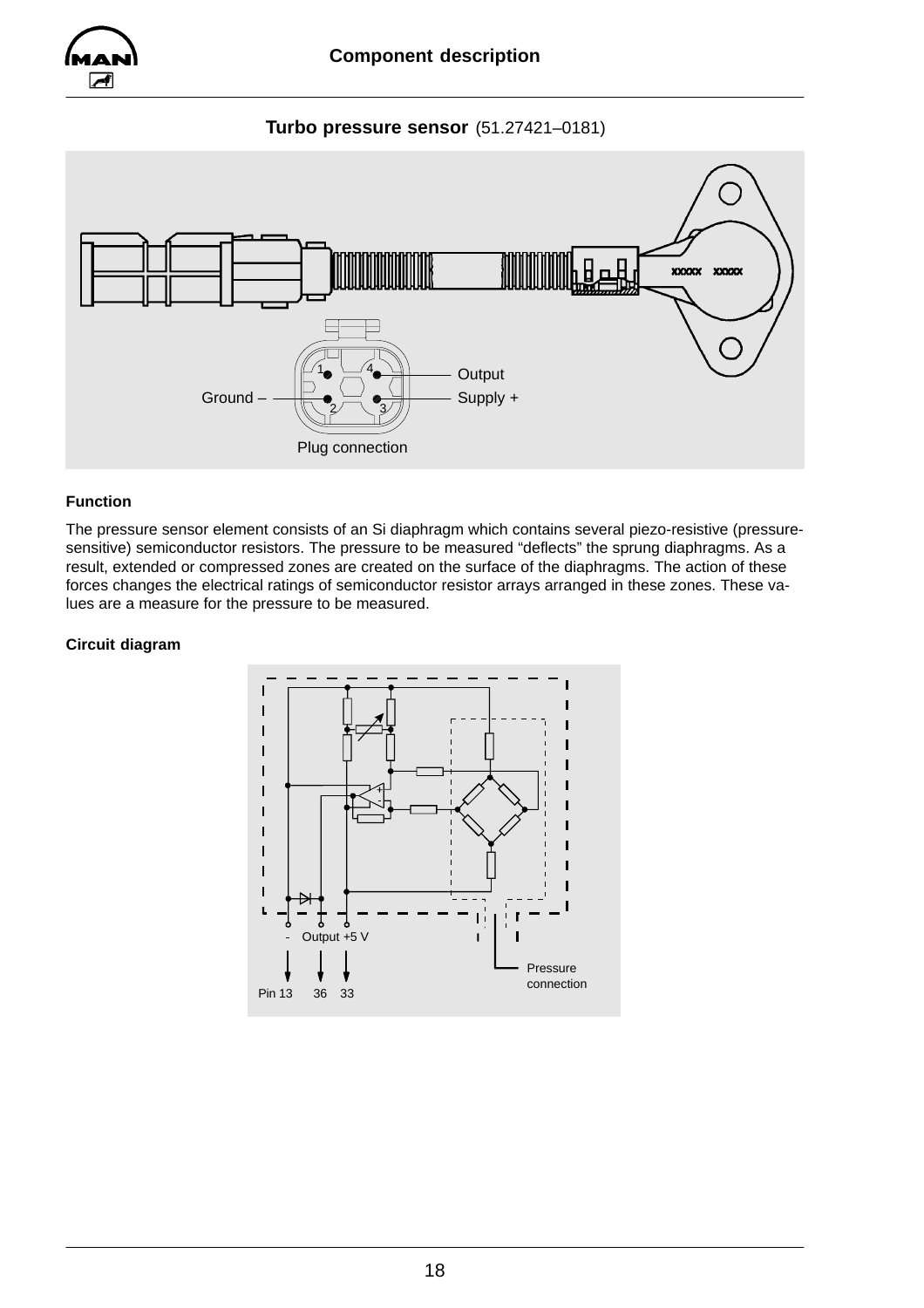

### **RPM sensor**

<span id="page-20-0"></span>

#### **Function**

The rpm sensor consists of a permanent magnet and a coil with a high number of windings. The magnet "touches" the rotaring component to be measured, normally a crown gear or grooved ring gear, with its magnetic field.

With the EDC M(S) 5 system, there are 6 grooves on the flywheel.

When a groove passes the sensor, the magnetic current is reduced. This generates an induction voltage in the sensor coil which is measured by the electronic control. The distance between the sensor and the grooved ring gear is approx. 1 mm.

Two rpm sensors are required to ensure reliable operation of the EDC system.

Both rpm sensors are installed in the flywheel housing.

A distinction is made between the rpm sensor and the auxiliary rpm sensor.

The rpm sensor is installed in the flywheel housing such that an rpm pulse is triggered 10° after TDC. The auxiliary rpm sensor is installed in the flywheel housing in such a way that an auxiliary speed pulse is triggered 18° after TDC. The signals of the auxiliary rpm sensor are used only for redundant engine speed sensing.

#### **Caution:**

Do not confuse installation locations of the rpm sensor (1) and the auxiliary rpm sensor (2), nor the "+" and "–" wires of the sensors.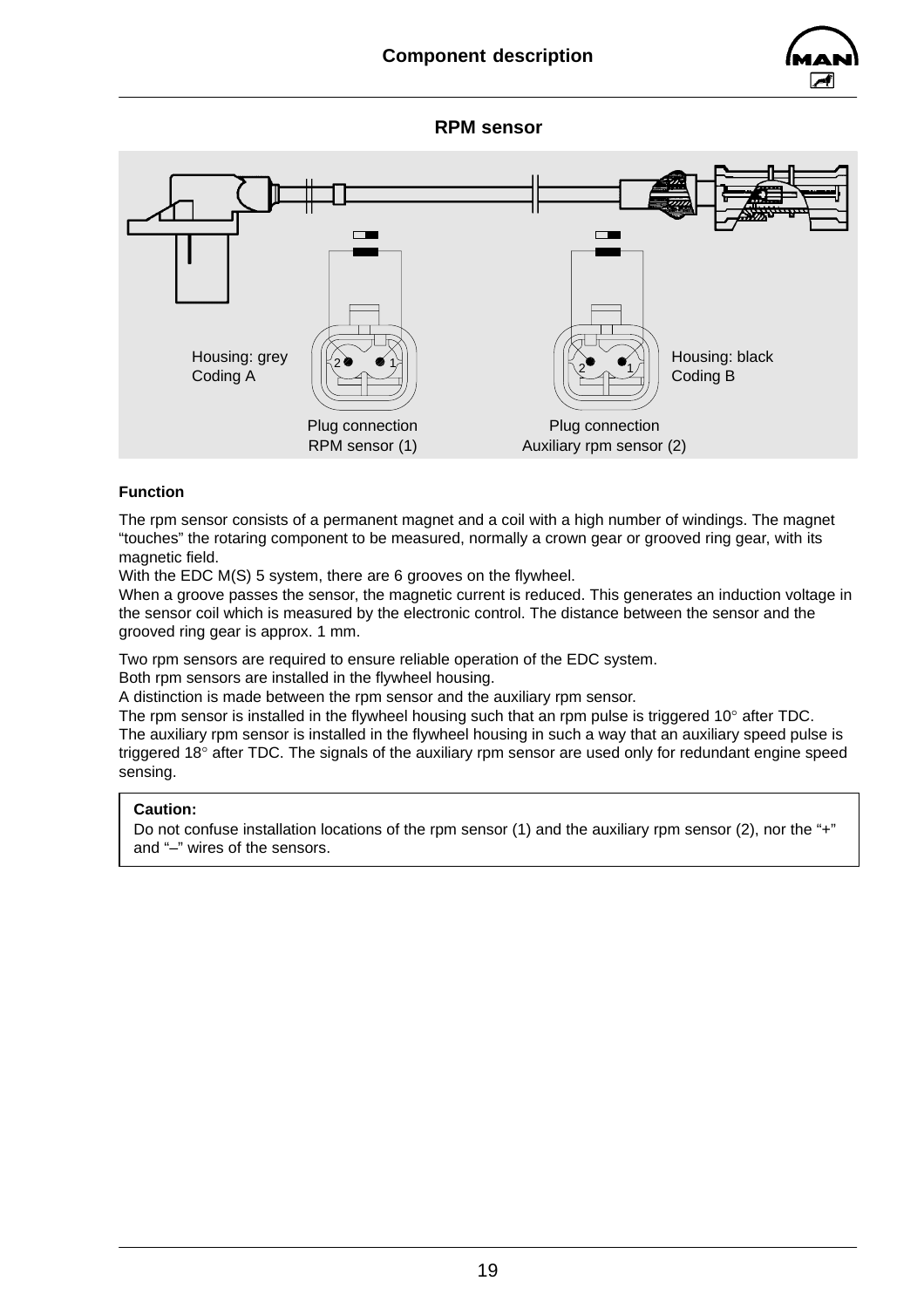<span id="page-21-0"></span>

## **Start procedure**

The gear stage must be selected (idle speed request setpoint specification) to start the engine.

## **Changing idle speed**

Idle speed setting is possible using EOL programming (MAN Cats), but this should only be performed by MAN customer service personnel.

### **Intermediate engine speed control**

Different intermediate engine speeds can be programmed by means of MAN-Cats:

 $\bullet$  ZDR 1, ZDR 2 and ZDR 3

These intermediate engine speeds are set by corresponding pin connection.

The intermediate engine speeds can be changed using EOL programming (MAN-Cats), but this should only be performed by MAN customer service personnel.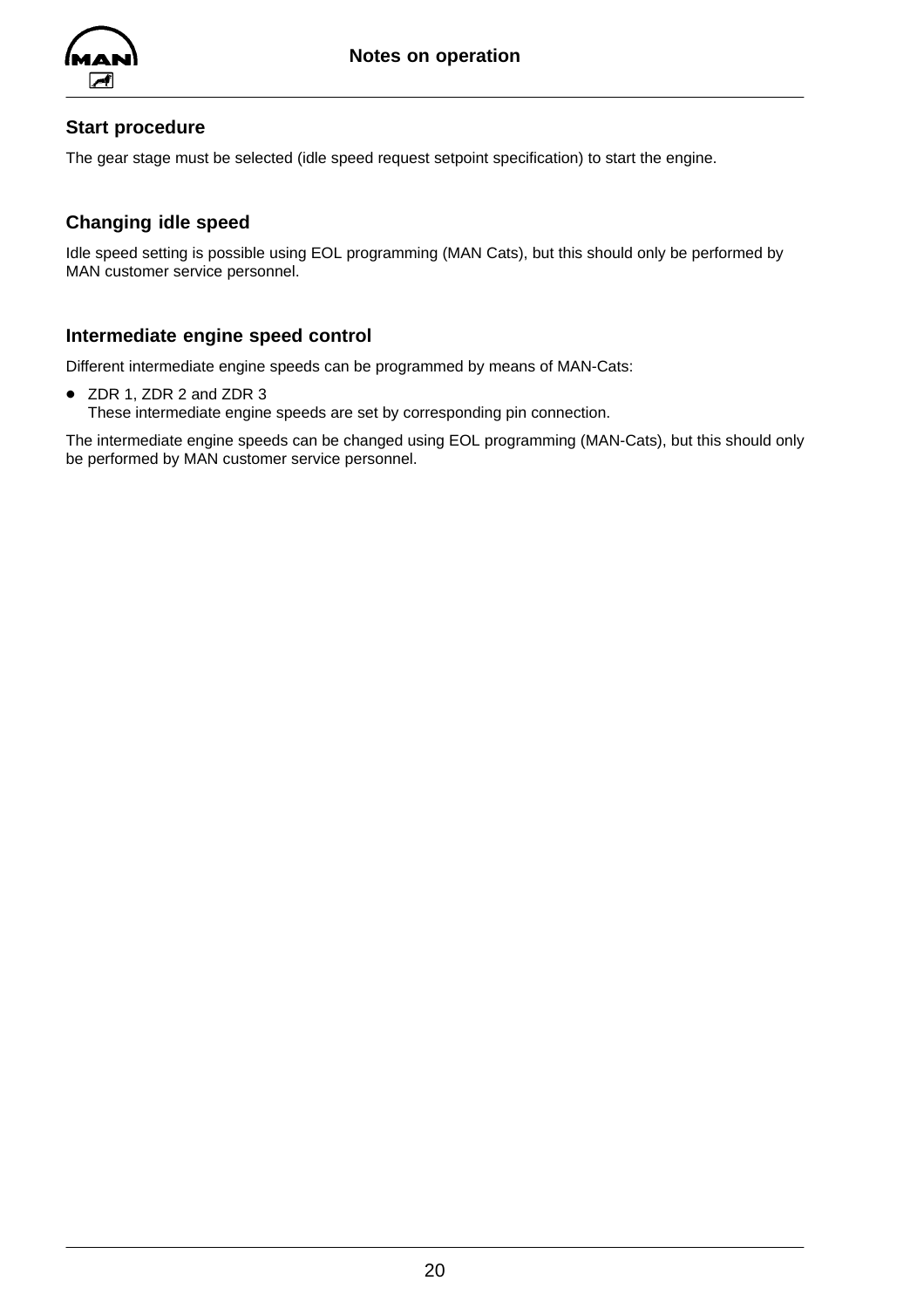

## <span id="page-22-0"></span>**General**

The EDC system continuously checks itself by means of a signal-range check. It does this by running a signal-range check. During this check, all signals are scanned for presence and plausibility within a certain time frame (determined by the software).

The control unit itself is also constantly checked the whole time the program is running. The first check is always carried out when the ignition is turned on.

Any faults occurring during operation are stored for the purpose of subsequent diagnosis.

A maximum of 5 faults can be stored simultaneously in the fault memory. The faults are stored in the order in which they occurred. If more than 5 faults occur, the least significant fault is deleted.

## **Fault storage includes**

- $\bullet$  allocation of fault priority,
- $\bullet$  identification of the type of fault.
- recording of fault frequency.

Sporadic faults are recorded by a frequency counter the first time they occur. This means that a certain frequency number is set which is decremented by one during every start procedure. If the fault no longer occurs, it is deleted when the counter reaches zero.

To report the fault, the diagnostic lamp either comes on permanently or remains off, depending on the significance of the fault. If several faults are stored, the **steady light** has priority over **OFF**.

Only faults currently present are indicated. Faults which are stored but which are not currently present are not indicated.

### **There are two fault memories:**

- Fault memory for diagnosis via ISO interface. This memory can be read out and cleared with MAN-Cats
- Fault memory for diagnosis via flash code. The flash code memory can be read out and cleared with the aid of the diagnosis button

Faults are always entered in both fault memories simultaneously and can be read out even after the ignition has been switched off and back on again.

#### **Indicator lamp check:**

The EDC indicator lamp lights as a lamp test for approximately 2 seconds after the ignition is switched on.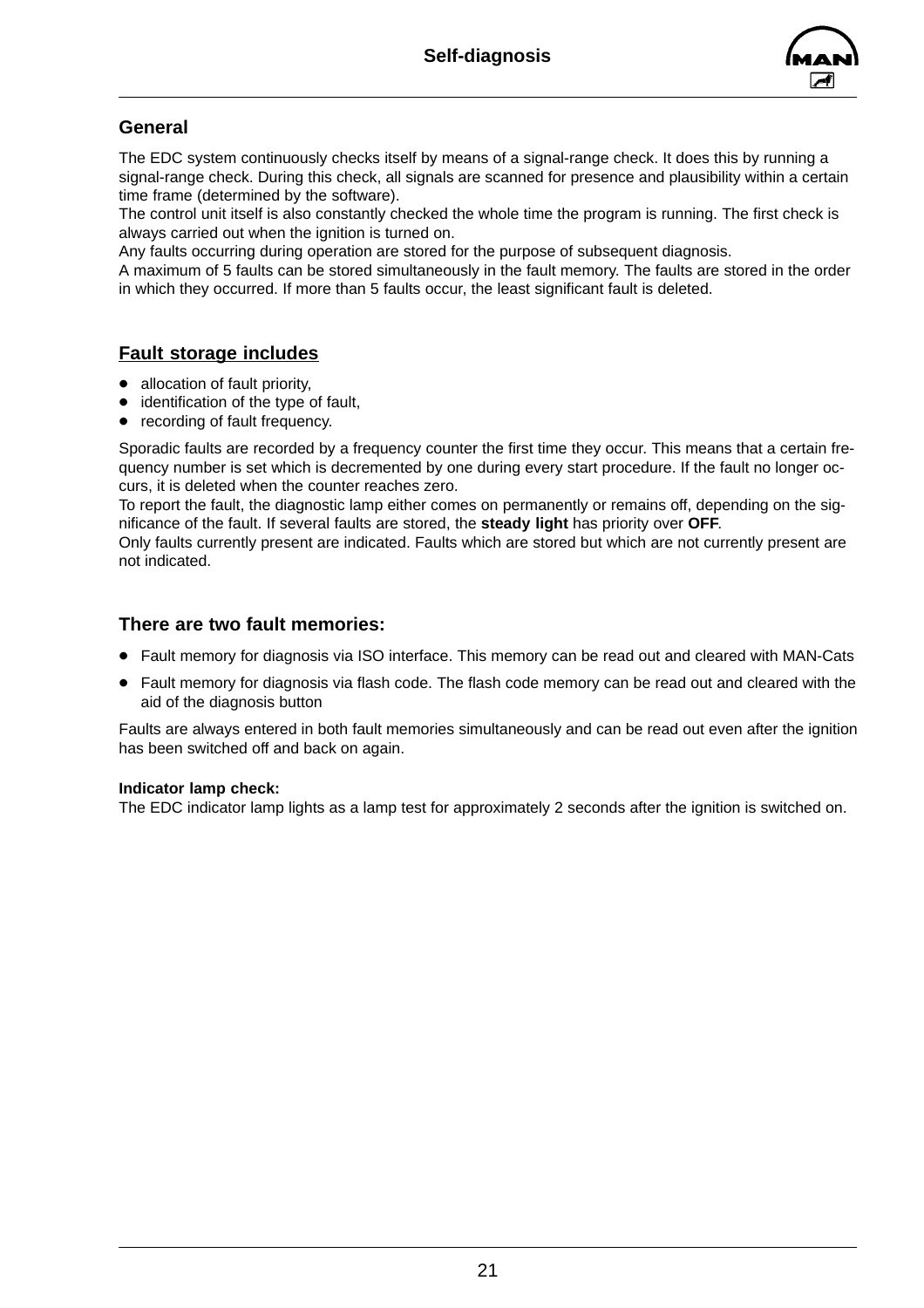<span id="page-23-0"></span>

### **The following measures are implemented automatically depending on the significance of the fault:**

- Changeover to suitable substitute function to enable continued vet restricted operation
- Reduction of engine speed to idle speed (drive stage 0)
- Immediate shut-down of the engine if required for safety reasons. Depending on the type of fault, engine shut-down is done by reducing the fuel delivery volume to zero or by way of an emergency shut-down with EHAB

### **Flash code**

#### **To read out the fault memory**

- With the engine stationary or running and the "ignition" switched on, press and hold the diagnosis request button for at least 2 seconds. The diagnosis lamp will not come on
- The flash procedure starts after a pause of approximately 3 seconds. The flash code is divided into long and short pulses
- The diagnostic system always outputs only one fault at a time. In order to check whether several faults are stored, the fault scanning procedure must be repeated until the fault that was shown first reappears



#### **Example of a flash code output**



OFF phase before output: 3 seconds. ON duration of a long pulse: 2 seconds. OFF phase between two long pulses: 1 second.<br>OFF phase between a long and short pulse: 5 seconds. OFF phase between a long and short pulse: ON duration of a short pulse: 0.5 seconds. OFF phase between two short pulses: 0.5 seconds.

#### **To clear fault memory**

- 1. Press request button
- 2. Switch on ignition
- 3. Press and hold request button for a further 3 seconds but not longer than 10 seconds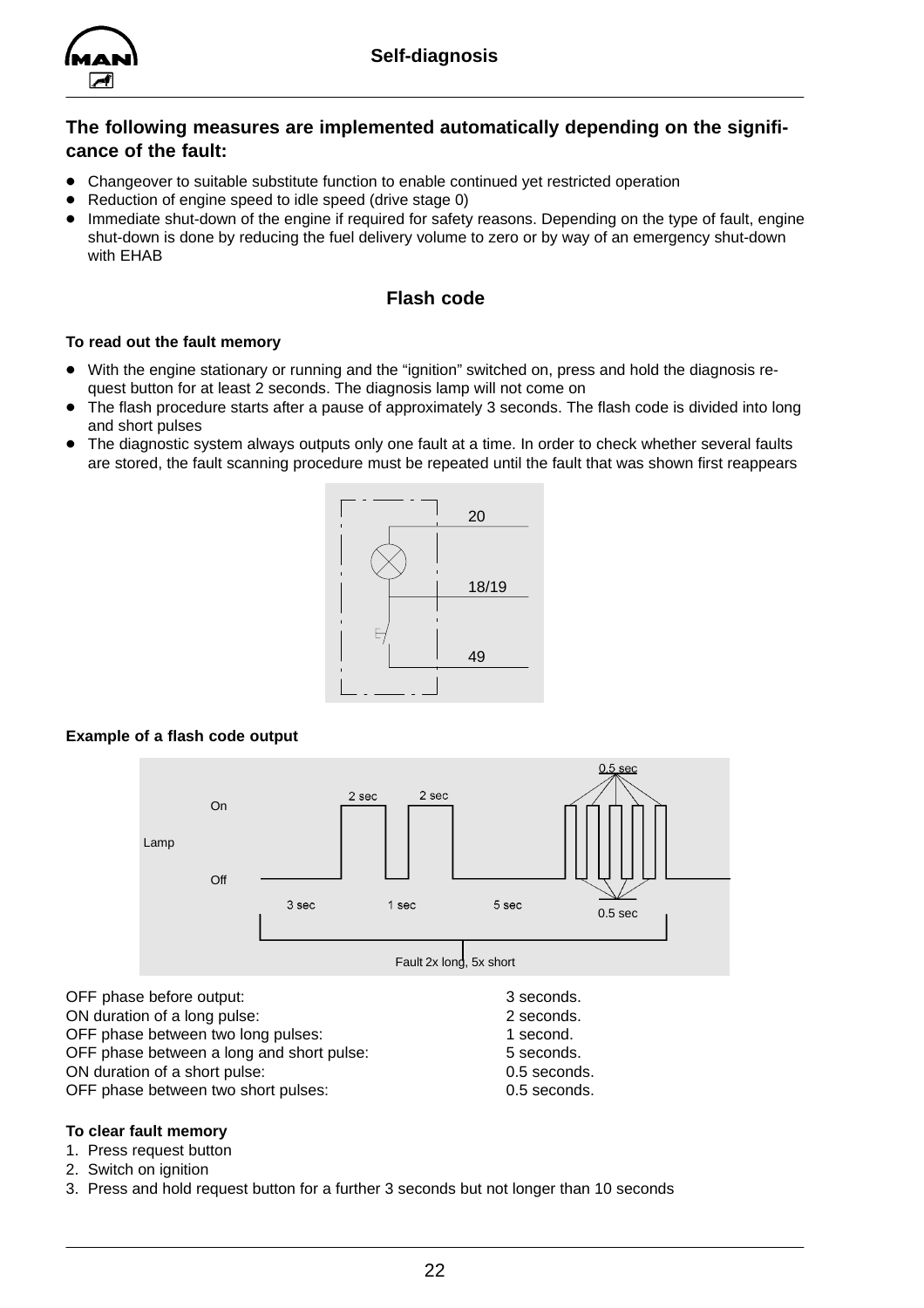

## **Fault code output MAN M(S) 5 EDC / MS 5 EDC**

|                | <b>Overview of flash codes</b>       |                                             |                                      |                                                       |             |  |  |  |
|----------------|--------------------------------------|---------------------------------------------|--------------------------------------|-------------------------------------------------------|-------------|--|--|--|
| Long           | Number of<br>flashes<br><b>Short</b> | <b>Fault path</b>                           | <b>Steady</b><br>light fault         | Main-<br>tained<br>light<br><b>Reset</b><br>$a)$ / b) | see<br>page |  |  |  |
| 0              | $\mathbf 0$                          | No fault stored                             |                                      |                                                       |             |  |  |  |
|                | 1                                    | Drive stage selection                       | yes                                  | b)                                                    | 31          |  |  |  |
|                | 4                                    | Engine speed sensing (rpm sensor)           | yes                                  | b)                                                    | 32          |  |  |  |
|                | 5                                    | Turbo pressure sensing                      | yes                                  | b)                                                    | 33          |  |  |  |
|                | 6                                    | Control rod position sensing                | yes                                  | a)                                                    | 34          |  |  |  |
|                | $\overline{7}$                       | Coolant temperature sensing                 | yes                                  | b)                                                    | 35          |  |  |  |
|                | 8                                    | <b>Resistor bank</b>                        | no                                   | b)                                                    | 36          |  |  |  |
|                | 10                                   | Fuel volume regulator monitoring            | yes                                  | a)                                                    | 37          |  |  |  |
|                | 14                                   | Engine speed sensing (auxiliary rpm sensor) | yes                                  | b)                                                    | 38          |  |  |  |
| $\mathbf{1}$   | $\mathbf{1}$                         | Turbo air temperature sensing               | yes                                  | b)                                                    | 39          |  |  |  |
| 1              | 3                                    | Battery voltage sensing                     | 40<br>no<br>$\overline{\phantom{0}}$ |                                                       |             |  |  |  |
| 1              | 6                                    | Processor coupling defective                | yes                                  | a)                                                    | 41          |  |  |  |
| 1              | $\overline{7}$                       | Overrevving                                 | yes                                  | b)                                                    | 42          |  |  |  |
| 1              | 12                                   | <b>Resistor bank</b>                        | yes                                  | a)                                                    | 36          |  |  |  |
| 1              | 13                                   | Control box                                 | no                                   | b)                                                    | 43          |  |  |  |
| 1              | 15                                   | CAN system                                  | yes                                  | b)                                                    | 44          |  |  |  |
| $\overline{2}$ | 5                                    | Main relay sticking                         | no                                   | $\qquad \qquad -$                                     | 45          |  |  |  |
| $\overline{2}$ | 8                                    | Atmospheric pressure sensing                | yes                                  | b)                                                    | 46          |  |  |  |
| $\overline{2}$ | 13                                   | TSC1-FM (setpoint selection)                | yes                                  | b)                                                    | 47          |  |  |  |
| 3              | $\overline{2}$                       | EEPROM processor 1 error                    | yes                                  | a)                                                    | 48          |  |  |  |
| 3              | 3                                    | EEPROM processor 2 error                    | yes                                  | a)                                                    | 49          |  |  |  |
| 3              | 8                                    | Afterrunning not completed                  | no                                   |                                                       | 50          |  |  |  |
| 3              | 9                                    | Afterrunning watchdog error                 | no                                   | b)                                                    | 51          |  |  |  |
| 3              | 10                                   | Control rod position sensor - loose contact | no                                   |                                                       | 52          |  |  |  |
|                | -                                    | PBM interface                               | no                                   |                                                       | 53          |  |  |  |
|                |                                      | 54<br>Redundant cut-out device (EHAB)<br>no |                                      |                                                       |             |  |  |  |

a) Reset by "Ignition" Off / On (cold restart)

b) Reset takes place automatically once the fault is rectified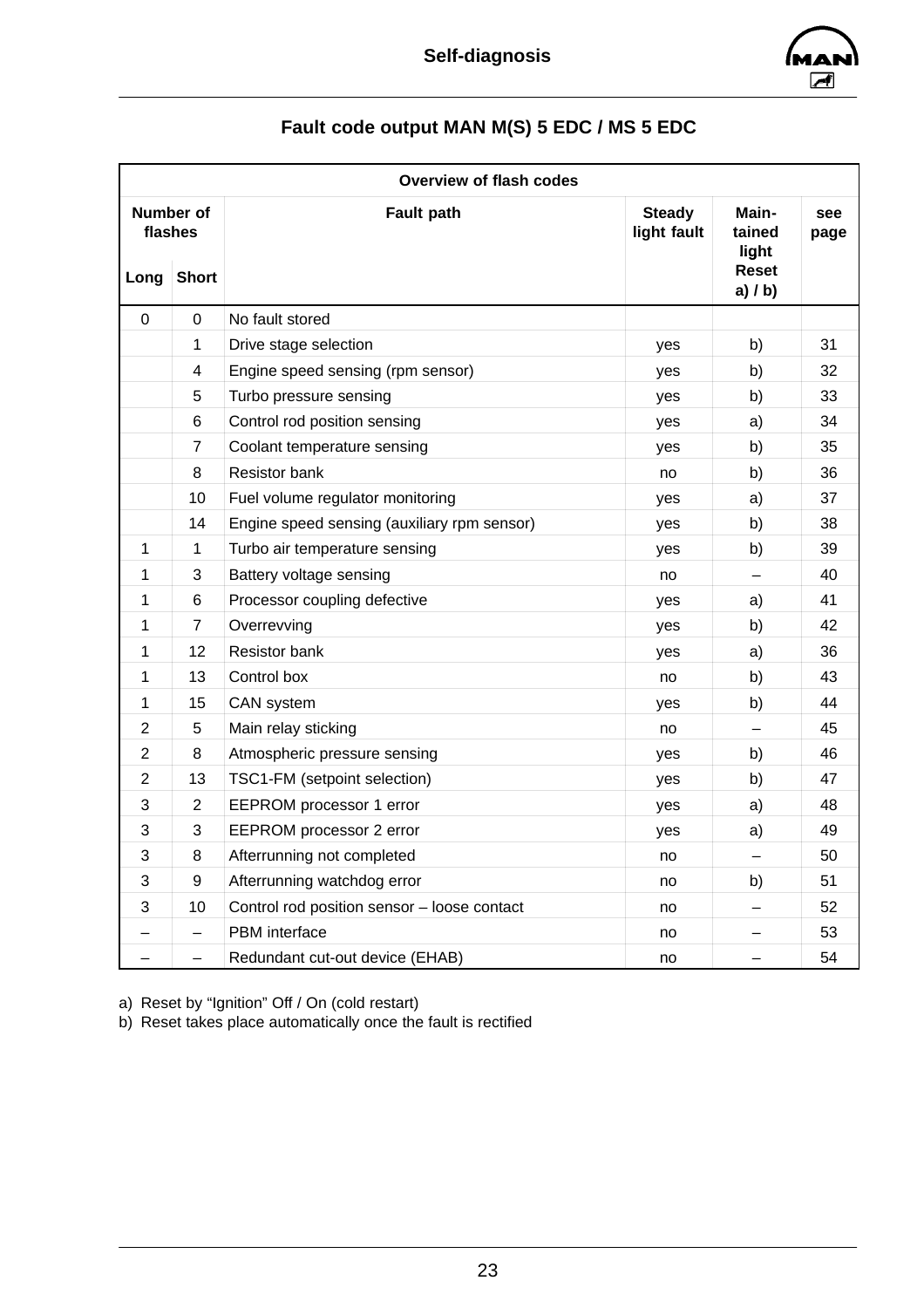<span id="page-25-0"></span>

## **List of checking procedures EDC MS 5**

### **1. Resistance checks**

- "Ignition" off, control unit **not** connected
- Engine temperature **□**25°C
- Socket box connected
- Measure resistance between PIN+ and PIN– with multimeter

|                               | $PIN+$ | $PIN-$         | Set-point value        | <b>Measured value</b>                  |
|-------------------------------|--------|----------------|------------------------|----------------------------------------|
| Control rod position sensor   | 11     | 9              | 18-25 Ohms             | Ohms                                   |
|                               | 11     | 10             | 18-25 Ohms             | Ohms<br>.                              |
|                               | 18     | 9              | >10 MOhms              | <b>MOhms</b>                           |
|                               | 18     | 10             | >10 MOhms              | <b>MOhms</b>                           |
| RPM sensor (DZG)              | 21     | 13             | 0.8-1.0 kOhm           | kOhms                                  |
| Auxiliary rpm sensor (HZG)    | 22     | 17             | 0.8-1.0 kOhm           | kOhms                                  |
| Fuel-delivery regulator       | 15     | 1              | $0.7 - 1.3$ Ohms       | Ohms                                   |
|                               | 18     | 1              | >10 MOhms              | <b>MOhms</b>                           |
|                               | 16     | $\overline{2}$ | $0.7 - 1.3$ Ohms       | Ohms<br>.                              |
| Ground                        | 13     | 18             | >10 MOhms              | <b>MOhms</b><br>.                      |
|                               | 17     | 19             | >10 MOhms              | <b>MOhms</b><br>.                      |
| <b>EHAB</b>                   | 14     | 18/19          | 30-70 Ohms             | Ohms<br>.                              |
| Coolant temperature sensor    | 53     | 13             | 1.3–3.6 kOhms $^{1}$ ) | kOhms<br>.                             |
| Charge-air temperature sensor | 34     | 13             | 1.3-3.6 kOhms          | kOhms<br>.                             |
| Boost pressure sensor         | 33, 36 | 13             |                        | Resistance measurement not appropriate |
| <b>Resistor bank</b>          | 35     | 13             | 500-520 Ohms           | Ohms<br>.                              |
|                               | 51     | 13             | 2.8-3.2 kOhms          | kOhms<br>.                             |

1) Resistance approximately 230–460 W with engine at operating temperature (approximately 80°C)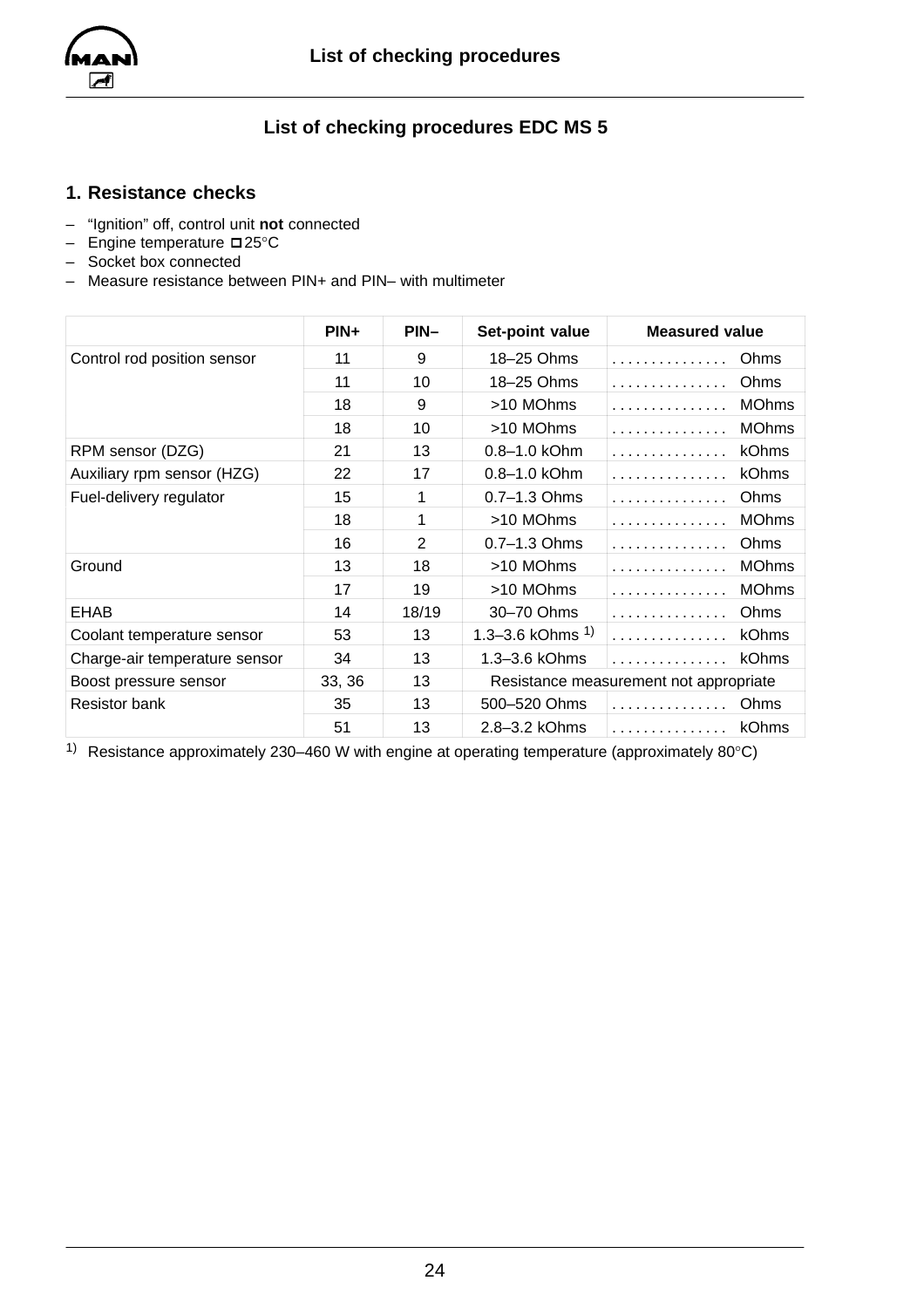

## **2. Test for engine when running and vehicle stationary (gearbox neutral)**

- Engine temperature approx. 30°C
- Control unit connected
- Corrective measures

|                            | Set-point value    | <b>Measured value</b> | Remark                                    | <b>MAN-Cats</b> |
|----------------------------|--------------------|-----------------------|-------------------------------------------|-----------------|
| RPM sensor (DZG)           | n-lower idle speed |                       | Min (low. idle sp.)   Engine speed        |                 |
|                            | n-top idle speed   | n=  rpm               | Max (top idle sp.) $ ($ Monitoring 2 $) $ |                 |
| Auxiliary rpm sensor (HZG) | n-lower idle speed |                       | Min (low. idle sp.)   Engine speed        |                 |
|                            | n-top idle speed   |                       | Max (top idle sp.) $ ($ Monitoring 2 $) $ |                 |

– Measure voltage between PIN+ and PIN– with multimeter

|                                        | <b>PIN</b><br>٠ | <b>PIN</b><br>- | Set-point<br>value [V] | <b>Measured</b><br>value [V] | <b>Remark</b>       | <b>Engine</b><br>speed | <b>MAN-Cats</b><br>(Monitoring) |
|----------------------------------------|-----------------|-----------------|------------------------|------------------------------|---------------------|------------------------|---------------------------------|
| Control unit supply                    | 15              | 18              | U-Batt                 | .                            |                     | Idle speed             |                                 |
| $(U-Batt)$                             | 47              | 19              | U-Batt                 | .                            |                     |                        |                                 |
| Reference voltage                      | 45              | 13              | $4.75 - 5.25$          | .                            |                     | Idle speed             |                                 |
| (Uref)                                 | 33              | 13              | $4.75 - 5.25$          | .                            |                     |                        |                                 |
| Idle speed switch                      | 39              | 13              | $4.75 - 5.25$          | .                            | Throttle lever min. | idle speed             | open                            |
| (LGS, NO contact)                      |                 |                 | $0 - 2.00$             | .                            | Throttle lever max. | Top idle sp.           | closed                          |
| Charge-air temperature<br>sensor (LTF) | 34              | 13              | $4.17 - 2.62$          | .                            | $10-50$ °C          | Idle speed             | $10-50$ °C                      |
| Water temperature sensor<br>(WTF)      | 53              | 13              | $3.46 - 1.22$          | .                            | $30 - 90^{\circ}$ C | Idle speed             | $30 - 90^{\circ}$ C             |
| Boost pressure sensor                  | 36              | 13              | $0.94 - 1.20$          | .                            | Throttle lever min. | idle speed             | $0-100$ mbar                    |
| (LDF)                                  |                 |                 | $1.10 - 1.70$          | .                            | Throttle lever max. | Top idle sp.           | 300-600 mbar                    |
| <b>Resistor bank</b>                   | 35              | 13              | $0.75 - 1.25$          | .                            | Pos 0               | Idle speed             |                                 |
|                                        | 51              | 13              | > 0.6                  | .                            |                     |                        |                                 |

#### – **Check main relay**

|              | PIN+ | PIN- | Set-point value<br>[V] | <b>Measured value [V]</b> | Remark       |
|--------------|------|------|------------------------|---------------------------|--------------|
| Main relay * | 47   | 18   | U-Batt                 | .                         | Ignition on  |
|              |      |      | 0V                     | .                         | Ignition off |
|              | 46   | 18   | 0V                     | .                         | Ignition on  |
|              |      |      | U-Batt                 | .                         | Ignition off |

\* Pin 46 must switch to U-Batt within 0.5 to 5 seconds after ignition has been switched off.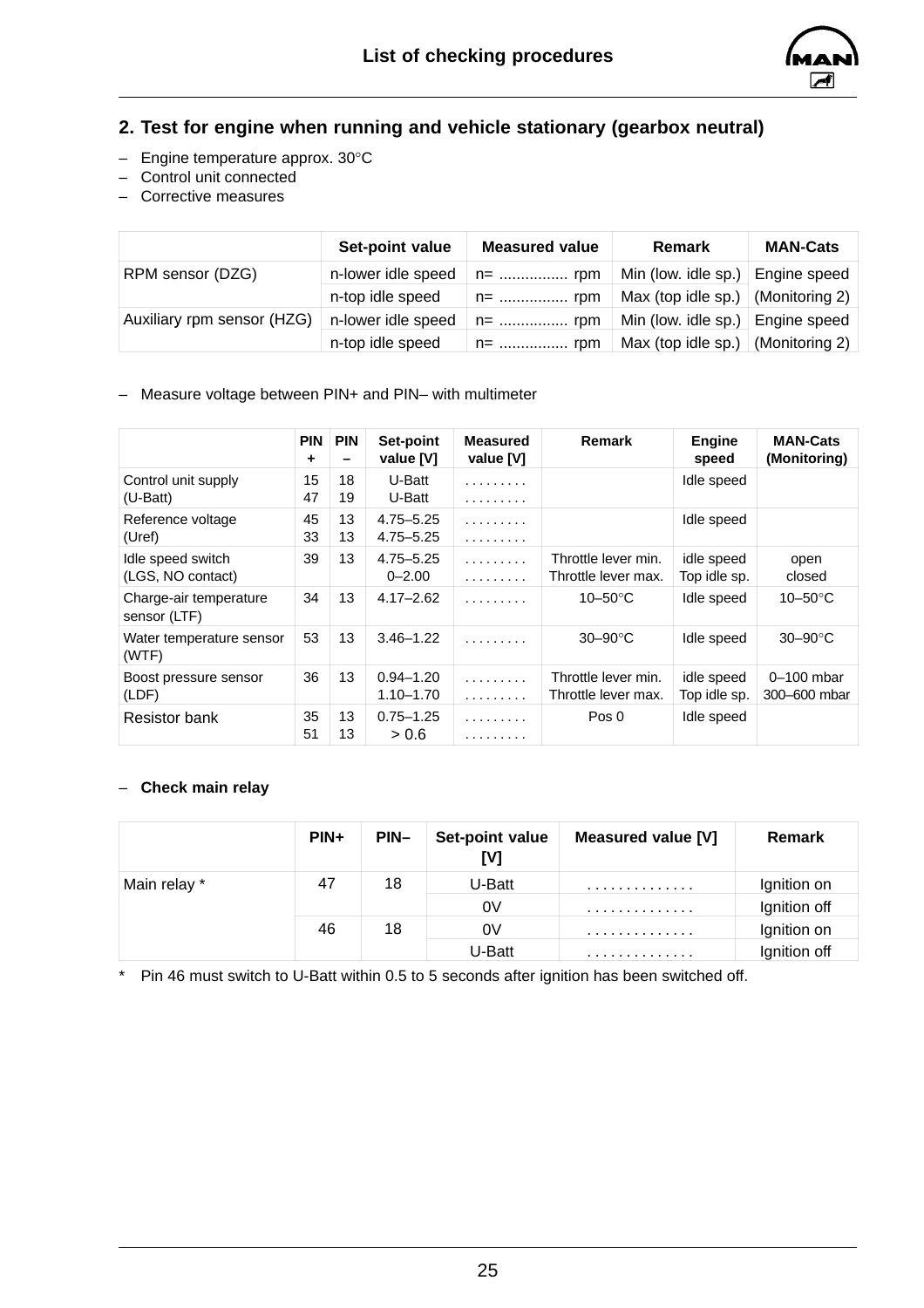<span id="page-27-0"></span>

### **3. Flash code diagnosis check**

- EDC control unit connected
- Socket box connected
- Engine running

#### **Check procedure**

- Short-circuit rpm sensor; connect pin 21 to pin 13 to do this
- Diagnosis lamp lights up
- Engine speed is measured by auxiliary rpm sensor
- Disconnect connection between pin 21 and pin 13
- Press diagnosis button for at least 3 seconds but no more than 10 seconds
- $-$  Check flash code (4x short = rpm sensor)
- Deleting the fault memory; do this by turning off ignition pressing diagnosis button, turning on ignition, pressing and holding button for at least 3 seconds but not longer than 10 seconds

## **4. EHAB check**

- Control unit connected
- Socket box connected
- Engine running

#### **Check procedure**

- Disconnect pin 14
- Engine should shut down after no more than 10 seconds

### **5. Capacitance reserve check**

The power capacitance of the line leading to the control rod position transducer must not exceed the specified maximum capacitance. The capacitance increases if the line is dirty or moist. This check is designed to establish how much capacitance reserve is still available.

- Control unit connected
- Socket box connected

#### **Check procedure**

- Connect capacitance decade between pin 11 and pin 13
- Connect additional capacitance until the engine no longer starts
- Record value

Setpoint:

>400 pF without wiring harness adapter (capacitance of wiring harness adapter approx. 100 pF), (wiring harness dry at approx.  $25^{\circ}$ C)

#### **– Deleting the fault memory**

After the checks have been completed, the fault memory must be cleared with MAN-Cats. No fault must be stored when the "ignition" is turned on again. If this is not the case, the fault must be located and eliminated in accordance with the troubleshooting procedure.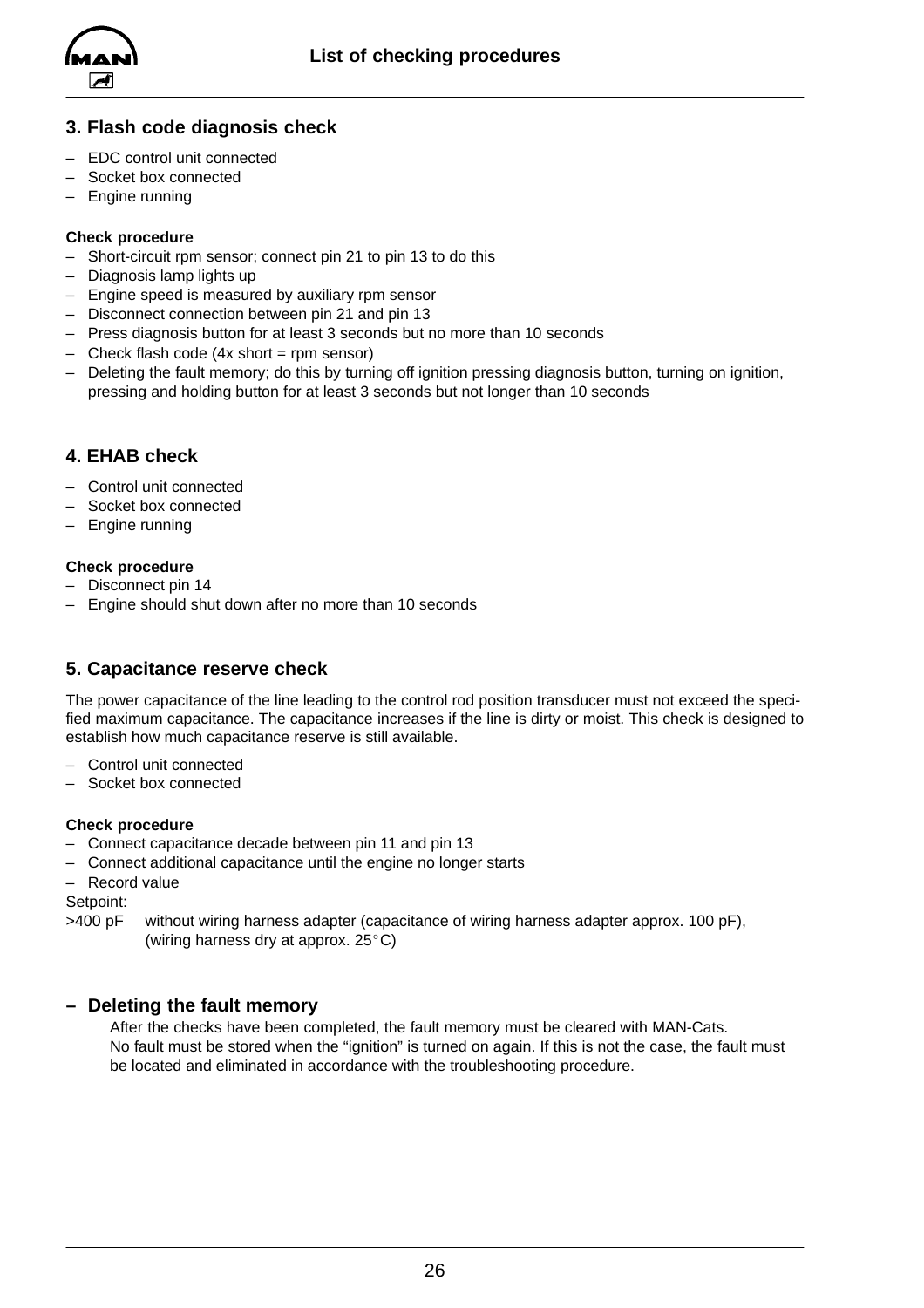

<span id="page-28-0"></span>

| EDC self-diagnosis or flash code output<br>1. |                                                     |                              |                    |                    |   |                |                                                                                                                                                                         |
|-----------------------------------------------|-----------------------------------------------------|------------------------------|--------------------|--------------------|---|----------------|-------------------------------------------------------------------------------------------------------------------------------------------------------------------------|
| 2.                                            | Starter turns over engine only slowly or not at all |                              |                    |                    |   |                |                                                                                                                                                                         |
| 3.                                            |                                                     |                              |                    |                    |   |                | Starter turns, engine does not start, engine does not start / difficult to start when cold                                                                              |
| 4.                                            |                                                     |                              |                    |                    |   |                | Engine stalls (dies) during operation, no longer starts (starter turns), engine does not start / starts with difficulty when hot                                        |
| 5.                                            |                                                     |                              |                    |                    |   |                | Sudden, temporary engine shut-down, engine does not reach full revs                                                                                                     |
|                                               |                                                     |                              |                    |                    |   |                | 6. Engine only runs at idle speed, no throttle response                                                                                                                 |
| 7.                                            |                                                     |                              |                    |                    |   |                | Engine only runs at increased idle speed, no throttle response                                                                                                          |
|                                               | 8.                                                  |                              |                    |                    |   |                | Rated engine speed distinctly reduced (even under no load)                                                                                                              |
|                                               | 9. Reduced output in all ranges                     |                              |                    |                    |   |                |                                                                                                                                                                         |
|                                               |                                                     |                              |                    |                    |   |                | 10. Irregular engine operation, traction loss                                                                                                                           |
|                                               |                                                     |                              |                    |                    |   |                |                                                                                                                                                                         |
|                                               |                                                     |                              |                    |                    |   |                | 11. Unstable idle speed, engine hunting, misfiring, knocking in engine                                                                                                  |
|                                               |                                                     | 12. Engine judder            |                    |                    |   |                |                                                                                                                                                                         |
|                                               |                                                     | 13. Unusual combustion noise |                    |                    |   |                |                                                                                                                                                                         |
|                                               |                                                     |                              |                    |                    |   |                | 14. Excessive smoke emission: White smoke / blue smoke                                                                                                                  |
|                                               |                                                     |                              |                    |                    |   |                | 15. Excessive smoke emission: Black smoke                                                                                                                               |
|                                               |                                                     |                              |                    |                    |   |                | 16. Engine temperature too high (coolant loss)                                                                                                                          |
|                                               |                                                     |                              |                    |                    |   |                | 17. Intermediate engine speed control cannot be activated / does not switch off,<br>engine revs too high                                                                |
|                                               |                                                     |                              |                    |                    |   |                | 18. Fuel consumption too high                                                                                                                                           |
|                                               |                                                     |                              |                    |                    |   |                | 19. Lubricating oil pressure too low                                                                                                                                    |
|                                               |                                                     |                              |                    |                    |   |                | 20. Lubricating oil pressure too high                                                                                                                                   |
|                                               |                                                     |                              |                    |                    |   |                | 21. Lubricating oil consumption too high                                                                                                                                |
|                                               |                                                     |                              |                    |                    |   |                | 22. Engine too loud / mechanical noise                                                                                                                                  |
|                                               |                                                     |                              |                    |                    |   |                | <b>Possible causes</b>                                                                                                                                                  |
| x x                                           |                                                     |                              |                    |                    |   |                | Batteries discharged, battery lead connections loose or corroded, break in power                                                                                        |
|                                               |                                                     |                              |                    |                    |   |                | circuit                                                                                                                                                                 |
| X                                             |                                                     |                              |                    |                    |   |                | Crank gear blocked                                                                                                                                                      |
| $X$ $X$                                       |                                                     |                              |                    |                    |   |                | Starter solenoid switch sticks (clicks) / defective, cable connection loose or dam-<br>aged                                                                             |
| x x                                           |                                                     |                              |                    |                    |   |                | Starter / starter interlock relay defective (carbon brushes worked loose / worn,<br>winding defective, short to ground)                                                 |
| X                                             |                                                     |                              |                    | $X$ $X$ $X$        |   |                | Engine oil viscosity unsuitable, not suitable for ambient temperature, lubricating<br>oil quality does not correspond to specifications                                 |
|                                               | x                                                   |                              |                    |                    | X |                | Oil level in sump too high                                                                                                                                              |
|                                               |                                                     |                              |                    | x                  |   |                | Oil level in sump too low, oil in sump too thin (mixed with condensate or fuel)                                                                                         |
|                                               |                                                     |                              |                    | x                  |   |                | Engine temperature too high                                                                                                                                             |
|                                               |                                                     |                              |                    | x                  |   |                | Oil filter clogged                                                                                                                                                      |
|                                               |                                                     |                              |                    | X X                |   |                | Oil pressure gauge faulty                                                                                                                                               |
|                                               |                                                     |                              |                    | х                  |   |                | Safety valve in oil circuit defective (does not close, spring fatigued or broken)                                                                                       |
|                                               |                                                     |                              |                    | x                  |   |                | x Bearing wear                                                                                                                                                          |
|                                               |                                                     |                              |                    | X                  |   |                | Oil pump gears worn                                                                                                                                                     |
|                                               |                                                     |                              |                    |                    |   | $\pmb{\times}$ | Crankshaft timing gears worn, tooth flank backlash too great                                                                                                            |
|                                               | x                                                   | $\pmb{\mathsf{x}}$           |                    | $\pmb{\mathsf{x}}$ |   |                | Engine cold                                                                                                                                                             |
|                                               |                                                     | X                            |                    |                    |   |                | Lubricating oil entering combustion chamber (piston rings worn, piston rings<br>broken) – valve stem guide worn – overpressure in crankcase (crankcase vent<br>clogged) |
|                                               |                                                     |                              |                    | $\pmb{\mathsf{x}}$ |   |                | Relief valve in oil circuit faulty (does not open), oil lines / oil galleries clogged                                                                                   |
|                                               |                                                     |                              |                    |                    | х |                | Leaks in lubricating oil circuit, particularly at turbocharger and oil cooler                                                                                           |
|                                               | х                                                   |                              |                    |                    | X |                | Piston rings heavily worn, broken                                                                                                                                       |
|                                               | х                                                   |                              |                    |                    |   | X              | Piston pin or crankshaft bearing worn                                                                                                                                   |
|                                               |                                                     |                              |                    |                    | X |                | Valve stems worn                                                                                                                                                        |
|                                               |                                                     |                              |                    |                    |   |                |                                                                                                                                                                         |
| x                                             | х                                                   |                              |                    |                    |   | $\pmb{\times}$ | Valve clearance not correct                                                                                                                                             |
| x                                             | х                                                   |                              |                    |                    |   |                | Valves jam                                                                                                                                                              |
| X X                                           | x<br>x                                              |                              |                    |                    |   |                | Compression deficient, or more than 3-4 bar pressure difference between individ-<br>ual cylinders                                                                       |
| x                                             | х                                                   |                              | $\pmb{\mathsf{x}}$ |                    |   |                | Valve seats leaking                                                                                                                                                     |
| $\circ$<br>X                                  |                                                     |                              | X                  |                    |   |                | Increased power consumption due to faulty secondary consumers such as hy-<br>draulic pumps, fan, etc, power take-off engaged                                            |
| X                                             | x                                                   | x                            | X                  |                    |   | X              | Air cleaner soiled or clogged, charge-air system leaking, air inlet / exhaust lines<br>clogged / leaking                                                                |
| x x x x                                       | X X<br>X                                            | $\pmb{\mathsf{x}}$           | X                  |                    |   |                | Fuel low pressure system: fuel tank, prefilter, water trap faulty / clogged / mould /                                                                                   |
|                                               |                                                     |                              |                    |                    |   |                | fungal attack, fuel unsuitable / heavily contaminated (paraffin added)                                                                                                  |

x = Probable

27

 $o = \text{Possible}$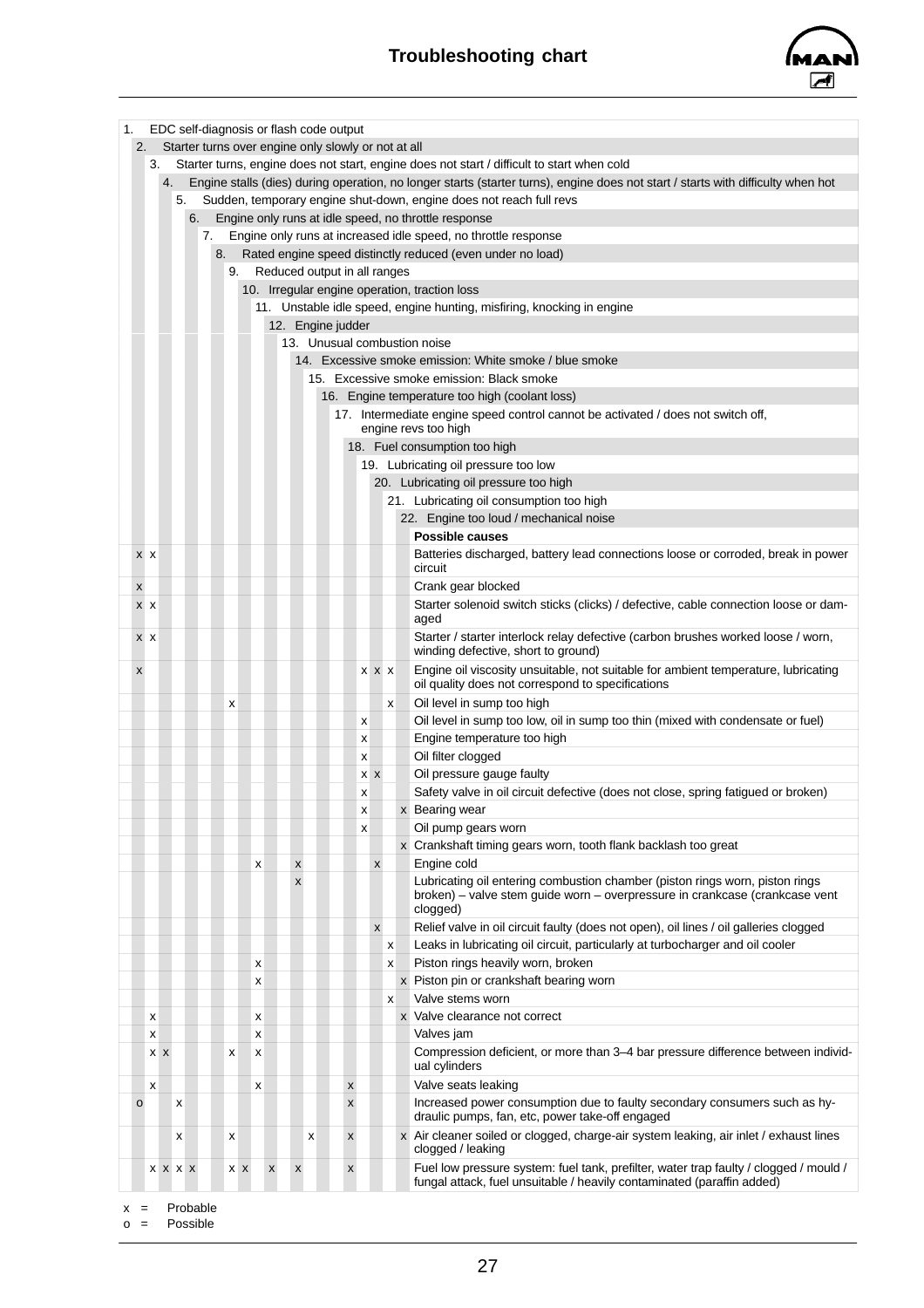

| 1.           | EDC self-diagnosis or flash code output                                                                                                |       |                |    |         |     |                |     |              |         |                    |                    |                                 |                                                                                                                                   |
|--------------|----------------------------------------------------------------------------------------------------------------------------------------|-------|----------------|----|---------|-----|----------------|-----|--------------|---------|--------------------|--------------------|---------------------------------|-----------------------------------------------------------------------------------------------------------------------------------|
|              | Starter turns over engine only slowly or not at all<br>2.                                                                              |       |                |    |         |     |                |     |              |         |                    |                    |                                 |                                                                                                                                   |
|              | Starter turns, engine does not start, engine does not start / difficult to start when cold<br>3.                                       |       |                |    |         |     |                |     |              |         |                    |                    |                                 |                                                                                                                                   |
|              | Engine stalls (dies) during operation, no longer starts (starter turns), engine does not start / starts with difficulty when hot<br>4. |       |                |    |         |     |                |     |              |         |                    |                    |                                 |                                                                                                                                   |
|              | Sudden, temporary engine shut-down, engine does not reach full revs<br>5.                                                              |       |                |    |         |     |                |     |              |         |                    |                    |                                 |                                                                                                                                   |
|              |                                                                                                                                        |       |                | 6. |         |     |                |     |              |         |                    |                    |                                 | Engine only runs at idle speed, no throttle response                                                                              |
|              |                                                                                                                                        |       |                | 7. |         |     |                |     |              |         |                    |                    |                                 | Engine only runs at increased idle speed, no throttle response                                                                    |
|              |                                                                                                                                        |       |                |    | 8.      |     |                |     |              |         |                    |                    |                                 | Rated engine speed distinctly reduced (even under no load)                                                                        |
|              |                                                                                                                                        |       |                |    |         |     |                |     |              |         |                    |                    | 9. Reduced output in all ranges |                                                                                                                                   |
|              |                                                                                                                                        |       |                |    |         |     |                |     |              |         |                    |                    |                                 | 10. Irregular engine operation, traction loss                                                                                     |
|              |                                                                                                                                        |       |                |    |         |     |                |     |              |         |                    |                    |                                 | 11. Unstable idle speed, engine hunting, misfiring, knocking in engine                                                            |
|              |                                                                                                                                        |       |                |    |         |     |                |     |              |         | 12. Engine judder  |                    |                                 |                                                                                                                                   |
|              |                                                                                                                                        |       |                |    |         |     |                |     |              |         |                    |                    |                                 | 13. Unusual combustion noise                                                                                                      |
|              |                                                                                                                                        |       |                |    |         |     |                |     |              |         |                    |                    |                                 | 14. Excessive smoke emission: White smoke / blue smoke                                                                            |
|              |                                                                                                                                        |       |                |    |         |     |                |     |              |         |                    |                    |                                 |                                                                                                                                   |
|              | 15. Excessive smoke emission: Black smoke<br>16. Engine temperature too high (coolant loss)                                            |       |                |    |         |     |                |     |              |         |                    |                    |                                 |                                                                                                                                   |
|              |                                                                                                                                        |       |                |    |         |     |                |     |              |         |                    |                    |                                 |                                                                                                                                   |
|              |                                                                                                                                        |       |                |    |         |     |                |     |              |         |                    |                    |                                 | 17. Intermediate engine speed control cannot be activated / does not switch off,<br>engine revs too high                          |
|              |                                                                                                                                        |       |                |    |         |     |                |     |              |         |                    |                    |                                 | 18. Fuel consumption too high                                                                                                     |
|              |                                                                                                                                        |       |                |    |         |     |                |     |              |         |                    |                    |                                 | 19. Lubricating oil pressure too low                                                                                              |
|              |                                                                                                                                        |       |                |    |         |     |                |     |              |         |                    |                    |                                 |                                                                                                                                   |
|              |                                                                                                                                        |       |                |    |         |     |                |     |              |         |                    |                    |                                 | 20. Lubricating oil pressure too high                                                                                             |
|              |                                                                                                                                        |       |                |    |         |     |                |     |              |         |                    |                    |                                 | 21. Lubricating oil consumption too high                                                                                          |
|              |                                                                                                                                        |       |                |    |         |     |                |     |              |         |                    |                    |                                 | 22. Engine too loud / mechanical noise                                                                                            |
|              |                                                                                                                                        |       |                |    |         |     |                |     |              |         |                    |                    |                                 | <b>Possible causes</b>                                                                                                            |
|              |                                                                                                                                        | X X X |                |    |         |     | x x x          |     |              | X       |                    | $\pmb{\times}$     |                                 | Fuel low pressure system: Fuel lines leaking, broken, clogged                                                                     |
|              |                                                                                                                                        | x x x |                |    |         | X X |                |     | X            | X       |                    |                    |                                 | Fuel low pressure system: AIR in the system<br>(turn on ignition when bleeding the system)                                        |
|              |                                                                                                                                        |       |                |    |         |     |                |     |              |         |                    |                    |                                 |                                                                                                                                   |
|              |                                                                                                                                        | x x x |                |    |         |     | X X X X        |     |              | X       |                    | $\pmb{\mathsf{x}}$ |                                 | Fuel low pressure system: delivery pump, overflow valve, main filter                                                              |
|              | x                                                                                                                                      |       |                |    |         | х   |                |     | <b>XXXOX</b> |         |                    | X                  |                                 | Fuel high pressure system: nozzles faulty / clogged / leaking / coked                                                             |
|              |                                                                                                                                        |       |                |    |         | х   |                |     | X X X        |         |                    | o                  |                                 | Fuel high pressure system: pressure lines – constriction, cavitation, leaking                                                     |
|              |                                                                                                                                        | X     |                |    |         | х   |                |     | OXXXX        |         |                    | $\mathsf{o}$       |                                 | Fuel high pressure system: injection pump worn / incorrectly set                                                                  |
|              |                                                                                                                                        |       |                |    |         | o   |                |     | $X$ O        |         |                    | $\circ$            |                                 | Fuel high pressure system: injection pump constant-pressure control valve / re-<br>turn flow constrictor faulty                   |
|              |                                                                                                                                        |       |                |    |         |     |                |     |              |         |                    |                    |                                 |                                                                                                                                   |
|              |                                                                                                                                        | X X X |                |    |         | O X |                |     |              |         |                    |                    |                                 | EHAB defective, drive faulty                                                                                                      |
|              | 0 <sub>0</sub>                                                                                                                         |       |                |    |         | o   |                | x   |              | 0 X X   |                    | $\pmb{\times}$     |                                 | Injection pump / engine synchronisation: start of delivery incorrect (basic installa-<br>tion), start of delivery set incorrectly |
| х            |                                                                                                                                        | X X X |                |    |         | o   |                | X O |              |         |                    |                    |                                 | Injection pump controller: stiff movement – fuel volume regulator (control devi-                                                  |
|              |                                                                                                                                        |       |                |    |         |     |                |     |              |         |                    |                    |                                 | ation)                                                                                                                            |
| х            |                                                                                                                                        | X X X |                |    |         |     | $\mathsf{o}$   |     |              |         |                    |                    |                                 | Control rod position sensor in regulator: connection lines, break, short-circuit                                                  |
|              | o                                                                                                                                      |       |                |    |         | o   |                |     |              |         | o                  |                    |                                 | Control rod position sensor in regulator: set incorrectly                                                                         |
|              | x                                                                                                                                      |       | $\mathsf{o}\,$ |    |         |     |                |     |              |         |                    |                    |                                 | Control rod position sensor in regulator: capacitance reserve of the wiring har-                                                  |
| х            |                                                                                                                                        |       |                |    |         |     |                |     |              |         |                    |                    |                                 | ness too low (e.g. water penetrated wiring harness)                                                                               |
|              |                                                                                                                                        |       |                |    |         | х   |                |     | 0 X 0        |         | $\mathsf{o}$       |                    |                                 | Injection pump: fuel volume set incorrectly / uniform delivery, lower idle speed set                                              |
|              |                                                                                                                                        |       |                |    |         |     |                |     |              |         |                    |                    |                                 | too low                                                                                                                           |
| x            |                                                                                                                                        | O X X |                |    |         |     |                |     |              |         | x                  |                    |                                 | Delivery actuating solenoid in controller: Connection lines, break, short-circuit, or                                             |
|              |                                                                                                                                        |       |                |    |         |     |                |     |              |         |                    |                    |                                 | CAN-Bus                                                                                                                           |
| x            |                                                                                                                                        |       | X              |    | X X X O |     |                |     |              |         |                    |                    |                                 | Drive stage selection defective: Connection lines, short-circuit, break                                                           |
| х            |                                                                                                                                        |       |                |    |         |     |                |     |              |         |                    |                    |                                 | EDC rpm sensor defective, implausible with auxiliary rpm sensor, line defective                                                   |
|              |                                                                                                                                        |       |                |    |         |     |                | X O |              |         |                    |                    |                                 | EDC rpm sensor, polarity reversed                                                                                                 |
| х            |                                                                                                                                        |       |                |    |         |     |                |     |              |         |                    |                    |                                 | EDC auxiliary rpm sensor defective, implausible with rpm sensor, line defective                                                   |
| x            |                                                                                                                                        |       | X X X O        |    |         |     | 0 <sub>0</sub> |     |              |         | $\circ$            |                    |                                 | EDC detects incorrect engine speed (interference signal on rpm sensor line)                                                       |
| x            |                                                                                                                                        | X X X |                |    |         |     |                |     | $\circ$      |         |                    |                    |                                 | Both rpm sensors faulty, line fault                                                                                               |
| х            |                                                                                                                                        |       |                |    |         | х   |                |     |              |         | х                  |                    |                                 | EDC boost pressure sensor: faulty, incorrect, implausible with atmospheric pres-                                                  |
|              |                                                                                                                                        |       |                |    |         |     |                |     |              |         |                    |                    |                                 | sure sensor, line fault                                                                                                           |
|              |                                                                                                                                        |       |                |    |         | х   |                | x   |              |         | O X                |                    |                                 | Exhaust turbocharger leaking or faulty                                                                                            |
|              |                                                                                                                                        |       |                |    |         |     |                |     |              |         |                    |                    | X                               | Turbine and compressor rotor in turbocharger dirty (out-of-balance, irregular run-                                                |
|              |                                                                                                                                        |       |                |    |         |     |                |     |              |         |                    |                    |                                 | ning)                                                                                                                             |
|              |                                                                                                                                        |       |                |    |         |     |                |     |              |         | x                  |                    |                                 | Intercooler leaking, faulty                                                                                                       |
|              | х                                                                                                                                      |       |                |    |         |     |                |     |              | X       |                    |                    |                                 | Flame starting system defective                                                                                                   |
| x            | $\mathsf{o}$                                                                                                                           |       |                |    |         | X X |                |     |              | $\circ$ | $\pmb{\mathsf{x}}$ |                    |                                 | EDC coolant temperature sensor: faulty, line fault                                                                                |
| x            |                                                                                                                                        |       |                |    |         | X X |                |     |              |         |                    |                    |                                 | EDC charge-air temperature sensor: faulty, line fault                                                                             |
| $\mathsf{o}$ |                                                                                                                                        |       |                |    |         | x   |                |     |              |         | $\pmb{\mathsf{x}}$ |                    |                                 | Radiator dirty or cooling system failure (temperatures too high)                                                                  |
| $x =$        |                                                                                                                                        |       | Probable       |    |         |     |                |     |              |         |                    |                    |                                 |                                                                                                                                   |

o = Possible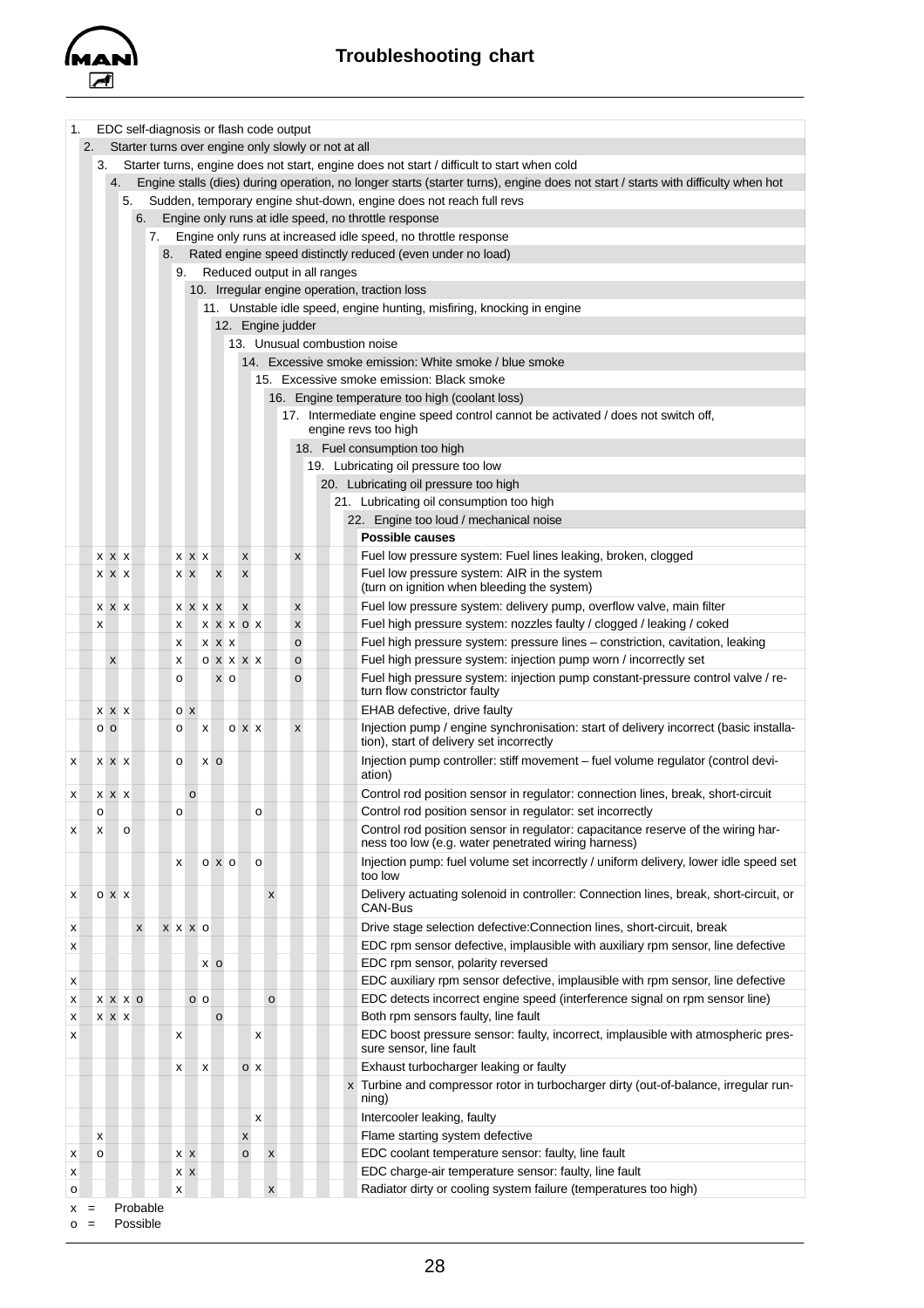

| 1. |                                                                                                  |                |  |       |    |         |                |                    |   | EDC self-diagnosis or flash code output |   |                                                                                                                                  |
|----|--------------------------------------------------------------------------------------------------|----------------|--|-------|----|---------|----------------|--------------------|---|-----------------------------------------|---|----------------------------------------------------------------------------------------------------------------------------------|
|    | 2.<br>Starter turns over engine only slowly or not at all                                        |                |  |       |    |         |                |                    |   |                                         |   |                                                                                                                                  |
|    | Starter turns, engine does not start, engine does not start / difficult to start when cold<br>3. |                |  |       |    |         |                |                    |   |                                         |   |                                                                                                                                  |
|    |                                                                                                  | 4.             |  |       |    |         |                |                    |   |                                         |   | Engine stalls (dies) during operation, no longer starts (starter turns), engine does not start / starts with difficulty when hot |
|    |                                                                                                  | 5.             |  |       |    |         |                |                    |   |                                         |   | Sudden, temporary engine shut-down, engine does not reach full revs                                                              |
|    |                                                                                                  |                |  |       |    |         |                |                    |   |                                         |   | 6. Engine only runs at idle speed, no throttle response                                                                          |
|    |                                                                                                  |                |  |       |    |         |                |                    |   |                                         |   | 7. Engine only runs at increased idle speed, no throttle response                                                                |
|    |                                                                                                  |                |  |       | 8. |         |                |                    |   |                                         |   | Rated engine speed distinctly reduced (even under no load)                                                                       |
|    |                                                                                                  |                |  |       |    |         |                |                    |   | 9. Reduced output in all ranges         |   |                                                                                                                                  |
|    |                                                                                                  |                |  |       |    |         |                |                    |   |                                         |   | 10. Irregular engine operation, traction loss                                                                                    |
|    |                                                                                                  |                |  |       |    |         |                |                    |   |                                         |   | 11. Unstable idle speed, engine hunting, misfiring, knocking in engine                                                           |
|    |                                                                                                  |                |  |       |    |         |                |                    |   | 12. Engine judder                       |   |                                                                                                                                  |
|    |                                                                                                  |                |  |       |    |         |                |                    |   |                                         |   | 13. Unusual combustion noise                                                                                                     |
|    |                                                                                                  |                |  |       |    |         |                |                    |   |                                         |   | 14. Excessive smoke emission: White smoke / blue smoke                                                                           |
|    |                                                                                                  |                |  |       |    |         |                |                    |   |                                         |   | 15. Excessive smoke emission: Black smoke                                                                                        |
|    |                                                                                                  |                |  |       |    |         |                |                    |   |                                         |   | 16. Engine temperature too high (coolant loss)                                                                                   |
|    |                                                                                                  |                |  |       |    |         |                |                    |   |                                         |   | 17. Intermediate engine speed control cannot be activated / does not switch off,                                                 |
|    |                                                                                                  |                |  |       |    |         |                |                    |   |                                         |   | engine revs too high                                                                                                             |
|    |                                                                                                  |                |  |       |    |         |                |                    |   |                                         |   | 18. Fuel consumption too high                                                                                                    |
|    |                                                                                                  |                |  |       |    |         |                |                    |   |                                         |   | 19. Lubricating oil pressure too low                                                                                             |
|    |                                                                                                  |                |  |       |    |         |                |                    |   |                                         |   | 20. Lubricating oil pressure too high                                                                                            |
|    |                                                                                                  |                |  |       |    |         |                |                    |   |                                         |   | 21. Lubricating oil consumption too high                                                                                         |
|    |                                                                                                  |                |  |       |    |         |                |                    |   |                                         |   | 22. Engine too loud / mechanical noise                                                                                           |
|    |                                                                                                  |                |  |       |    |         |                |                    |   |                                         |   | <b>Possible causes</b>                                                                                                           |
|    |                                                                                                  |                |  |       |    |         |                |                    | X |                                         |   | Coolant level too low, air in coolant circuit                                                                                    |
|    |                                                                                                  |                |  |       |    |         |                |                    | X |                                         |   | V-belt for water pump drive not tensioned correctly                                                                              |
|    |                                                                                                  |                |  |       |    |         |                |                    |   |                                         | X | Incorrect V-belt tension                                                                                                         |
|    |                                                                                                  |                |  |       |    |         |                |                    | X |                                         |   | Water pump leaking, faulty / thermostat faulty, does not open                                                                    |
|    |                                                                                                  |                |  |       |    |         |                |                    | X |                                         |   | Coolant lines leaking, clogged or twisted                                                                                        |
|    |                                                                                                  |                |  |       |    |         |                | $\pmb{\mathsf{X}}$ |   |                                         |   | Coolant entering combustion chamber (cylinder head / gasket leaking)                                                             |
|    |                                                                                                  |                |  |       |    | X       |                |                    |   |                                         |   | Resistor bank EDC control unit pin 51                                                                                            |
| X  |                                                                                                  | X X O          |  |       |    | $\circ$ |                |                    |   |                                         |   | Power supply to EDC control unit interrupted or battery voltage too low /<br>Relay K1 faulty                                     |
|    |                                                                                                  | x x o          |  |       |    | $\circ$ |                |                    |   |                                         |   | Line terminal 15 to EDC control unit (pin 47) interrupted / loose contact                                                        |
|    |                                                                                                  |                |  |       |    |         |                |                    |   | x                                       |   | Line defective: Pin 23 or 41                                                                                                     |
| X  |                                                                                                  | 0 <sub>0</sub> |  |       |    |         |                |                    |   |                                         |   | EDC control unit faulty (internal fault)                                                                                         |
|    | X                                                                                                |                |  | x x x |    |         | 0 <sub>0</sub> | O X                |   |                                         |   | Incorrect EDC control unit (check MAN part number)                                                                               |
|    |                                                                                                  |                |  | X X   |    |         |                |                    |   | $\circ$                                 |   | Intermediate engine speed activated                                                                                              |
|    | X                                                                                                |                |  |       |    |         |                |                    |   |                                         |   | EOL programming terminated / voltage interrupt                                                                                   |
| x  |                                                                                                  |                |  |       |    |         |                |                    |   |                                         |   | Afterrunning not completed (e.g. shut-down via EMERGENCY STOP)                                                                   |
|    |                                                                                                  |                |  |       |    |         |                |                    |   | x                                       |   | EOL programming: configuration incorrect                                                                                         |
|    |                                                                                                  |                |  |       |    |         | X              |                    |   |                                         |   | Engine bearings worn                                                                                                             |

x = Probable

 $o = \text{Possible}$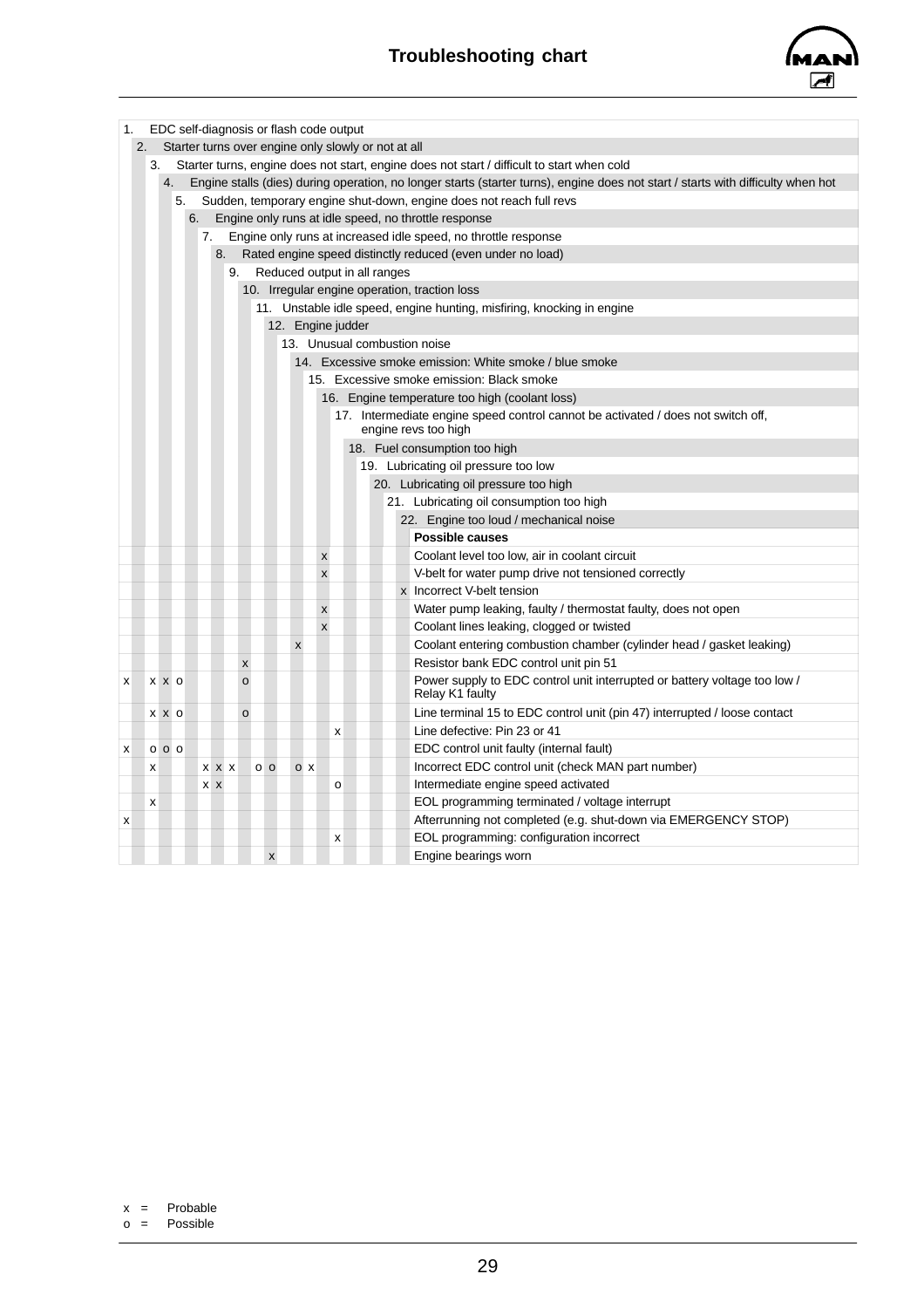<span id="page-31-0"></span>

The following troubleshooting program contains all faults which can be detected by the diagnostic system.

The order corresponds to the numerical sequence of the flash code, irrespective of the significance of the fault.

It is therefore not arranged on the basis of "fault is indicated by EDC indicator lamp" or "fault is not indicated by EDC indicator lamp".

The entire fault code memory should always be read out and all stored fault codes noted down before starting the engine test.

**This is important because lines or components need to be disconnected when troubleshooting the system and this can cause the corresponding fault codes to be set and stored. For this reason, the fault memory should always be cleared after intermediate checks.**

The "test lines" test stage must always be performed as follows:

- Break or contact resistance
- Set-point value: approximately 0 Ω
- Short to negative Set-point value:  $\infty \Omega$
- Short to positive
- Set-point value:  $\infty \Omega$
- Short to adjacent lines Set-point value:  $\infty \Omega$
- Loose contacts

After rectifying faults and checking, repeat test and clear fault code memory.

All checks which refer to the control unit plug connector are conducted with the aid of the socket box. The pin designations on the control unit plug connector are identical to those of the test sockets on the socket box.

#### **Note:**

The connection to the control unit must be disconnected at the socket box when resistance measurements are being carried out.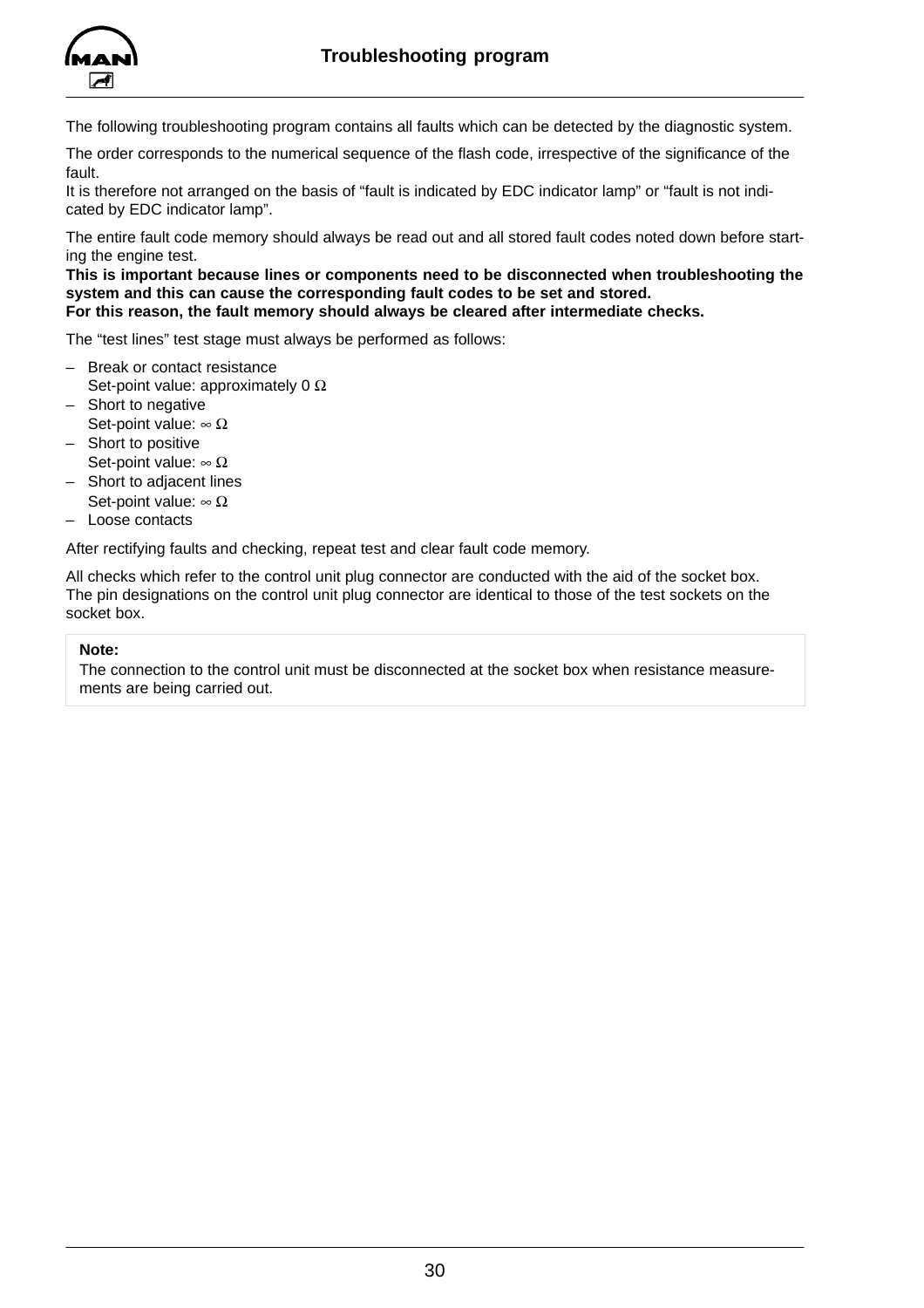

<span id="page-32-0"></span>

| Drive stage selection     |                                                                                                                   |  |  |  |  |  |  |
|---------------------------|-------------------------------------------------------------------------------------------------------------------|--|--|--|--|--|--|
| Flash code:               | 1x short                                                                                                          |  |  |  |  |  |  |
| <b>Fault indication:</b>  | Fault is indicated by the EDC indicator lamp coming on continuously                                               |  |  |  |  |  |  |
| Fault path:               | Drive stage selection<br>- Signal too high<br>$-$ Signal too low<br>- Signal implausible with idle speed switch   |  |  |  |  |  |  |
| <b>Effect of fault:</b>   | Engine assumes lower idle speed                                                                                   |  |  |  |  |  |  |
| <b>Possible cause:</b>    | Line break, short-circuit, power supply interrupted, drive stage selection defec-<br>tive, control unit defective |  |  |  |  |  |  |
| <b>Test precondition:</b> | Socket box connected                                                                                              |  |  |  |  |  |  |

"Ignition" switched on

| <b>Test</b>           | <b>Measurement</b>                                                                  | <b>Corrective measures</b>                                                                                                                   |
|-----------------------|-------------------------------------------------------------------------------------|----------------------------------------------------------------------------------------------------------------------------------------------|
| Voltage supply        | Measure voltage at the socket box across<br>pin 45 (+) and pin 13 (-)               | Check lines<br>Check plug connections<br>If no fault found, replace control<br>unit (disconnect the control unit<br>only when the current is |
|                       | <b>Setpoint: 4.75–5.25 V</b>                                                        | switched off)                                                                                                                                |
| Drive stage selection | Measure voltage at the socket box across<br>pin 27 (+) and pin 13 (-)<br>Setpoints: | <b>Check lines</b><br>Check plug connections<br>Replace drive stage selection                                                                |
| PWG Min.              | 0 % Idle speed setting: $0.3-0.5$ V                                                 |                                                                                                                                              |
| PWG Max.              | 100 %   Full load setting: 2.9-3.1 V                                                |                                                                                                                                              |
| Idle speed switch     | Measure voltage on the socket box across<br>pin 39 (+) and pin 13 (-)<br>Setpoints: | <b>Check lines</b><br>$\qquad \qquad -$<br>Check plug connections                                                                            |
| PWG Min.<br>$0\%$     | Idle speed setting: 4.75-5.25 V                                                     | Switch open                                                                                                                                  |
| PWG Max.              | 100 %   Full load setting: 0.0–2.0 V                                                | Switch closed                                                                                                                                |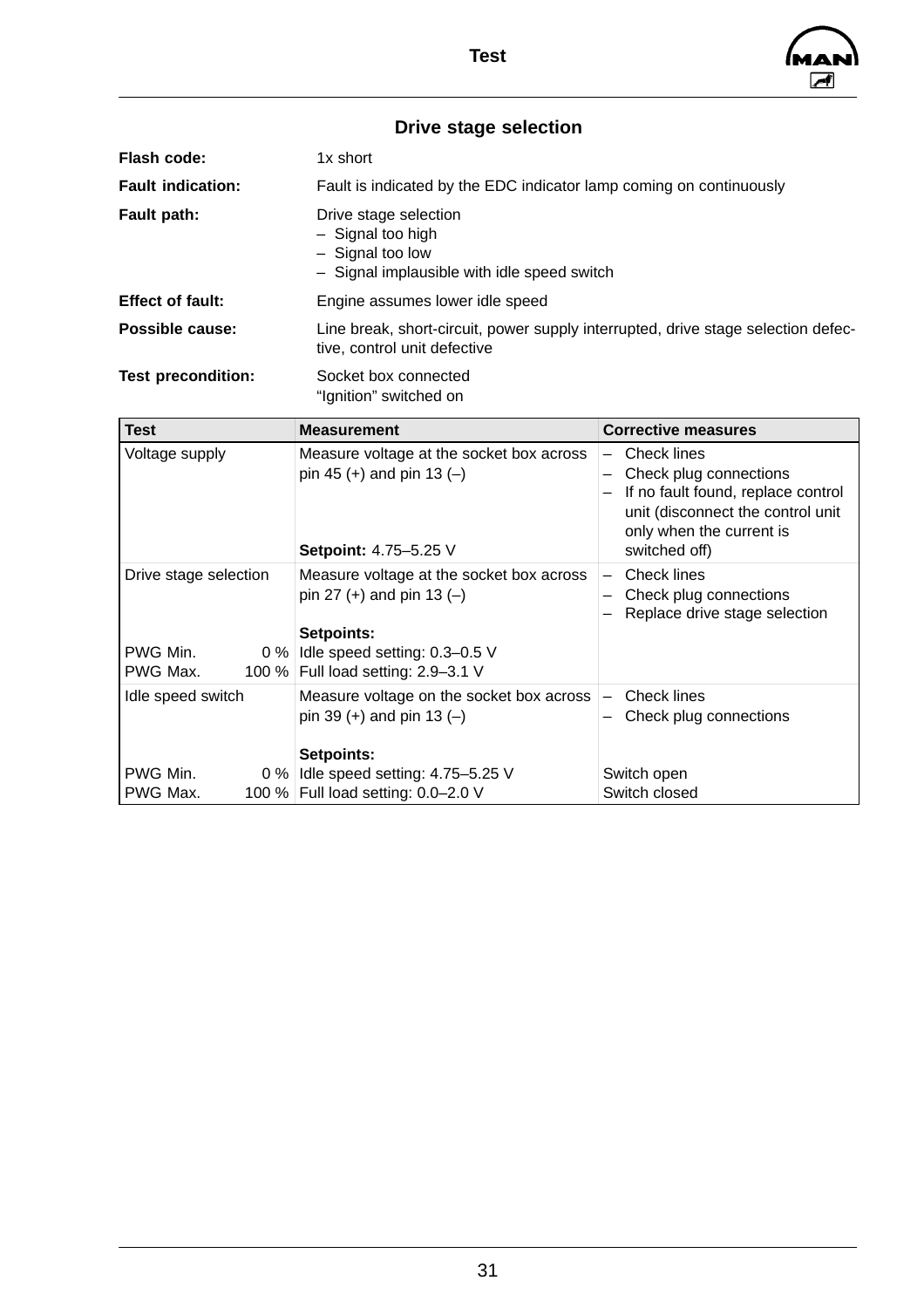<span id="page-33-0"></span>

**Test**

## **RPM sensor**

| Flash code:               | 4x short                                                                                                       |  |  |
|---------------------------|----------------------------------------------------------------------------------------------------------------|--|--|
| <b>Fault indication:</b>  | Fault is indicated by the EDC indicator lamp coming on continuously                                            |  |  |
| Fault path:               | RPM sensor<br>- Statically implausible<br>- Dynamically implausible<br>- Implausible with auxiliary rpm sensor |  |  |
| <b>Effect of fault:</b>   | If the auxiliary rpm sensor also fails, the engine will be shut down by EHAB                                   |  |  |
| Possible cause:           | Line break, short to ground, rpm sensor faulty, control unit faulty                                            |  |  |
| <b>Test precondition:</b> | Disconnect EDC control unit to ensure the engine cannot start up<br>Socket box connected                       |  |  |

| <b>Test</b>         | <b>Measurement</b>                                                                                      | <b>Corrective measures</b>                                                                             |
|---------------------|---------------------------------------------------------------------------------------------------------|--------------------------------------------------------------------------------------------------------|
| Resistance          | Measure resistance at socket box across<br>pin 21 and pin 13<br>Setpoint: $800-1000 \Omega$             | Check lines<br>Check plug connections<br>If no fault found, replace rpm<br>$\qquad \qquad -$<br>sensor |
| Engine speed signal | Check signal at socket box at starting<br>speed across pin 21 (+) and pin 13 $(-)$<br>with oscilloscope |                                                                                                        |
|                     | Setpoint: see diagram                                                                                   |                                                                                                        |

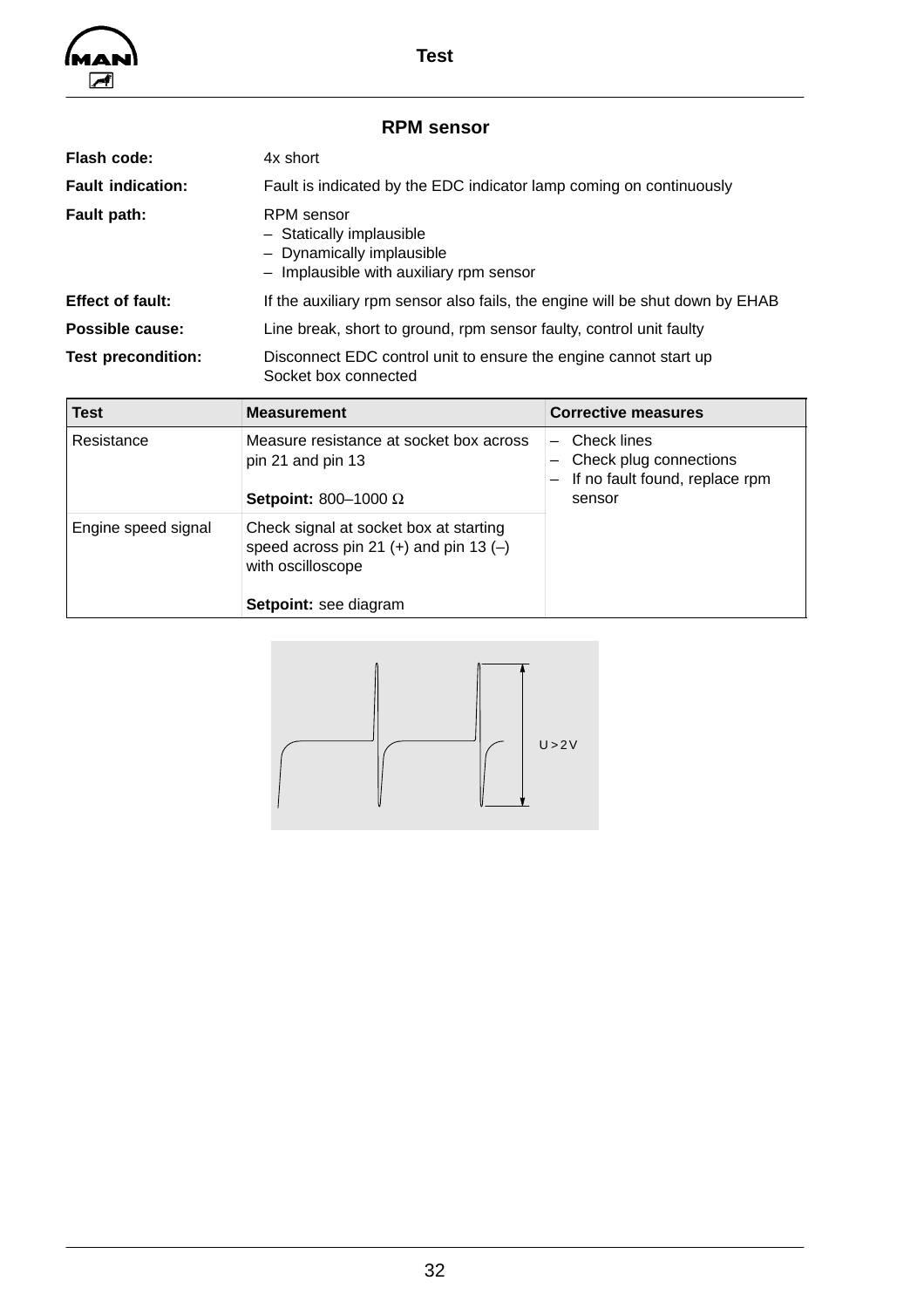

|                | <b>Boost pressure sensor</b> |  |
|----------------|------------------------------|--|
| تغذيت بالمرادة |                              |  |

<span id="page-34-0"></span>

| Flash code:               | 5x short                                                                                                                                    |  |
|---------------------------|---------------------------------------------------------------------------------------------------------------------------------------------|--|
| <b>Fault indication:</b>  | Fault is indicated by the EDC indicator lamp coming on continuously                                                                         |  |
| Fault path:               | Boost pressure sensor<br>$-$ Signal too high<br>- Signal too low<br>- Signal implausible with atmospheric pressure sensor (in control unit) |  |
| <b>Effect of fault:</b>   | 60 to 70 % reduction in power                                                                                                               |  |
| Possible cause:           | Line break, short-circuit, boost pressure sensor faulty, control unit faulty                                                                |  |
| <b>Test precondition:</b> | EDC control unit connected<br>Socket box connected<br>"Ignition" switched on                                                                |  |

| <b>Test</b>    | <b>Measurement</b>                                                                                | <b>Corrective measures</b>                                                                                       |  |
|----------------|---------------------------------------------------------------------------------------------------|------------------------------------------------------------------------------------------------------------------|--|
| Power supply   | Measure voltage at socket box across pin<br>33 (+) and pin 13 (-)<br><b>Setpoint: 4.75–5.25 V</b> | Check lines<br>Check plug connections<br>If no fault found, replace control<br>unit (disconnect the control unit |  |
| Signal voltage | Measure voltage at socket box across pin<br>36 (+) and pin 13 $(-)$                               | only when the current is<br>switched off)                                                                        |  |
|                | Setpoints:<br>Lower idle speed: 0.94-1.20 V<br>Upper idle speed: 1.10-1.70 V                      |                                                                                                                  |  |
|                | If all the values are OK, the atmospheric<br>pressure sensor in the control unit may be<br>faulty | Replace control unit (only dis-<br>connect control unit once the<br>current is switched off)                     |  |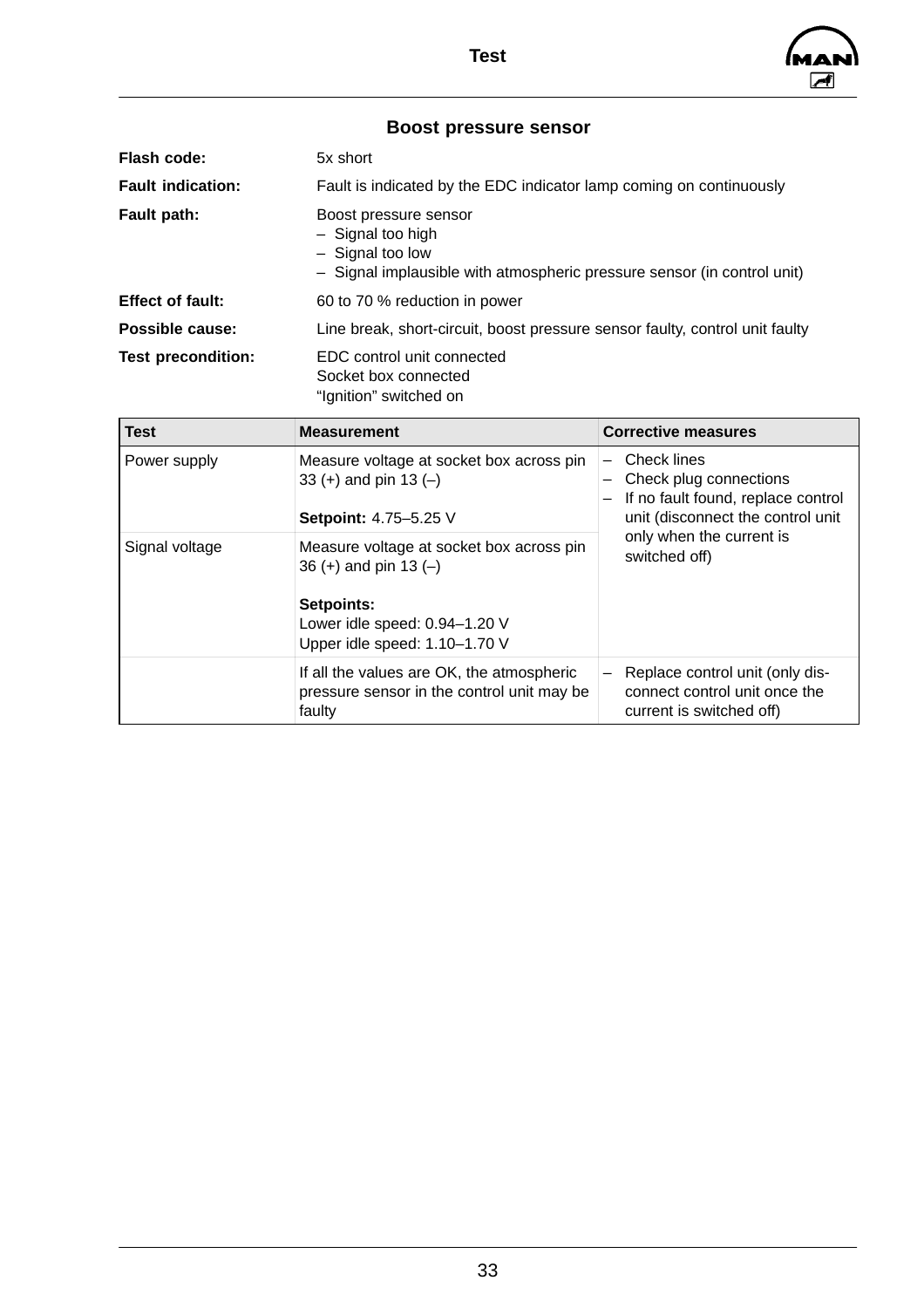<span id="page-35-0"></span>

# **Control rod position sensor**

| Flash code:               | 6x short                                                                                                                                                                                             |  |
|---------------------------|------------------------------------------------------------------------------------------------------------------------------------------------------------------------------------------------------|--|
| <b>Fault indication:</b>  | Fault is indicated by the EDC indicator lamp coming on continuously                                                                                                                                  |  |
| Fault path:               | Control rod position tranducer<br>- Signal too high<br>$-$ Signal too low                                                                                                                            |  |
| <b>Effect of fault:</b>   | This fault results in the engine being shut down by setting the control rod<br>travel to 0. The engine cannot be started if this fault is currently present (EDC)<br>indicator lamp permanently on). |  |
| Possible cause:           | Line break, short-circuit, too little capacitance reserve (see page 26), control<br>rod position sensor set incorrectly, injection pump faulty                                                       |  |
| <b>Test precondition:</b> | EDC control unit disconnected<br>Corrective measures                                                                                                                                                 |  |

| <b>Test</b>     | <b>Measurement</b>                                                                                                                                                  | <b>Corrective measures</b>                                                                   |
|-----------------|---------------------------------------------------------------------------------------------------------------------------------------------------------------------|----------------------------------------------------------------------------------------------|
| Instrument coil | Measure resistance at socket box across<br>pin 11 and pin 9<br>Setpoint: $18-25 \Omega$                                                                             | Check lines<br>Check plug connections<br>If no fault found, repair injection<br>pump         |
|                 |                                                                                                                                                                     |                                                                                              |
| Reference coil  | Measure resistance at socket box across<br>pin 11 and pin 10                                                                                                        |                                                                                              |
|                 | <b>Setpoint:</b> 18-25 $\Omega$                                                                                                                                     |                                                                                              |
|                 | Measure resistance at socket box across<br>pin 18 and pin 9                                                                                                         |                                                                                              |
|                 | <b>Setpoint:</b> > 10 $\text{M}\Omega$                                                                                                                              |                                                                                              |
|                 | Measure resistance at socket box be-<br>tween pin 18 and pin 10                                                                                                     |                                                                                              |
|                 | <b>Setpoint:</b> $> 10 M\Omega$                                                                                                                                     |                                                                                              |
|                 | In addition to the possibility of an electrical<br>fault, the fault described here may also be<br>caused by incorrect setting of the control<br>rod position sensor | Remove injection pump<br>Adjust control rod position sen-<br>$\overline{\phantom{m}}$<br>sor |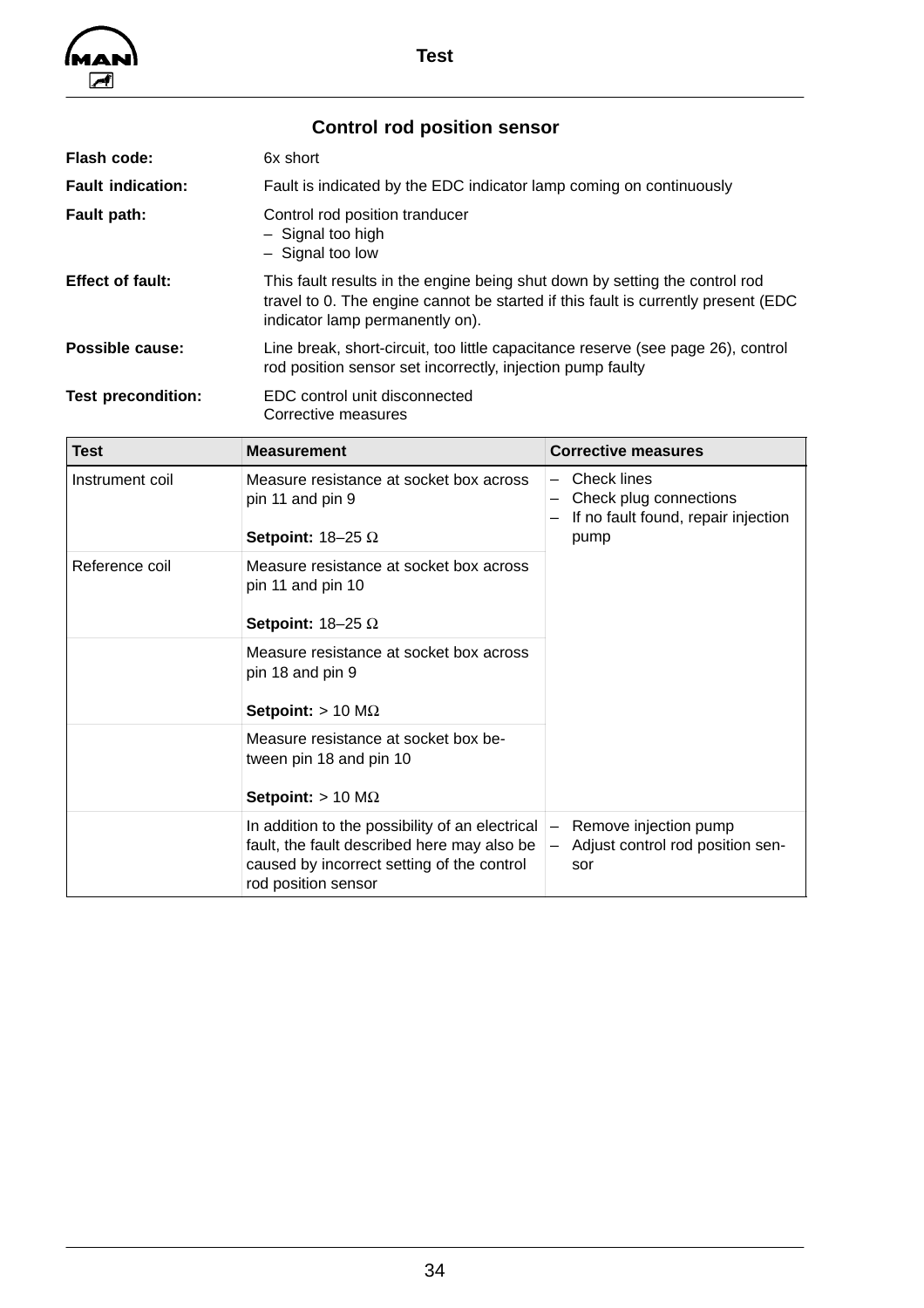

## **Coolant temperature sensor**

<span id="page-36-0"></span>

| Flash code:               | 7x short                                                                                                                                                                                  |  |  |
|---------------------------|-------------------------------------------------------------------------------------------------------------------------------------------------------------------------------------------|--|--|
| <b>Fault indication:</b>  | Fault is indicated by the EDC indicator lamp coming on continuously                                                                                                                       |  |  |
| Fault path:               | Coolant temperature sensor                                                                                                                                                                |  |  |
| <b>Effect of fault:</b>   | The substitute value provided in the control unit for such cases results in a<br>reduction in power output (e.g. in the event of radiator contamination or failure<br>of cooling system). |  |  |
| Possible cause:           | Line break, short-circuit, temperature sensor faulty, control unit faulty, failure or<br>contamination of cooling system                                                                  |  |  |
| <b>Test precondition:</b> | EDC control unit disconnected / connected<br>Socket box connected                                                                                                                         |  |  |

| <b>Test</b>                                         | <b>Measurement</b>                                                                                                                | <b>Corrective measures</b>                                                                                                                                                 |
|-----------------------------------------------------|-----------------------------------------------------------------------------------------------------------------------------------|----------------------------------------------------------------------------------------------------------------------------------------------------------------------------|
| Sensor resistance<br>(control unit<br>disconnected) | Measure resistance at the socket box<br>across pin 53 and pin 13<br>Setpoints:<br>1.3–3.6 KΩ at 15–30 °C<br>230–460 Ω at 75–80 °C | Check lines<br>Check plug connections<br>Replace temperature sensor<br>If no fault found, replace control<br>unit (disconnect the control unit<br>only when the current is |
| Sensor voltage<br>(control unit connected)          | Measure voltage at socket box between<br>pin 53 and pin 13<br><b>Setpoint:</b> $3.46-1.22$ V at $30-90^{\circ}$ C                 | switched off)                                                                                                                                                              |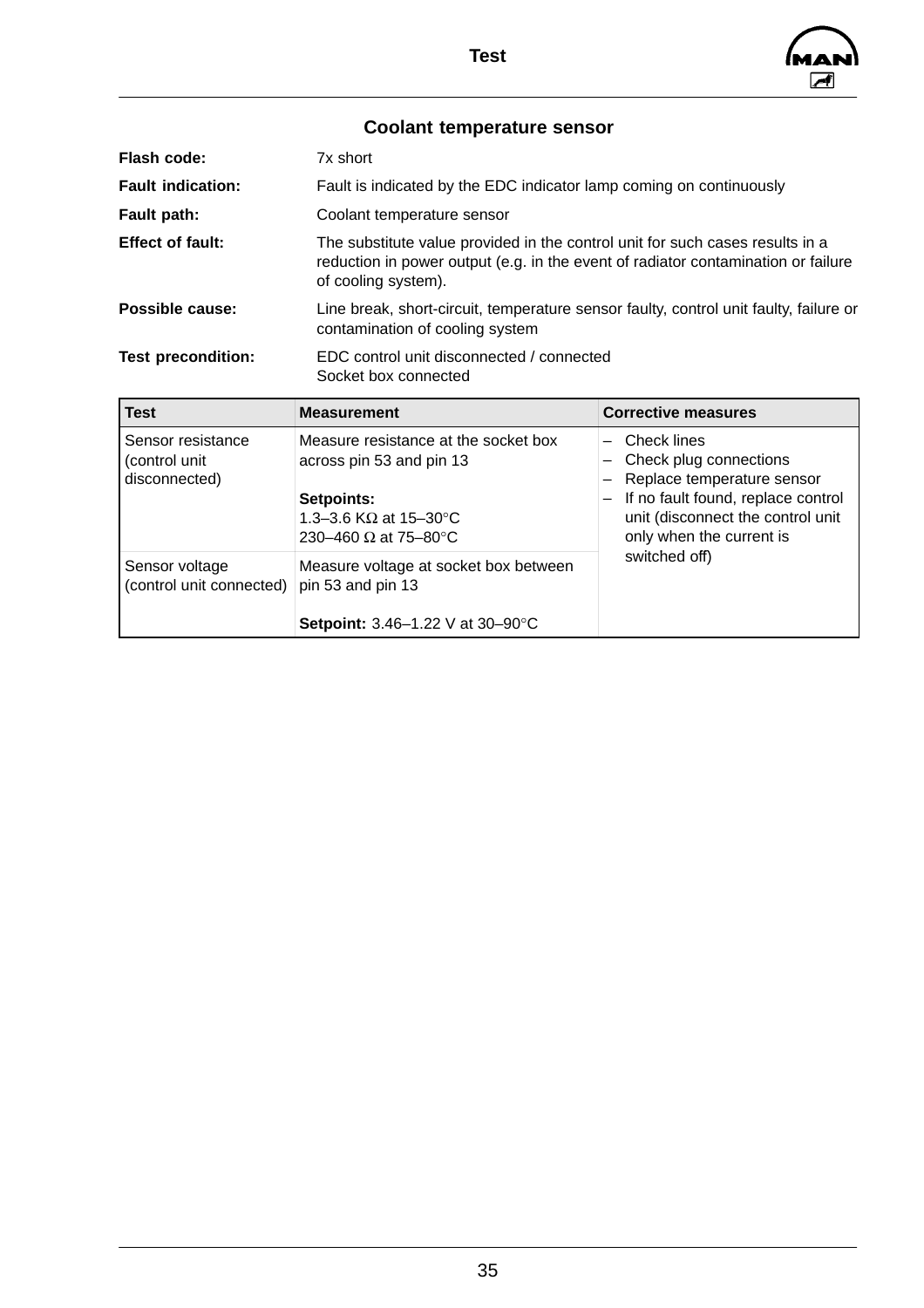<span id="page-37-0"></span>

**Test**

## **Resistor bank**

| 8x short                                                                                                                                                  |  |
|-----------------------------------------------------------------------------------------------------------------------------------------------------------|--|
| Fault is not indicated by the EDC indicator lamp                                                                                                          |  |
|                                                                                                                                                           |  |
| 1x long, 12x short                                                                                                                                        |  |
| Fault is indicated by the EDC indicator lamp coming on continuously                                                                                       |  |
| Driving speed / Torque limitation                                                                                                                         |  |
| Resistance for the sensors not present – speed of travel (pin 51) and torque<br>limit (pin 35)<br>Resistor bank defective,<br>Resistance values incorrect |  |
| Reduced final engine speed                                                                                                                                |  |
| Line break, short-circuit, resistor bank defective                                                                                                        |  |
| EDC control unit disconnected<br>Socket box connected                                                                                                     |  |
|                                                                                                                                                           |  |

| <b>Test</b>          | <b>Measurement</b>                            |                                        | <b>Corrective measures</b>                                                       |
|----------------------|-----------------------------------------------|----------------------------------------|----------------------------------------------------------------------------------|
| <b>Resistor bank</b> | Measure resistance across<br>Setpoint:        |                                        | Check lines<br>- Check plug connections<br>- If no fault found, replace resistor |
|                      | <b>Pin 13 and Pin 35</b><br>Pin 13 and Pin 51 | 500-520 $\Omega$<br>2.8–3.2 k $\Omega$ | bank                                                                             |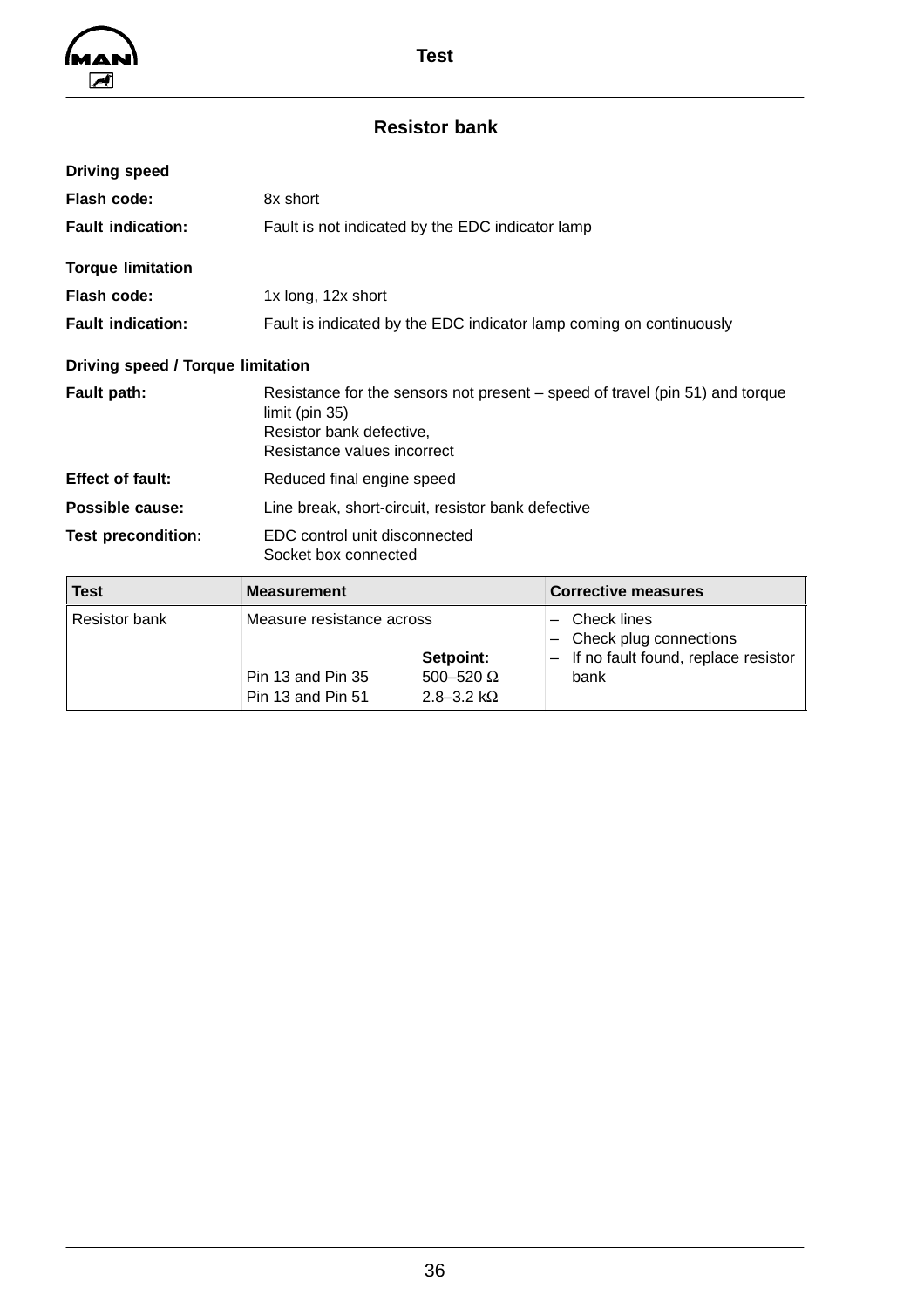

# **Fuel volume regulator**

<span id="page-38-0"></span>

| Flash code:               | 10x short                                                                                                                                                                                                                                                                                                                                                 |
|---------------------------|-----------------------------------------------------------------------------------------------------------------------------------------------------------------------------------------------------------------------------------------------------------------------------------------------------------------------------------------------------------|
| <b>Fault indication:</b>  | Fault is indicated by the EDC indicator lamp coming on continuously                                                                                                                                                                                                                                                                                       |
| <b>Fault path:</b>        | Fuel volume regulator control deviation                                                                                                                                                                                                                                                                                                                   |
| <b>Effect of fault:</b>   | The setpoint – actual value comparison for activating the fuel volume regulator<br>has resulted in a control deviation which has exceeded a specified time<br>threshold. This fault results in the engine being shut down. The engine can<br>only be restarted when the fault is no longer present and the ignition is<br>switched off and on again once. |
| Possible cause:           | Line break, short-circuit, injection pump faulty (internal fault in regulator or stiff<br>movement), capacitance reserve of line leading to control rod position sensor<br>too low (see page 26)                                                                                                                                                          |
| <b>Test precondition:</b> | EDC control unit disconnected<br>Socket box connected                                                                                                                                                                                                                                                                                                     |

| <b>Test</b>        | <b>Measurement</b>                                                            | <b>Corrective measures</b>                                                                             |
|--------------------|-------------------------------------------------------------------------------|--------------------------------------------------------------------------------------------------------|
| Actuating solenoid | Measure resistance at socket box across<br>pin 15 and pin 1, pin 16 and pin 2 | Check lines<br>$\overline{\phantom{0}}$<br>Check plug connections<br>If no fault found, replace injec- |
|                    | <b>Setpoints:</b> $0.7-1.3 \Omega$                                            | tion pump                                                                                              |
|                    | Measure resistance at socket box be-<br>tween pin 18 and pin 1                |                                                                                                        |
|                    | <b>Setpoint:</b> $> 10 M\Omega$                                               |                                                                                                        |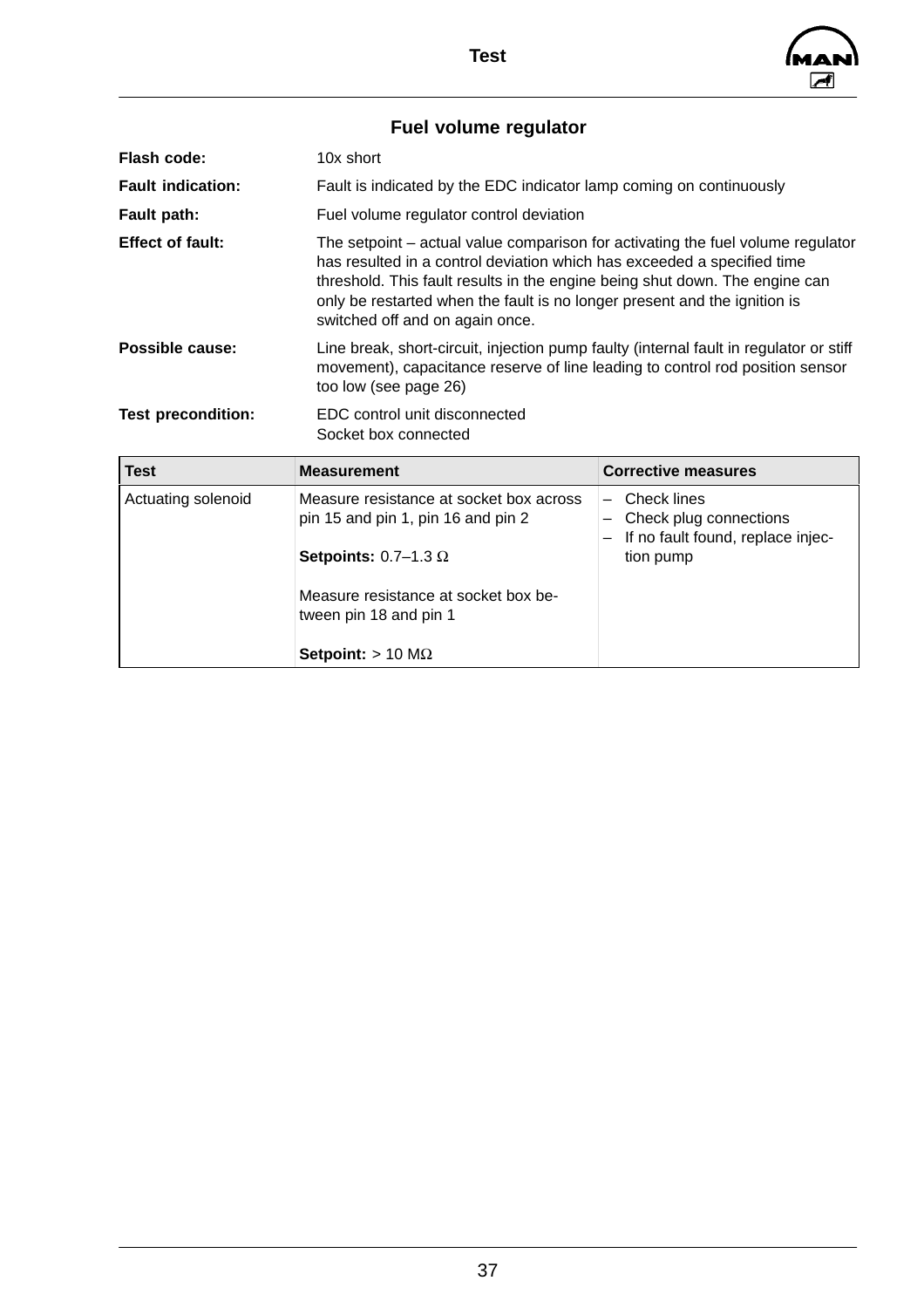<span id="page-39-0"></span>

# **Auxiliary rpm sensor**

| Flash code:               | 14x short                                                                                                      |
|---------------------------|----------------------------------------------------------------------------------------------------------------|
| <b>Fault indication:</b>  | Fault is indicated by the EDC indicator lamp coming on continuously                                            |
| Fault path:               | Auxiliary rpm sensor<br>- Statically implausible<br>- Dynamically implausible<br>- Implausible with rpm sensor |
| <b>Effect of fault:</b>   | If the rpm sensor also fails, the engine will be shut down                                                     |
| Possible cause:           | Line break, short to ground, auxiliary rpm sensor faulty, control unit faulty                                  |
| <b>Test precondition:</b> | Disconnect EDC control unit to ensure the engine cannot start up<br>Socket box connected                       |

| <b>Test</b>         | <b>Measurement</b>                                                                                    | <b>Corrective measures</b>                                                       |
|---------------------|-------------------------------------------------------------------------------------------------------|----------------------------------------------------------------------------------|
| Resistance          | Measure the resistance at the socket box<br>between pin 22 and pin 17                                 | Check lines<br>Check plug connections<br>If no fault found, replace auxili-<br>— |
|                     | Setpoint: 800-1000 $\Omega$                                                                           | ary rpm sensor                                                                   |
| Engine speed signal | Check signal at socket box at starting<br>speed across pin 22 (+) and pin 17 (-)<br>with oscilloscope |                                                                                  |
|                     | Setpoint: see diagram                                                                                 |                                                                                  |

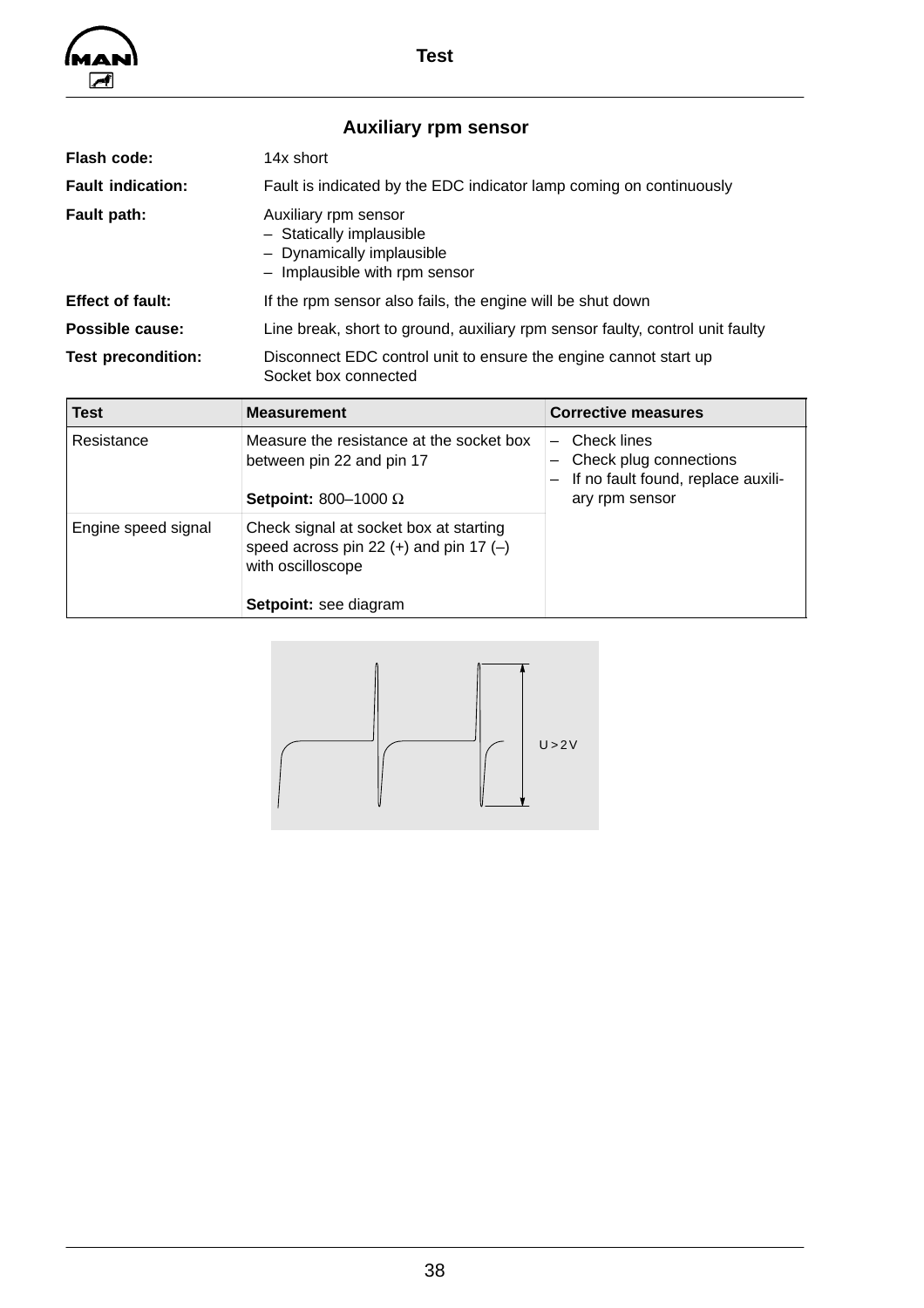



# **Charge-air temperature sensor**

<span id="page-40-0"></span>

| Flash code:               | 1x long, 1x short                                                                                                                                                                         |
|---------------------------|-------------------------------------------------------------------------------------------------------------------------------------------------------------------------------------------|
| <b>Fault indication:</b>  | Fault is not indicated by the EDC indicator lamp                                                                                                                                          |
| Fault path:               | Charge-air temperature sensor                                                                                                                                                             |
| <b>Effect of fault:</b>   | The substitute value provided in the control unit for such cases results in a<br>reduction in power output (e.g. in the event of radiator contamination or failure<br>of cooling system). |
| Possible cause:           | Line break, short-circuit, turbo air temperature sensor defective, control unit<br>defective, failure or contamination of cooling system.                                                 |
| <b>Test precondition:</b> | EDC control unit disconnected / connected<br>Socket box connected                                                                                                                         |

| <b>Test</b>                                          | <b>Measurement</b>                                                                                      | <b>Corrective measures</b>                                                                                   |
|------------------------------------------------------|---------------------------------------------------------------------------------------------------------|--------------------------------------------------------------------------------------------------------------|
| Sensor resistance<br>(control unit)<br>disconnected) | Measure resistance at socket box across<br>pin 34 and pin 13<br>Setpoint: 1.3-3.6 K $\Omega$ at 15-30°C | Check lines<br>Check plug connections<br>- Replace temperature sensor<br>Check cooling system                |
| Sensor voltage<br>(control unit connected)           | Measure voltage at socket box across pin<br>34 and pin 13                                               | If no fault found, replace control<br>unit (only disconnect the control<br>unit once the current is switched |
|                                                      | Setpoint: 4.17-2.62 V at 10-50°C                                                                        | off)                                                                                                         |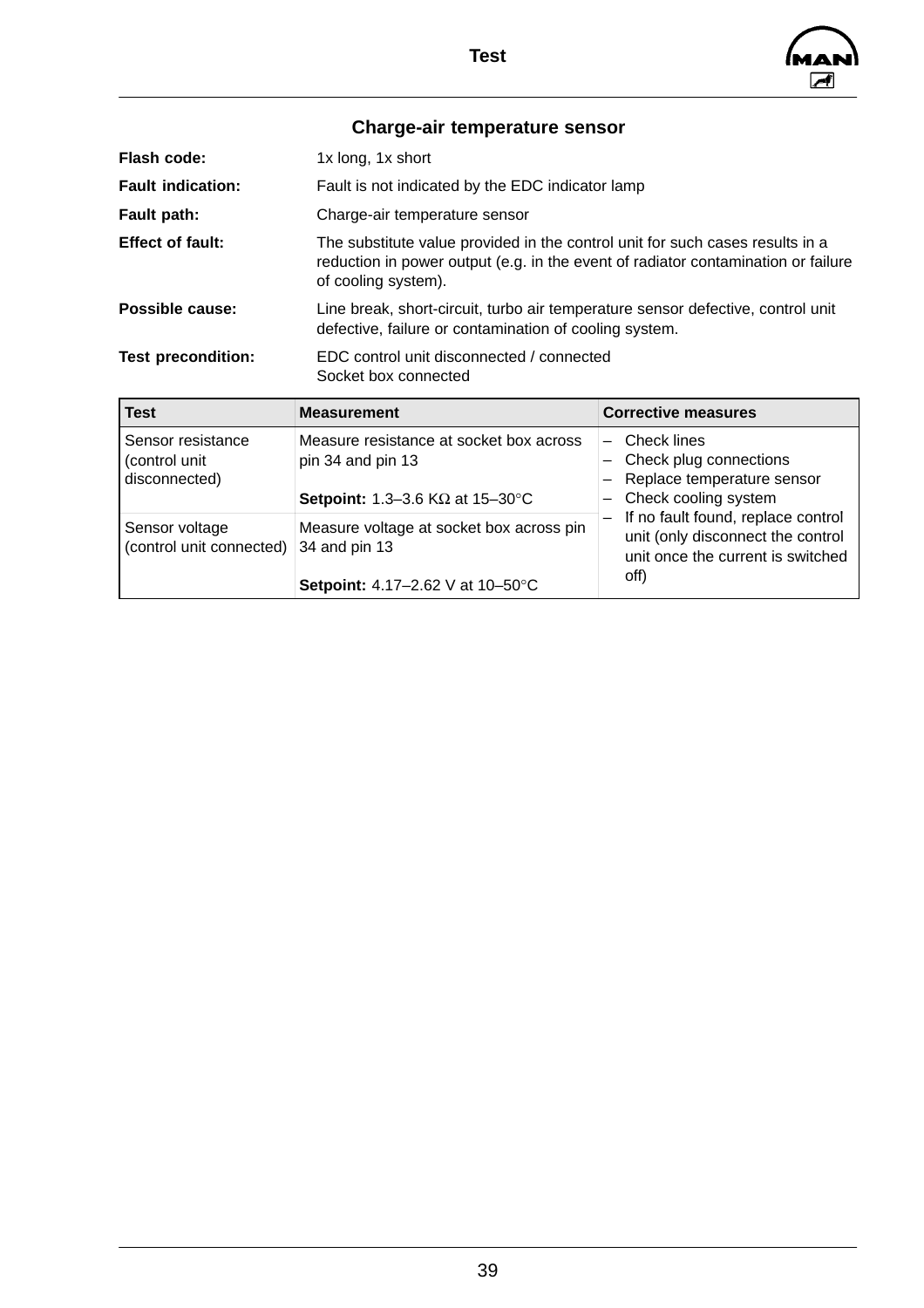<span id="page-41-0"></span>

**Test**

# **Undervoltage**

| Flash code:               | 1x long, 3x short                                                                                                                                                                  |                                                                          |
|---------------------------|------------------------------------------------------------------------------------------------------------------------------------------------------------------------------------|--------------------------------------------------------------------------|
| <b>Fault indication:</b>  | Fault is not indicated by the EDC indicator lamp                                                                                                                                   |                                                                          |
| <b>Fault path:</b>        | Control unit power supply (battery voltage too low)                                                                                                                                |                                                                          |
| <b>Effect of fault:</b>   | magnitude of the voltage drop:<br>- No power<br>- Highly irregular engine operation<br>- No engine operation<br>- Excessive smoke emission<br>- Contradictory fault memory entries | The EDC system or the engine can behave in various ways depending on the |
| Possible cause:           | Battery discharged or faulty, alternator faulty, line break, short-circuit, main<br>relay faulty                                                                                   |                                                                          |
| <b>Test precondition:</b> | EDC control unit disconnected<br>Socket box connected<br>"Ignition" switched on                                                                                                    |                                                                          |
| <b>Test</b>               | <b>Measurement</b>                                                                                                                                                                 | <b>Corrective measures</b>                                               |
| Voltage supply            | To activate the main relay K1, connect<br>jumper across pin 46 and pin 19<br>Measure voltage at socket box across<br>pins $15/16$ (+) and pins $18/19$ (-)                         | Check lines<br>Check plug connections<br>Replace main relay<br>—         |
|                           | <b>Setpoint: 24-28 V</b>                                                                                                                                                           |                                                                          |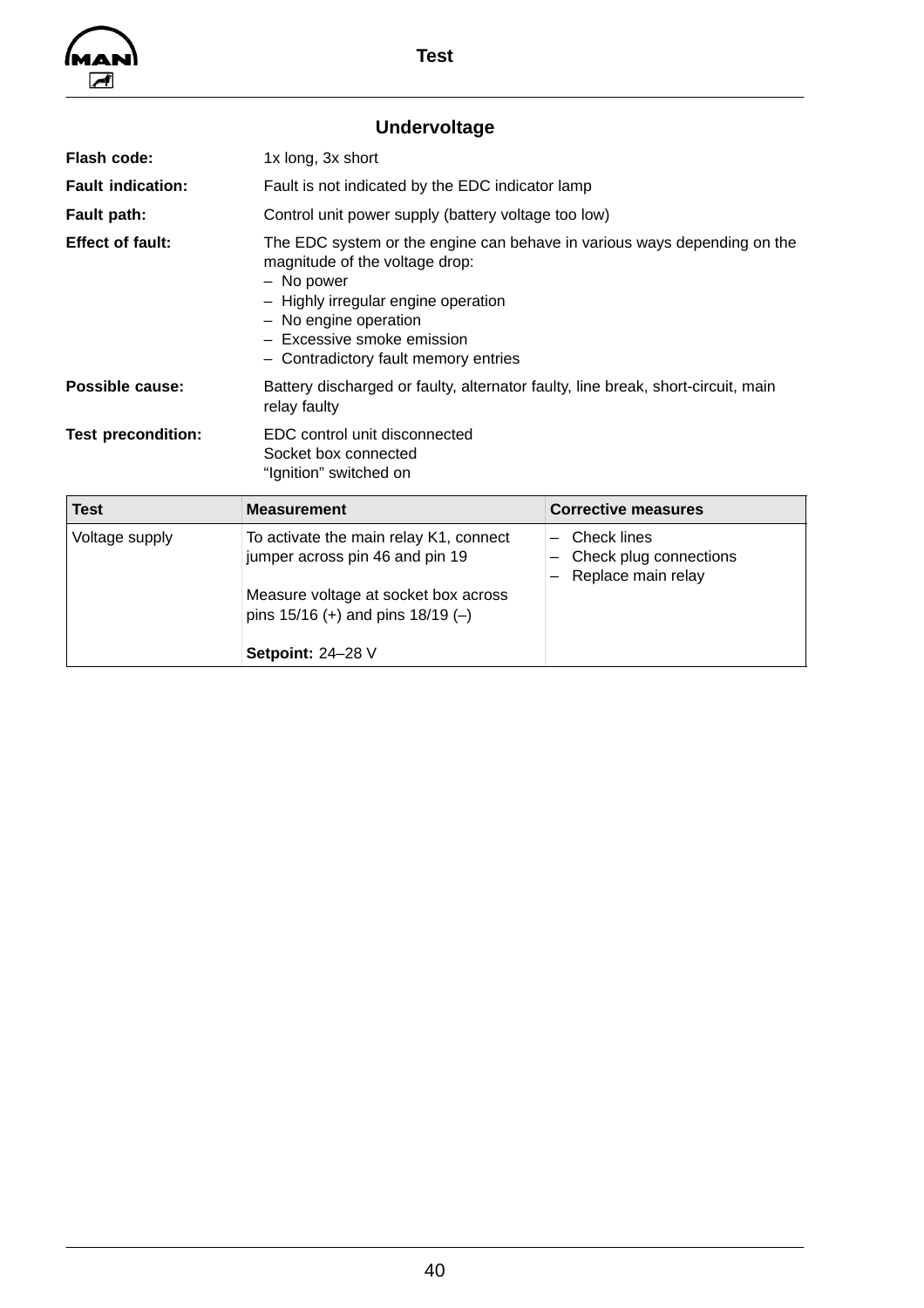

– Replace control unit (only disconnect the control unit once the

current is switched off)

<span id="page-42-0"></span>

| Flashcode:                | 1x long, 6x short                                                                                                                                                                                                                 |                                                                     |  |
|---------------------------|-----------------------------------------------------------------------------------------------------------------------------------------------------------------------------------------------------------------------------------|---------------------------------------------------------------------|--|
| <b>Fault indication:</b>  |                                                                                                                                                                                                                                   | Fault is indicated by the EDC indicator lamp coming on continuously |  |
| Fault path:               | Control unit fault (processor coupling)                                                                                                                                                                                           |                                                                     |  |
| <b>Effect of fault:</b>   | Engine is shut down by "no power applied to fuel delivery output stage" and<br>control position set to 0<br>If this fault occurs only temporarily, the engine can be restarted after switching<br>the "ignition" off and on again |                                                                     |  |
| Possible cause:           | Undervoltage (loose contact), control unit fault                                                                                                                                                                                  |                                                                     |  |
| <b>Test precondition:</b> | EDC control unit connected                                                                                                                                                                                                        |                                                                     |  |
| <b>Test</b>               | <b>Measurement</b>                                                                                                                                                                                                                | <b>Corrective measures</b>                                          |  |
| The controller contains   | This fault signal can also occur in the<br>event of extremely low power supply<br>(loose contacts or undervoltage)                                                                                                                | Check lines<br>Check plug connections                               |  |

Internal fault in control unit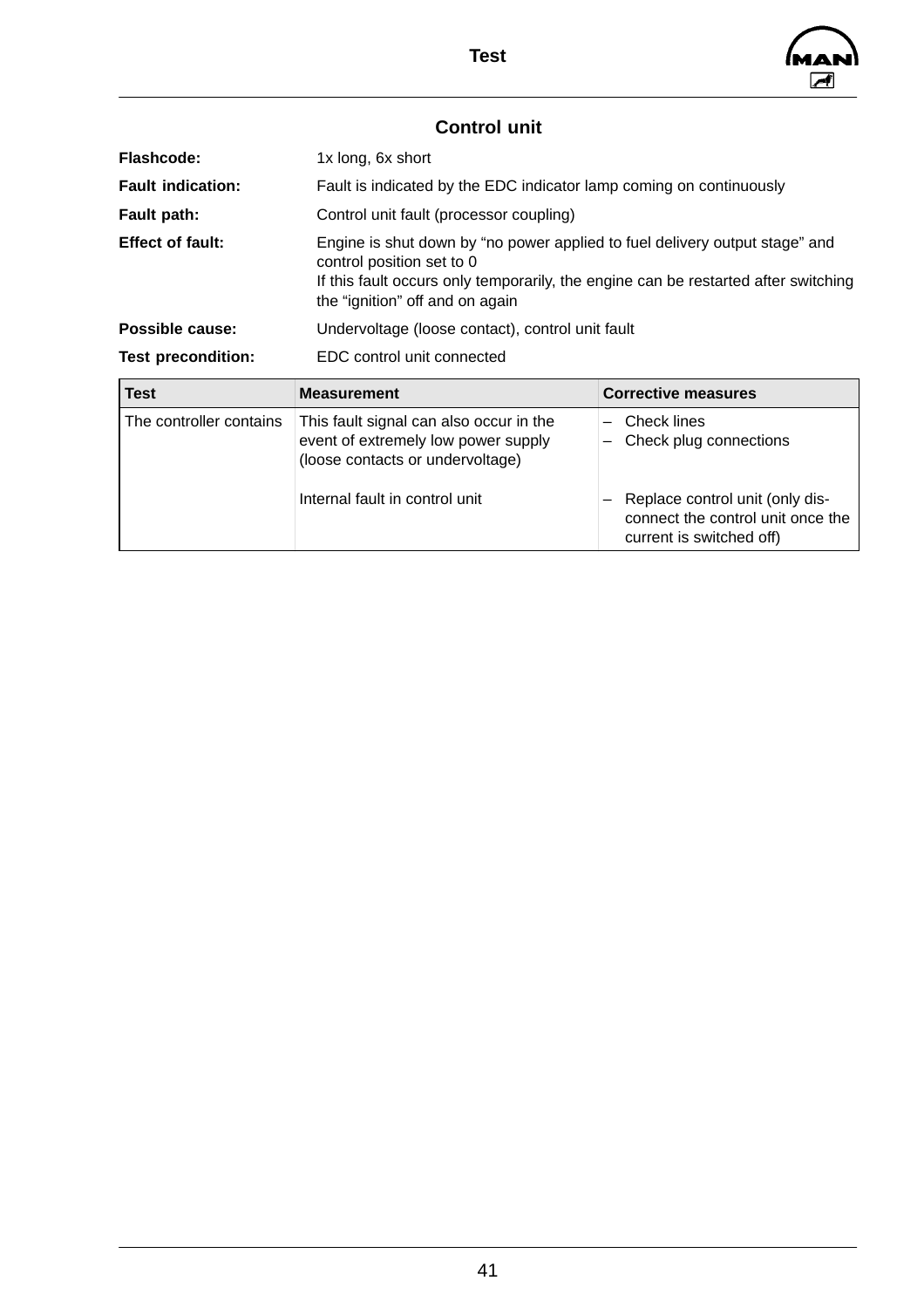<span id="page-43-0"></span>

# **Engine overspeed**

| Flash code:              | 1x long, 7x short                                                                                                                                                   |
|--------------------------|---------------------------------------------------------------------------------------------------------------------------------------------------------------------|
| <b>Fault indication:</b> | Fault is indicated by the EDC indicator lamp coming on continuously                                                                                                 |
| Fault path:              | Engine overspeed                                                                                                                                                    |
| <b>Effect of fault:</b>  | Fuel delivery is interrupted. EHAB is deactivated.<br>If no other fault is present, fuel delivery will continue once the engine over-<br>speed range has been left. |
| Possible cause:          | Stiff control rod. Injection pump defective, control unit defective, wiring har-<br>ness defective, engine being towed                                              |

| Test           | <b>Measurement</b>                                                                    | <b>Corrective measures</b>                                                                                                   |
|----------------|---------------------------------------------------------------------------------------|------------------------------------------------------------------------------------------------------------------------------|
|                | If no other faults are present, no further<br>action is necessary                     | Deleting the fault memory<br>—                                                                                               |
| Injection pump | If the fault occurs more frequently, check<br>injection pump, control unit and lines. | Replace lines<br>Replace control unit (disconnect<br>control only when current is<br>switched off)<br>Replace injection pump |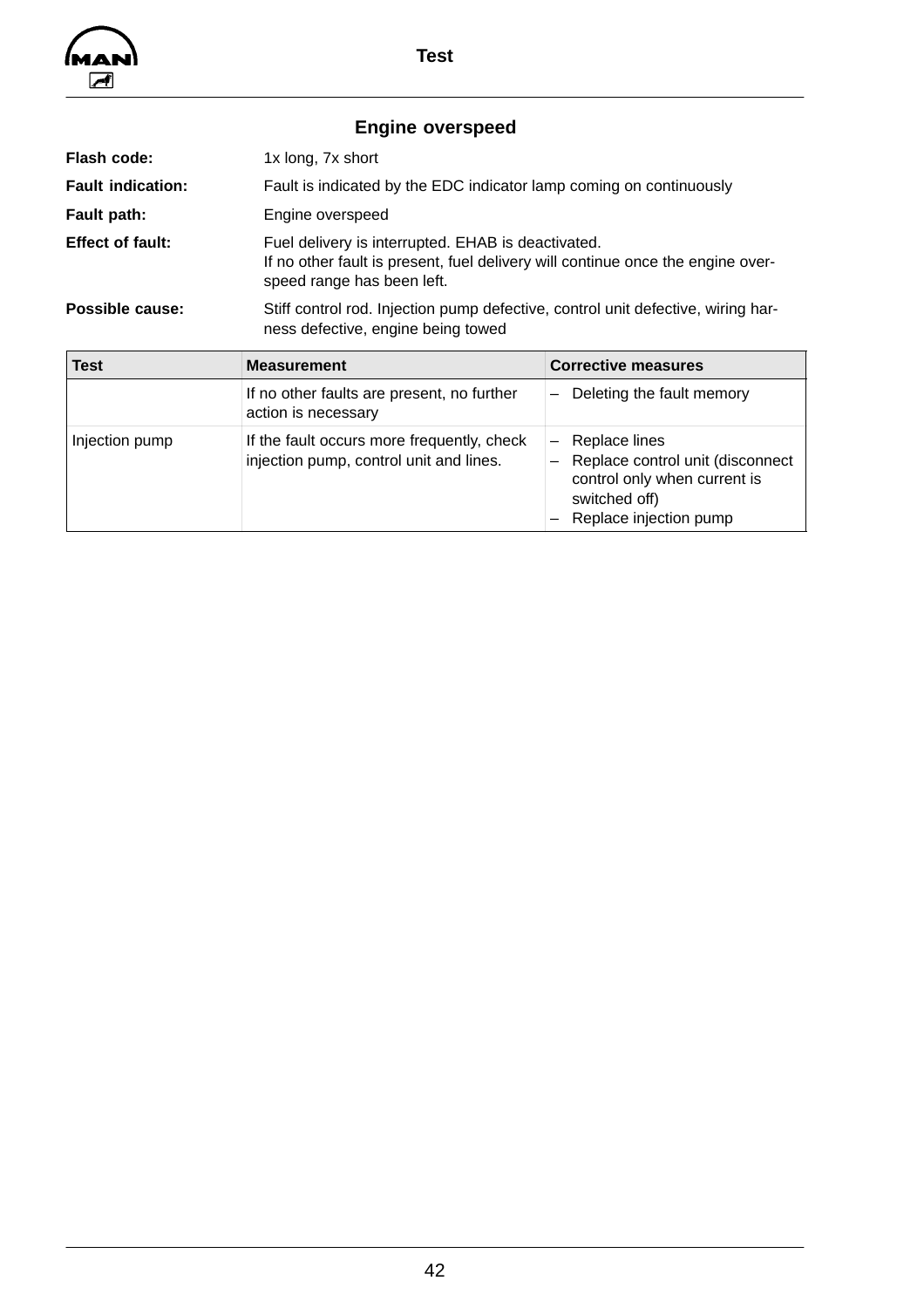

# **EDC control box for idle speed adjustment**

<span id="page-44-0"></span>

| Flash code:               | 1x long, 13x short                                                                                                                                                                                                                                                                                                         |
|---------------------------|----------------------------------------------------------------------------------------------------------------------------------------------------------------------------------------------------------------------------------------------------------------------------------------------------------------------------|
| <b>Fault indication:</b>  | Fault is not indicated by the EDC indicator lamp                                                                                                                                                                                                                                                                           |
| Fault path:               | Operating unit defective<br>- Voltage values incorrect or implausible                                                                                                                                                                                                                                                      |
| <b>Effect of fault:</b>   | The idle position can no longer be activated.<br>If the fault was only temporary (e.g. operating unit activated several times) the<br>system will be ready for operation after switching the "ignition" off an on again.                                                                                                   |
| <b>Function:</b>          | The operating unit is resistor-coded, i.e. the control unit recognizes each<br>switching state according to the voltage level supplied. Faults are detected<br>when incorrect values are output over a certain period of time; e.g. electrical<br>fault or multiple operation (incorrect operation) of the operating unit. |
| Possible cause:           | Line break, short-circuit, operating unit defective, incorrect operation                                                                                                                                                                                                                                                   |
| <b>Test precondition:</b> | EDC control unit connected<br>socket box connected<br>ignition switched on                                                                                                                                                                                                                                                 |

| <b>Test</b> | <b>Measurement</b>           |                                                                                        | <b>Corrective measures</b>                                                                             |
|-------------|------------------------------|----------------------------------------------------------------------------------------|--------------------------------------------------------------------------------------------------------|
| Control box | pin 44 and pin 13            | Measure voltage at the socket box across<br>Switch through all settings of the operat- | Check lines<br>Check plug connections<br>Replace the control box<br>If no fault found, replace control |
|             | value                        | ing unit and determine relevant voltage                                                | unit as a check (disconnect the<br>control unit only when the cur-<br>rent is switched off)            |
|             | Setpoints:                   |                                                                                        |                                                                                                        |
|             | $SET +:$                     | $0.65 - 0.97$ V                                                                        |                                                                                                        |
|             | $SET -$                      | $2.31 - 2.75$ V                                                                        |                                                                                                        |
|             | MEMORY:                      | $1.41 - 1.81$ V                                                                        |                                                                                                        |
|             | OFF:                         | $3.72 - 4.33$ V                                                                        |                                                                                                        |
|             | Not activated: $3.15-3.55$ V |                                                                                        |                                                                                                        |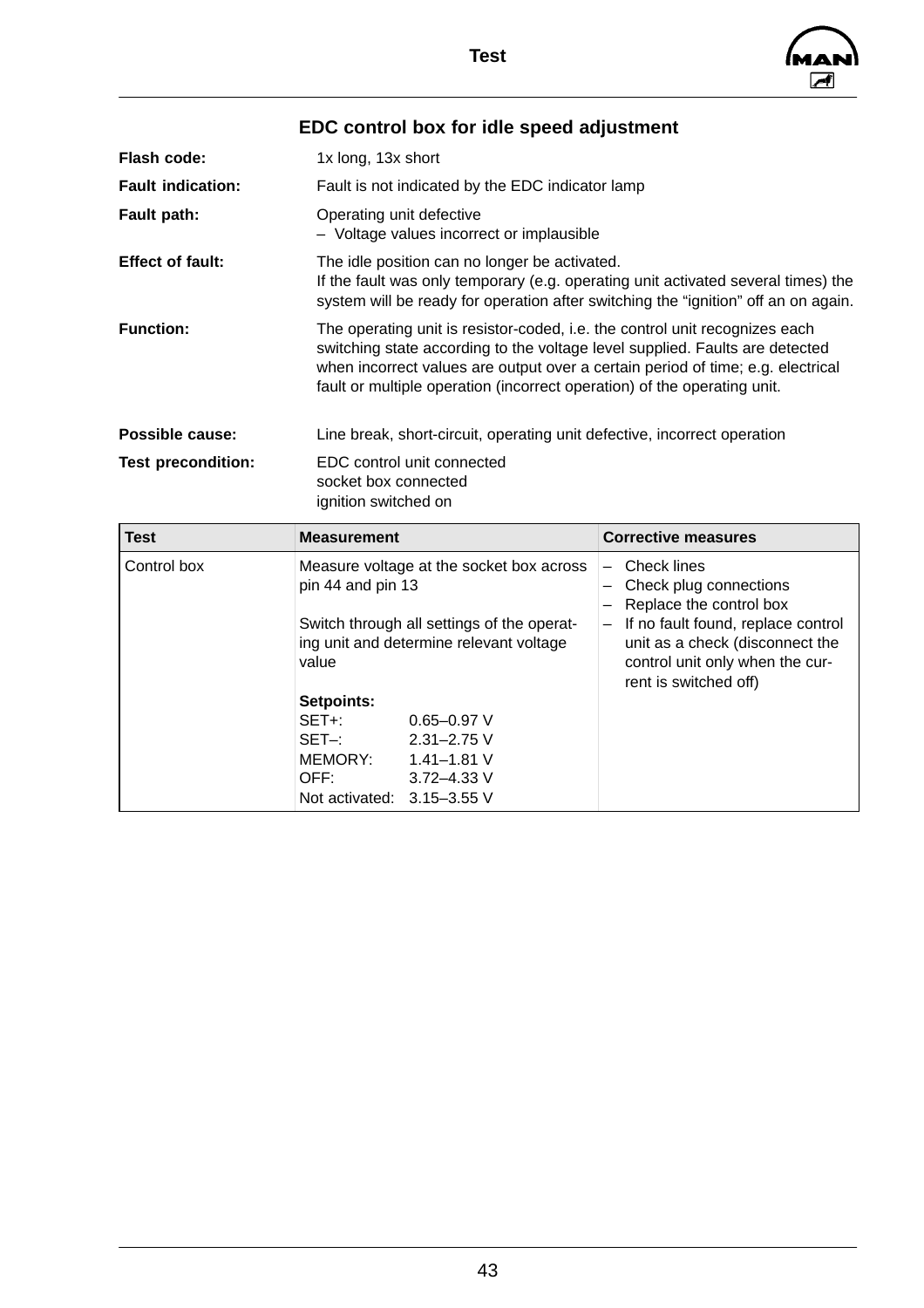<span id="page-45-0"></span>

# **CAN system (control unit)**

| Possible cause:          | Line break, short-circuit |                                                                                                                                                           |  |
|--------------------------|---------------------------|-----------------------------------------------------------------------------------------------------------------------------------------------------------|--|
| <b>Effect of fault:</b>  | displayed.                | The data exchange has been interrupted. Some engine data (speed, tempera-<br>ture of water and charge air, boost pressure and fuel consumption) no longer |  |
| Fault path:              | Control unit faulty       |                                                                                                                                                           |  |
| <b>Fault indication:</b> |                           | Fault is indicated by the EDC indicator lamp coming on continuously                                                                                       |  |
| Flash code:              | 1x long, 15x short        |                                                                                                                                                           |  |

| <b>Test</b>    | ∣Measurement                 | <b>Corrective measures</b>                                                                         |
|----------------|------------------------------|----------------------------------------------------------------------------------------------------|
| l Control unit | No further testing necessary | - Replace control unit (only dis-<br>connect the control unit once the<br>current is switched off) |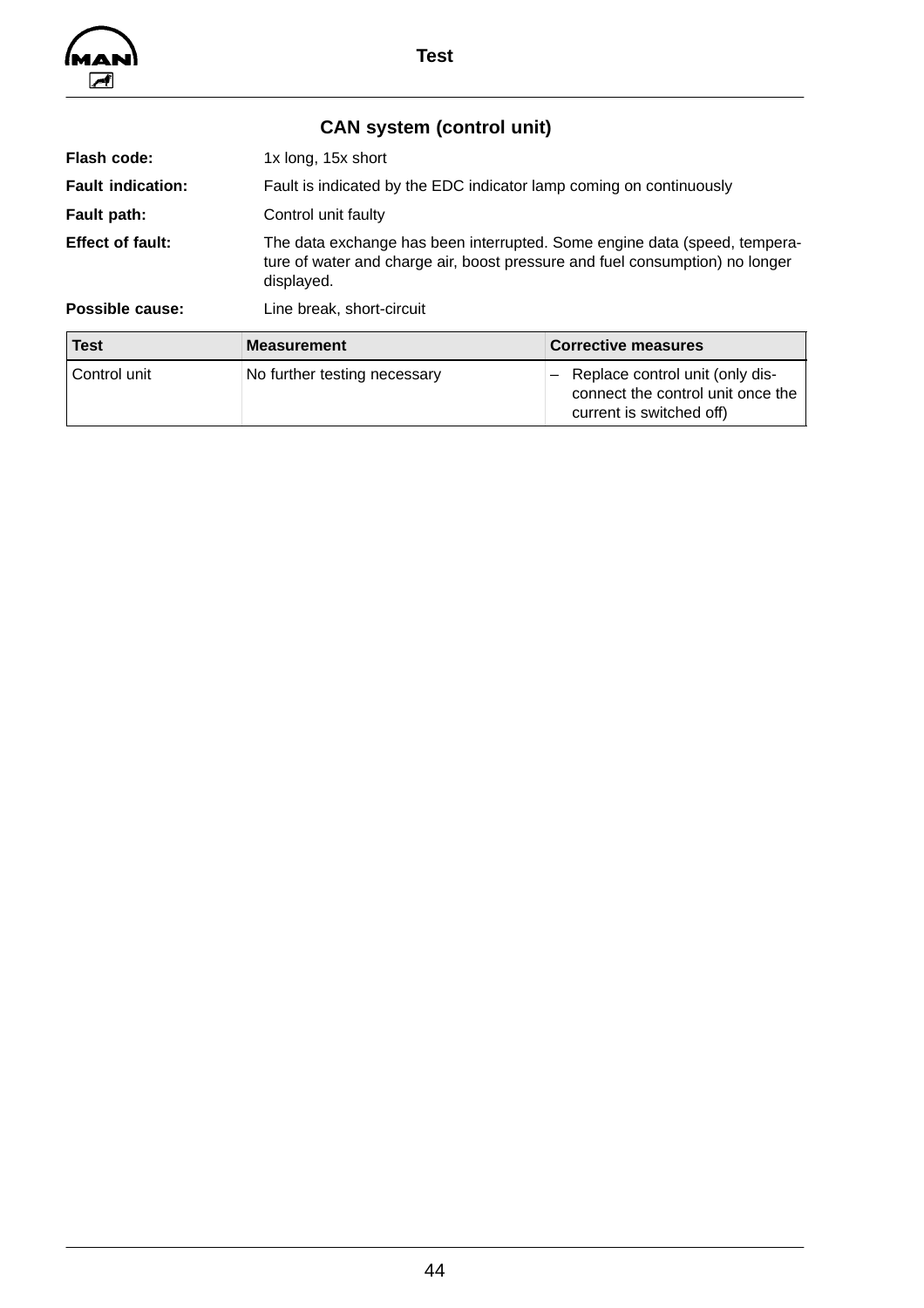

## **Main relay**

<span id="page-46-0"></span>

| Flash code:               | 2x long, 5x short                                                                                                                                                                                                                                                                                                                   |
|---------------------------|-------------------------------------------------------------------------------------------------------------------------------------------------------------------------------------------------------------------------------------------------------------------------------------------------------------------------------------|
| <b>Fault indication:</b>  | Fault is not indicated by the EDC indicator lamp                                                                                                                                                                                                                                                                                    |
| <b>Fault path:</b>        | Main relay<br>Contact sticks or jams (does not open)                                                                                                                                                                                                                                                                                |
| <b>Effect of fault:</b>   | Under certain conditions, this fault may not be detected                                                                                                                                                                                                                                                                            |
| <b>Function:</b>          | The negative side of the relay coil is triggered by the EDC control unit via the<br>control unit output pin 46. The main relay switch-off is delayed after the igni-<br>tion is switched off (run-on).<br>During the afterrunning phase, various processor functions are checked and<br>any faults stored in the fault code memory. |
| <b>Possible cause:</b>    | Short to ground, main relay faulty                                                                                                                                                                                                                                                                                                  |
| <b>Test precondition:</b> | EDC control unit connected<br>Socket box connected                                                                                                                                                                                                                                                                                  |

| <b>Test</b> | <b>Measurement</b>                                             | <b>Corrective measures</b>                                              |
|-------------|----------------------------------------------------------------|-------------------------------------------------------------------------|
| Main relay  | Measure voltage at the socket box across<br>pin 47 and pin 18. | Check lines<br>Check plug connections<br>If line OK, replace main relay |
|             | Setpoints:                                                     |                                                                         |
|             | 0 V at "ignition" off                                          |                                                                         |
|             | U-Batt at "ignition" on                                        |                                                                         |
|             | Measure voltage at socket box across pin<br>46 and pin 18      |                                                                         |
|             | Setpoints:<br>U-Batt at "ignition" off<br>0 V at "ignition" on |                                                                         |

**Note:** Pin 46 must switch to U-Batt within 5 seconds of the ignition being switched off (processor run-on).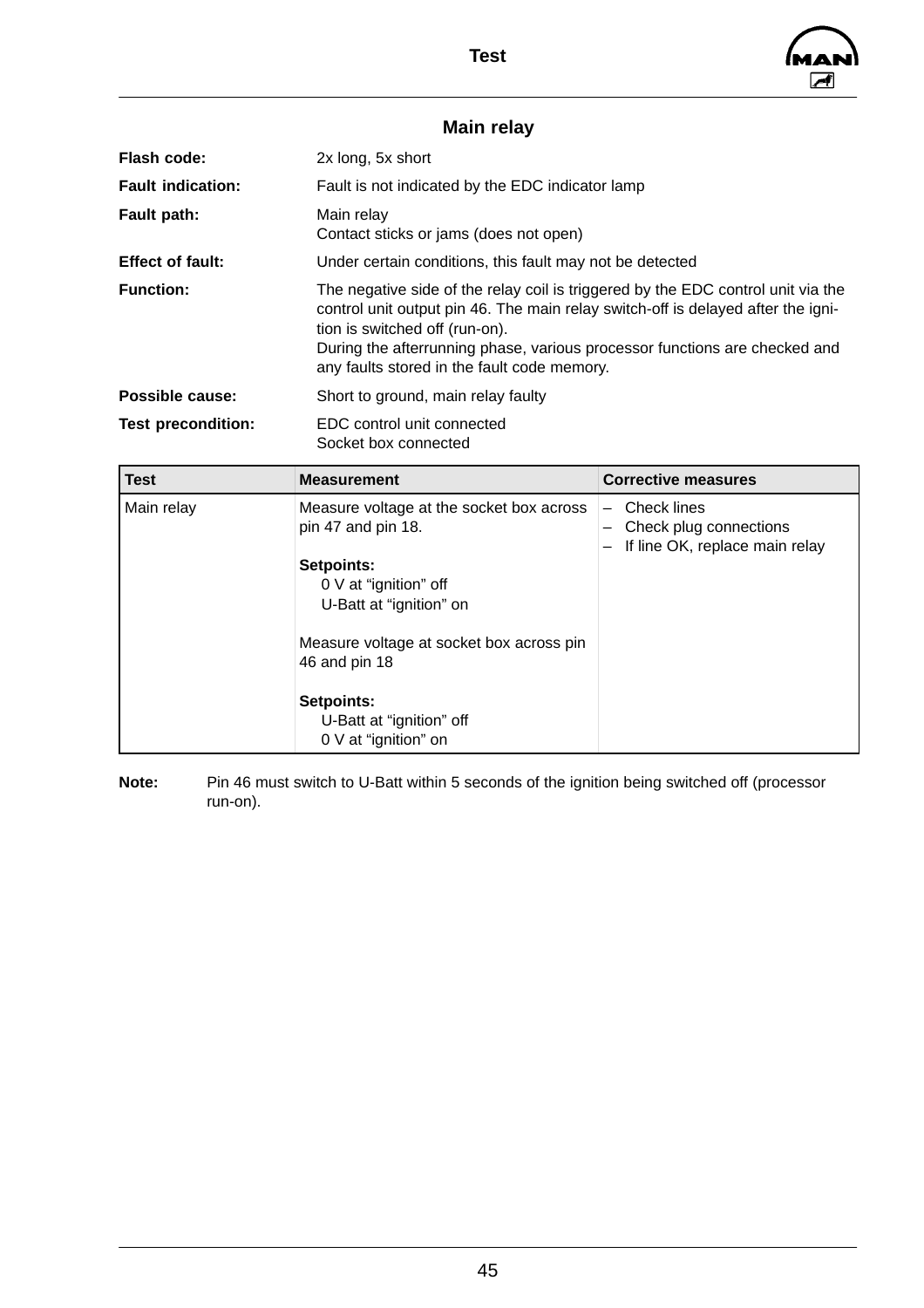<span id="page-47-0"></span>

| Atmospheric pressure sensor (in control unit) |                                                                                                            |
|-----------------------------------------------|------------------------------------------------------------------------------------------------------------|
| Flash code:                                   | 2x long, 8x short                                                                                          |
| <b>Fault indication:</b>                      | Fault is indicated by the EDC indicator lamp coming on continuously                                        |
| Fault path:                                   | Atmospheric pressure sensor in control unit faulty                                                         |
| <b>Effect of fault:</b>                       | The power reduction at high altitudes for the protection of the exhaust turbo-<br>charger is not activated |
| Possible cause:                               | Control unit faulty                                                                                        |

| <b>Test</b>  | <b>Measurement</b>                                                                                                                                                                                                                                                                                  | <b>Corrective measures</b>                                                                       |
|--------------|-----------------------------------------------------------------------------------------------------------------------------------------------------------------------------------------------------------------------------------------------------------------------------------------------------|--------------------------------------------------------------------------------------------------|
| Control unit | If only this fault code is stored in the<br>memory, testing is not possible, as the<br>sensor is located in the control unit.<br>If, however, a faulty boost pressure sen-<br>sor is also detected, this should be<br>checked first in accordance with the boost<br>pressure sensor test (page 33). | Replace control unit (only dis-<br>connect the control unit once the<br>current is switched off) |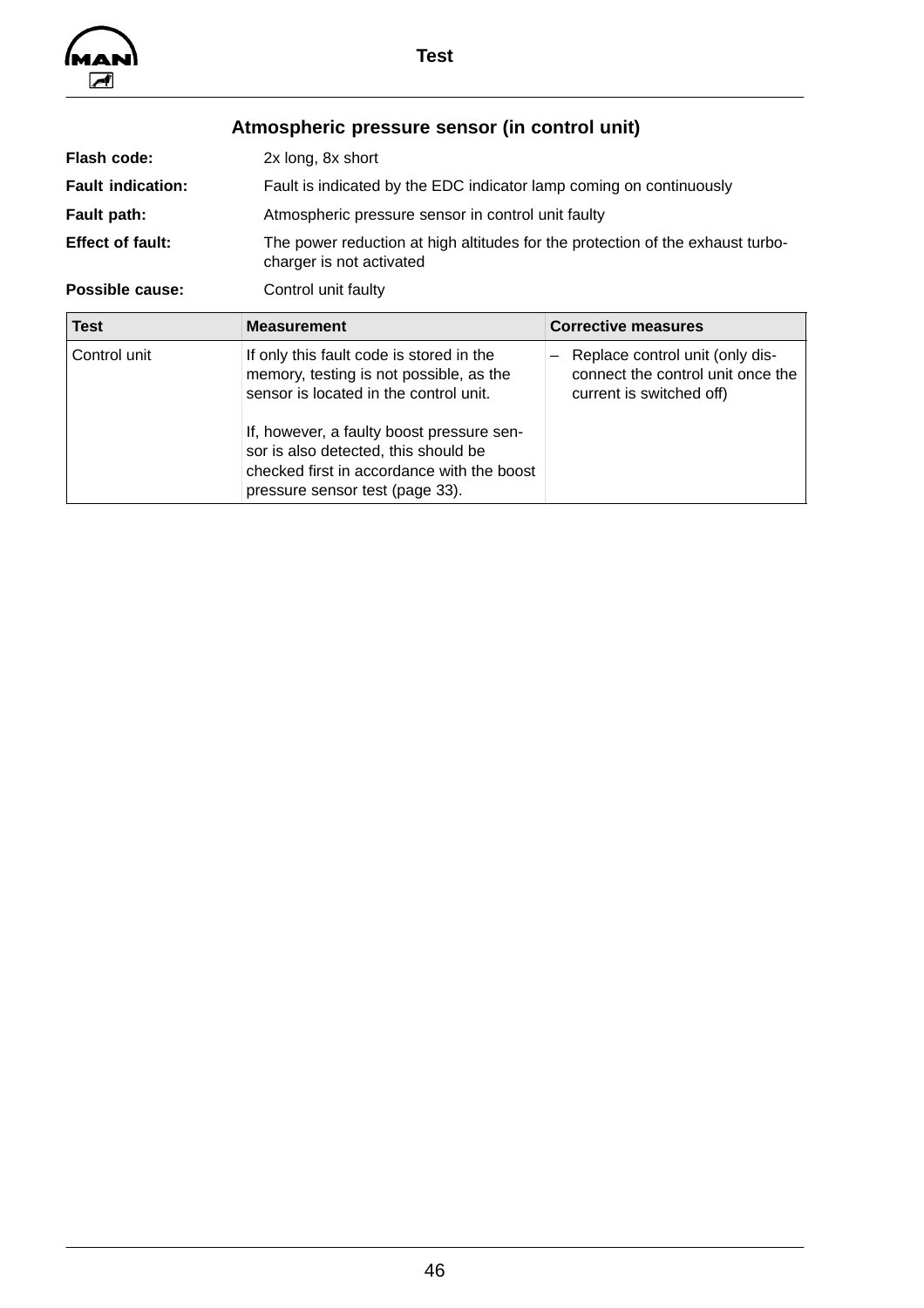

# **CAN system (TSC1-FM message)**

<span id="page-48-0"></span>

| Flash code:               | 2x long, 13x short                                                                 |
|---------------------------|------------------------------------------------------------------------------------|
| <b>Fault indication:</b>  | Fault is indicated by the EDC indicator lamp coming on continuously                |
| Fault path:               | EDC – CAN communication is faulty                                                  |
| <b>Effect of fault:</b>   | Idle speed                                                                         |
| Possible cause:           | Power interruption                                                                 |
| <b>Test precondition:</b> | EDC control unit and CAN computer disconnected<br>Socket box connected to EDC plug |

| Test       | <b>Measurement</b>                                                                                | <b>Corrective measures</b>               |
|------------|---------------------------------------------------------------------------------------------------|------------------------------------------|
| Resistance | Resistance measurement between pin 30<br>(CAN-L) on the socket box and a down-<br>stream computer | Check line<br>—<br>Check plug connection |
|            | Setpoint: $0 \Omega$                                                                              |                                          |
|            | Resistance measurement between pin 31<br>(CAN-H) on the socket box and a down-<br>stream computer |                                          |
|            | Setpoint: $0 \Omega$                                                                              |                                          |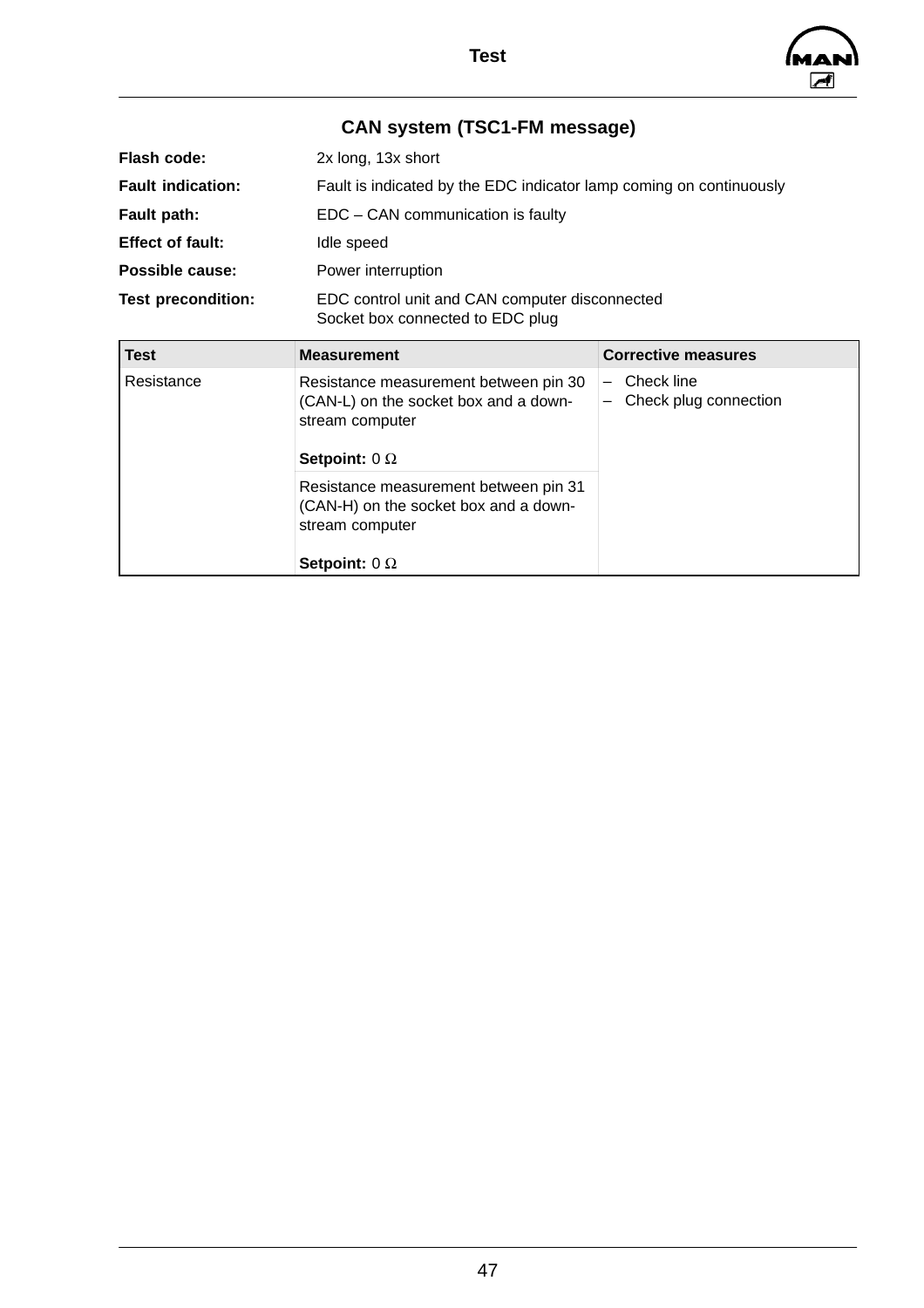<span id="page-49-0"></span>

|                          | Control unit, EEPROM processor 1 fault                                               |
|--------------------------|--------------------------------------------------------------------------------------|
| Flash code:              | 3x long, 2x short                                                                    |
| <b>Fault indication:</b> | Fault is indicated by the EDC indicator lamp coming on continuously                  |
| Fault path:              | Processor 1 in control unit faulty (EEPROM 1)                                        |
| Possible cause:          | Control unit faulty, EOL programming not completed (voltage supply inter-<br>rupted) |
| <b>Effect of fault:</b>  | Engine is shut down<br>Engine will not start                                         |
|                          |                                                                                      |

| <b>Test</b>                      | <b>Measurement</b>           | <b>Corrective measures</b>                                                                                                                      |
|----------------------------------|------------------------------|-------------------------------------------------------------------------------------------------------------------------------------------------|
| Voltage supply<br>l Control unit | No further testing necessary | - Complete EOL program-<br>ming, clear fault codes<br>Replace control unit (only<br>disconnect the control unit<br>once the current is switched |
|                                  |                              | off)                                                                                                                                            |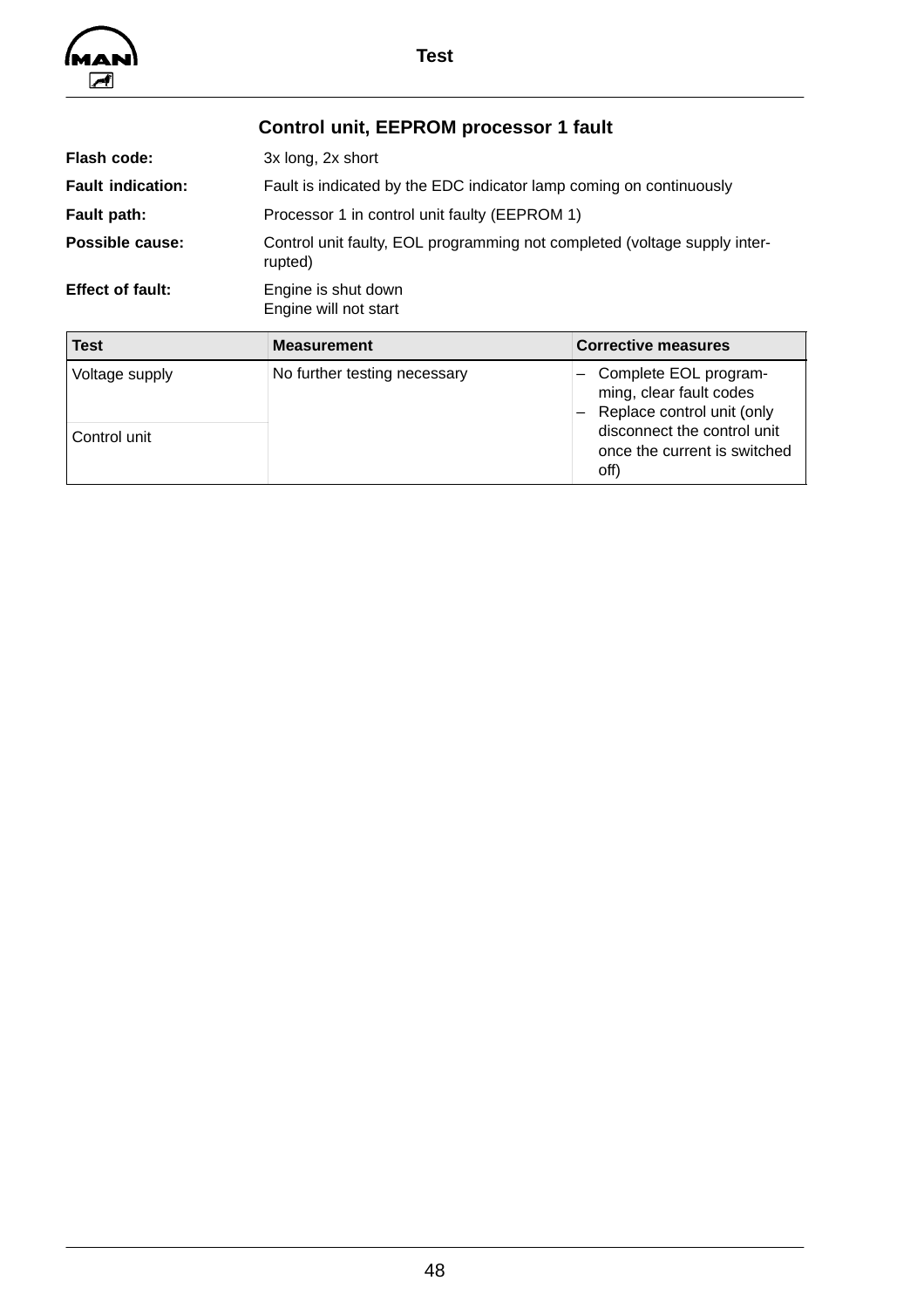

# **Control unit, EEPROM processor 2 fault**

<span id="page-50-0"></span>

| Flash code:              | 3x long, 3x short                                                                    |
|--------------------------|--------------------------------------------------------------------------------------|
| <b>Fault indication:</b> | Fault is indicated by the EDC indicator lamp coming on continuously                  |
| Fault path:              | Processor 2 in control unit faulty (EEPROM 2)                                        |
| Possible cause:          | Control unit faulty, EOL programming not completed (voltage supply inter-<br>rupted) |
| <b>Effect of fault:</b>  | Engine is shut off<br>Engine will not start                                          |

| <b>Test</b>                    | <b>Measurement</b>           | <b>Corrective measures</b>                                                                                                                              |
|--------------------------------|------------------------------|---------------------------------------------------------------------------------------------------------------------------------------------------------|
| Voltage supply<br>Control unit | No further testing necessary | - Complete EOL program-<br>ming, clear fault codes<br>Replace control unit (only<br>disconnect the control unit<br>once the current is switched<br>off) |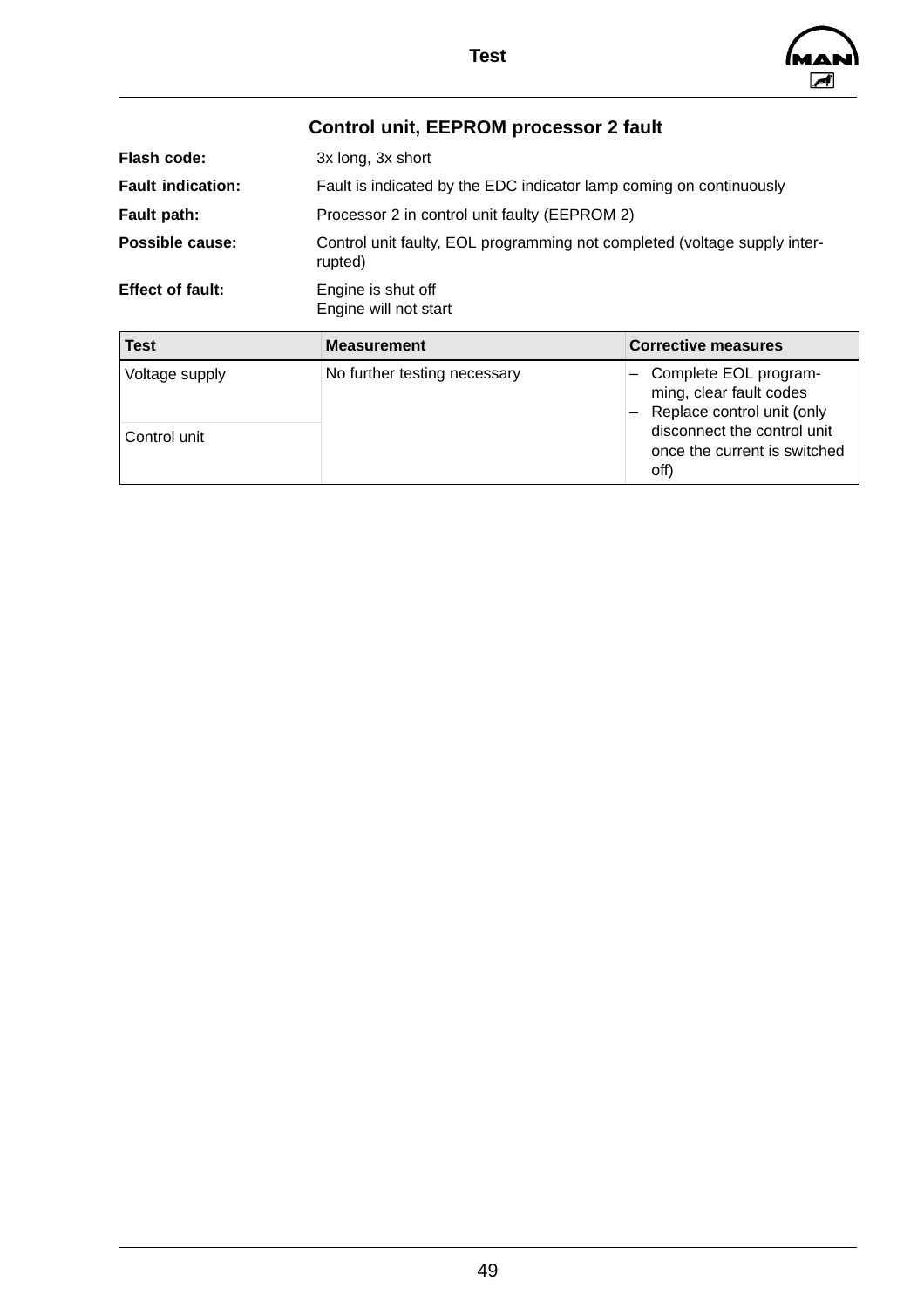<span id="page-51-0"></span>

## **Control unit (processor run-on)**

| Flash code:               | 3x long, 8x short                                                                                                                    |
|---------------------------|--------------------------------------------------------------------------------------------------------------------------------------|
| <b>Fault indication:</b>  | Fault is not indicated by the EDC indicator lamp                                                                                     |
| Fault path:               | Control unit<br>- Processor run-on did not take place                                                                                |
| <b>Effect of fault:</b>   | No direct effect                                                                                                                     |
| <b>Function:</b>          | Every time the engine is turned off, run-on takes place automatically for the<br>purpose of checking the various processor functions |
| Possible cause:           | Control unit faulty, main relay faulty, battery voltage switched off before "igni-<br>tion" off.                                     |
| <b>Test precondition:</b> | EDC control unit disconnected<br>Socket box connected                                                                                |

| <b>Test</b>  | <b>Measurement</b>                                                  | <b>Corrective measures</b>                                                                                                                                                            |
|--------------|---------------------------------------------------------------------|---------------------------------------------------------------------------------------------------------------------------------------------------------------------------------------|
| Control unit | Test same as for undervoltage (page 40) and<br>main relay (page 45) | Switch ignition on and off<br>again, clear fault code<br>Same as pages 40 and 45<br>Replace control unit (only<br>disconnect the control unit<br>once the current is switched<br>off) |

#### **Other possible causes**

- Engine was shut down via battery + (e.g. by disconnecting the battery or actuating the main fuse switch)
- Power supply fault (e.g. undervoltage, main relay faulty, loose contact)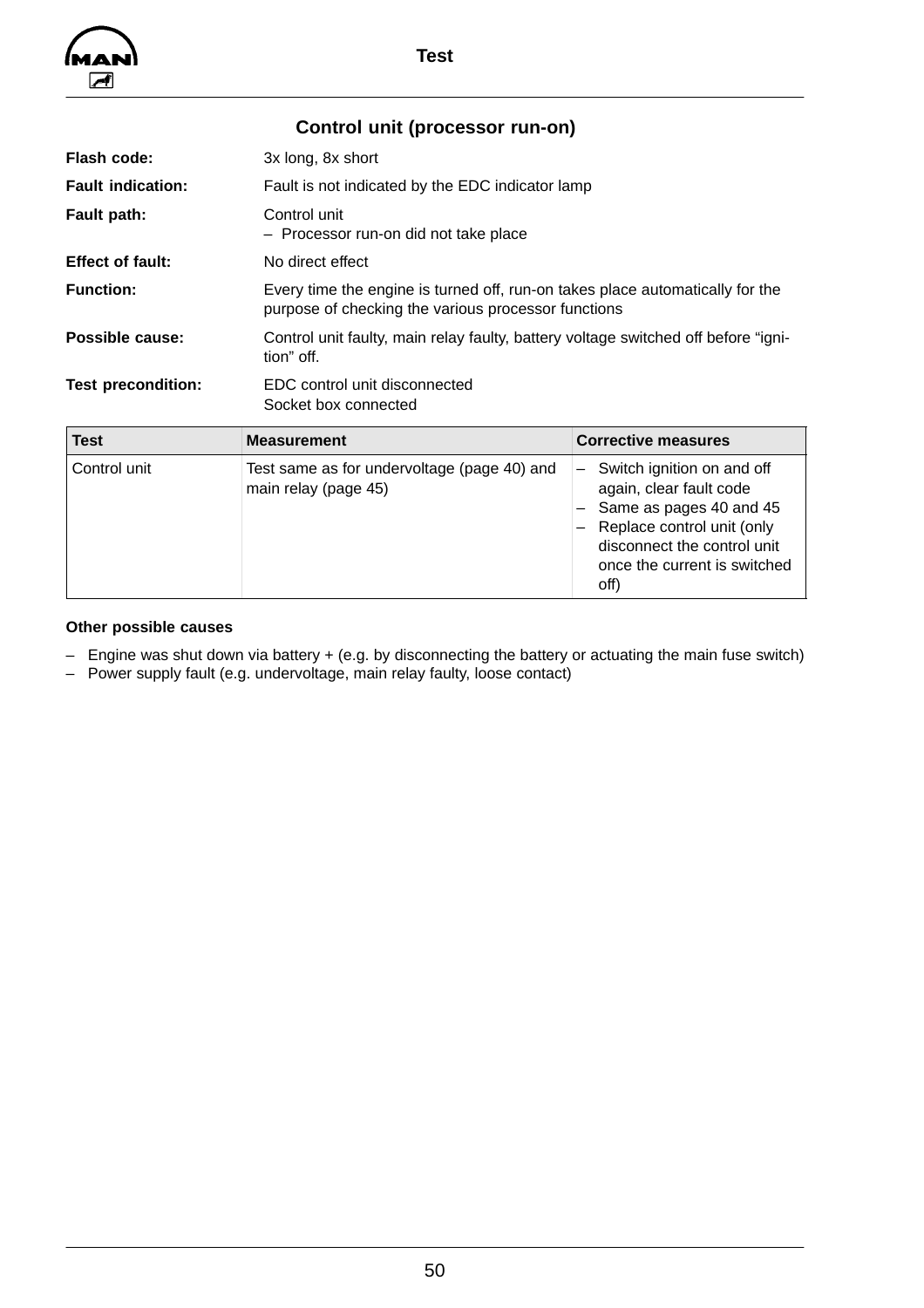

# **Control unit watchdog run-on fault**

<span id="page-52-0"></span>

| Flash code:              | 3x long, 9x short                                |
|--------------------------|--------------------------------------------------|
| <b>Fault indication:</b> | Fault is not indicated by the EDC indicator lamp |
| Fault path:              | Control unit faulty (watchdog test)              |
| <b>Effect of fault:</b>  | None                                             |

| Test         | <b>Measurement</b>           | <b>Corrective measures</b>                                                                         |
|--------------|------------------------------|----------------------------------------------------------------------------------------------------|
| Control unit | No further testing necessary | - Replace control unit (only dis-<br>connect the control unit once the<br>current is switched off) |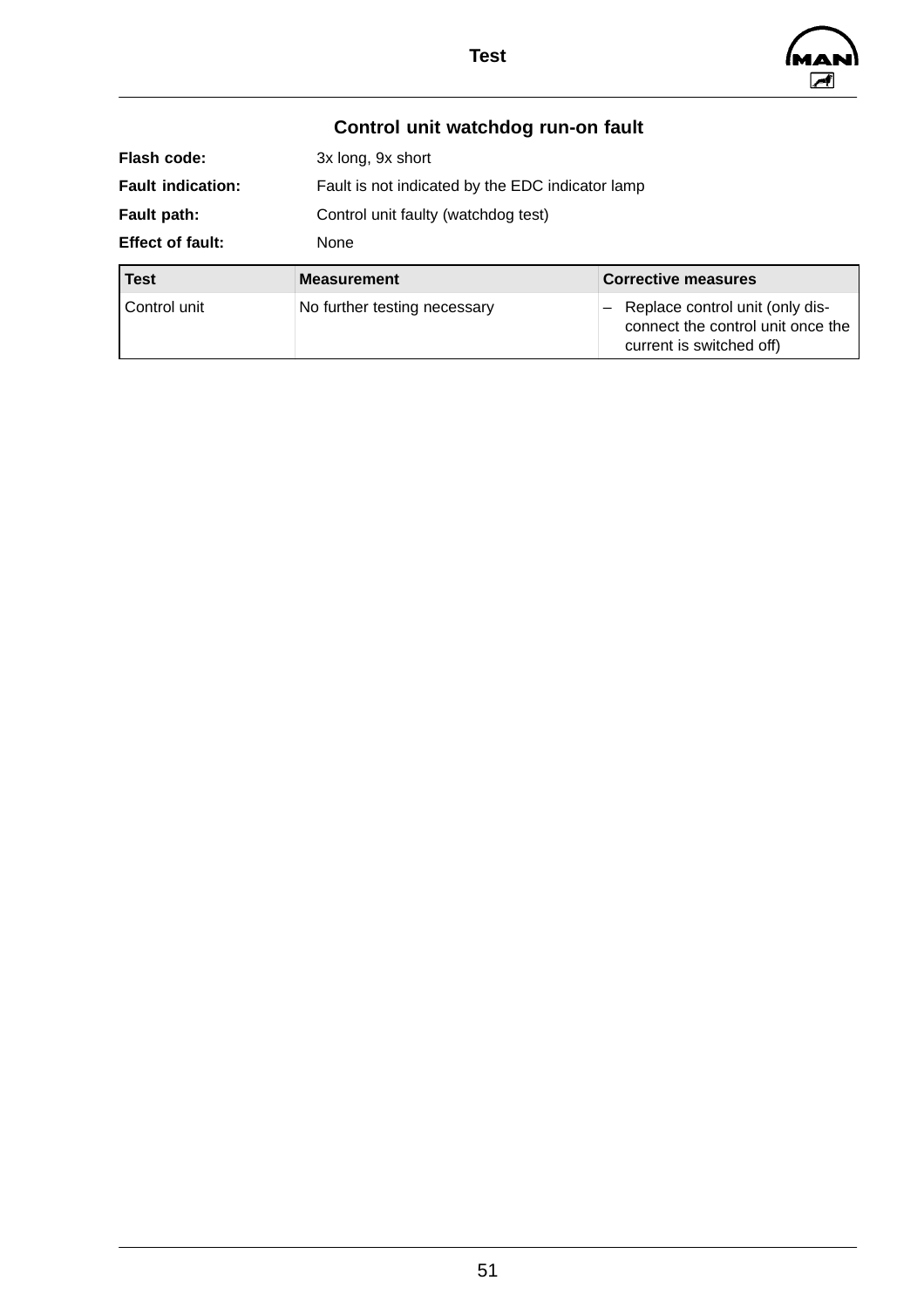<span id="page-53-0"></span>

| Control rod position sensor – loose contact |                                                                                                                                                |
|---------------------------------------------|------------------------------------------------------------------------------------------------------------------------------------------------|
| Flash code:                                 | 3x long, 10x short                                                                                                                             |
| <b>Fault indication:</b>                    | Fault is not indicated by the EDC indicator lamp                                                                                               |
| Fault path:                                 | Control rod position tranducer<br>- Signal too high<br>$-$ Signal too low                                                                      |
| <b>Effect of fault:</b>                     | None                                                                                                                                           |
| Possible cause:                             | Line break, short-circuit, too little capacitance reserve (see page 26), control<br>rod position sensor set incorrectly, injection pump faulty |
| <b>Test precondition:</b>                   | EDC control unit disconnected<br>Socket box connected                                                                                          |

| <b>Test</b>     | <b>Measurement</b>                                                                                                                                                  | <b>Corrective measures</b>                                                                  |
|-----------------|---------------------------------------------------------------------------------------------------------------------------------------------------------------------|---------------------------------------------------------------------------------------------|
| Instrument coil | Measure resistance at socket box across<br>pin 11 and pin 9<br><b>Setpoint:</b> 18-25 $\Omega$                                                                      | <b>Check lines</b><br>Check plug connections<br>If no fault found, repair injection<br>pump |
| Reference coil  | Measure resistance at socket box across<br>pin 11 and pin 10<br><b>Setpoint:</b> $18-25 \Omega$                                                                     |                                                                                             |
|                 | Measure resistance at socket box across<br>pin 18 and pin 9<br><b>Setpoint:</b> $> 10 M\Omega$                                                                      |                                                                                             |
|                 | Measure resistance at socket box be-<br>tween pin 18 and pin 10<br><b>Setpoint:</b> $> 10 M\Omega$                                                                  |                                                                                             |
|                 | In addition to the possibility of an electrical<br>fault, the fault described here may also be<br>caused by incorrect setting of the control<br>rod position sensor | Remove injection pump<br>—<br>Adjust control rod position sen-<br>sor                       |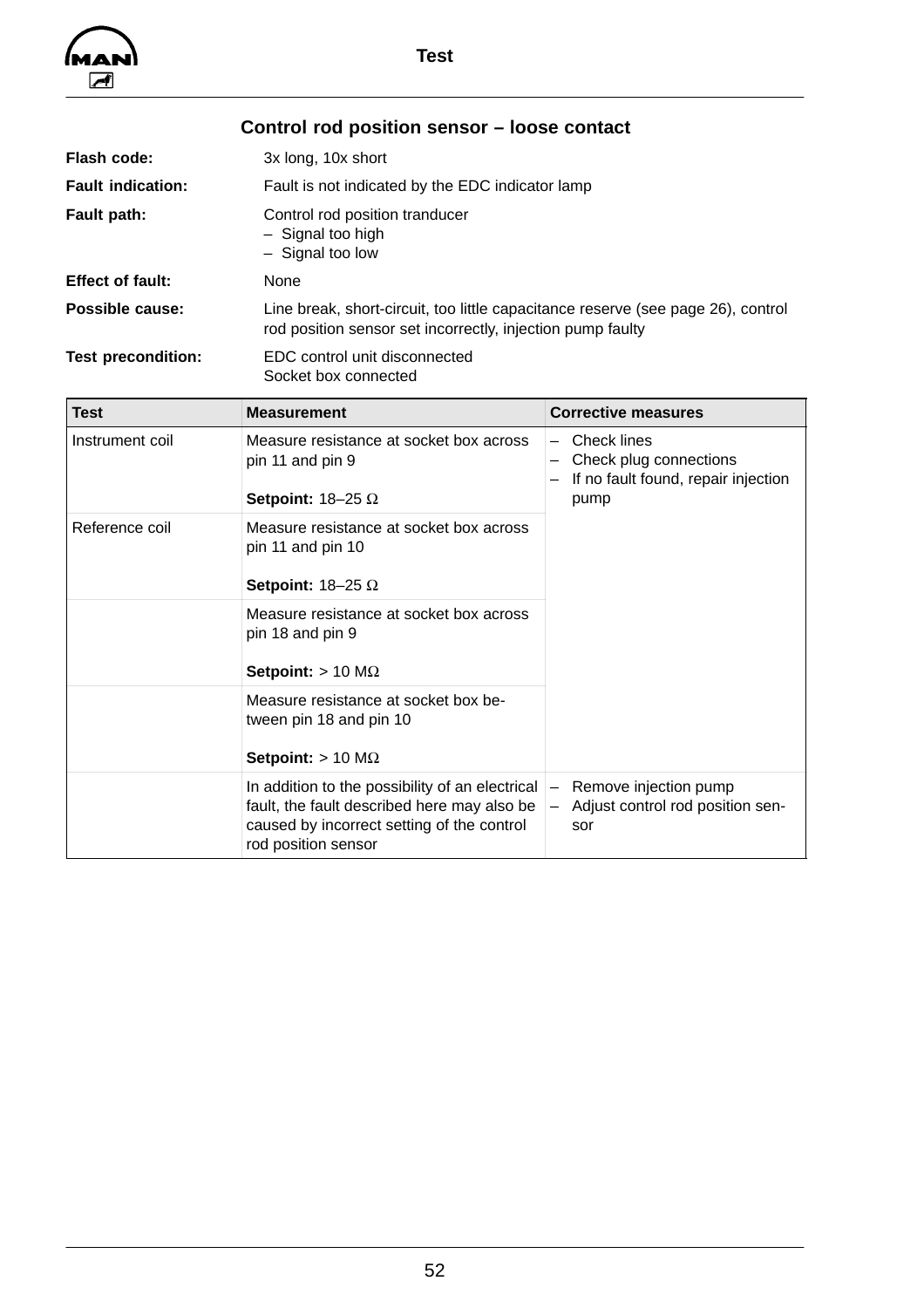

## **PBM interface**

<span id="page-54-0"></span>

| No code                                                                       |
|-------------------------------------------------------------------------------|
| Fault is not indicated by the EDC indicator lamp                              |
| Control unit input pin 52<br>- Faulty<br>- Interrupted                        |
| No PBM signal at pin 29 (steady voltage U-Batt)                               |
| short to negative, line break                                                 |
| EDC control unit connected<br>Socket box connected<br>"Ignition" switched off |
|                                                                               |

| <b>Test</b> | <b>Measurement</b>                                                                        | <b>Corrective measures</b>              |
|-------------|-------------------------------------------------------------------------------------------|-----------------------------------------|
| Lines       | Measure resistance at socket box across pin<br>52 and pin 19<br>Setpoint: $\infty \Omega$ | Check line<br>—<br>Replace control unit |
|             | Measure resistance at socket box across pin<br>29 and pin 19                              |                                         |
|             | Setpoint: $\infty \Omega$                                                                 |                                         |

**Note:** Battery voltage must be applied at pin 52 against pin 18/19 with the "ignition" switched on.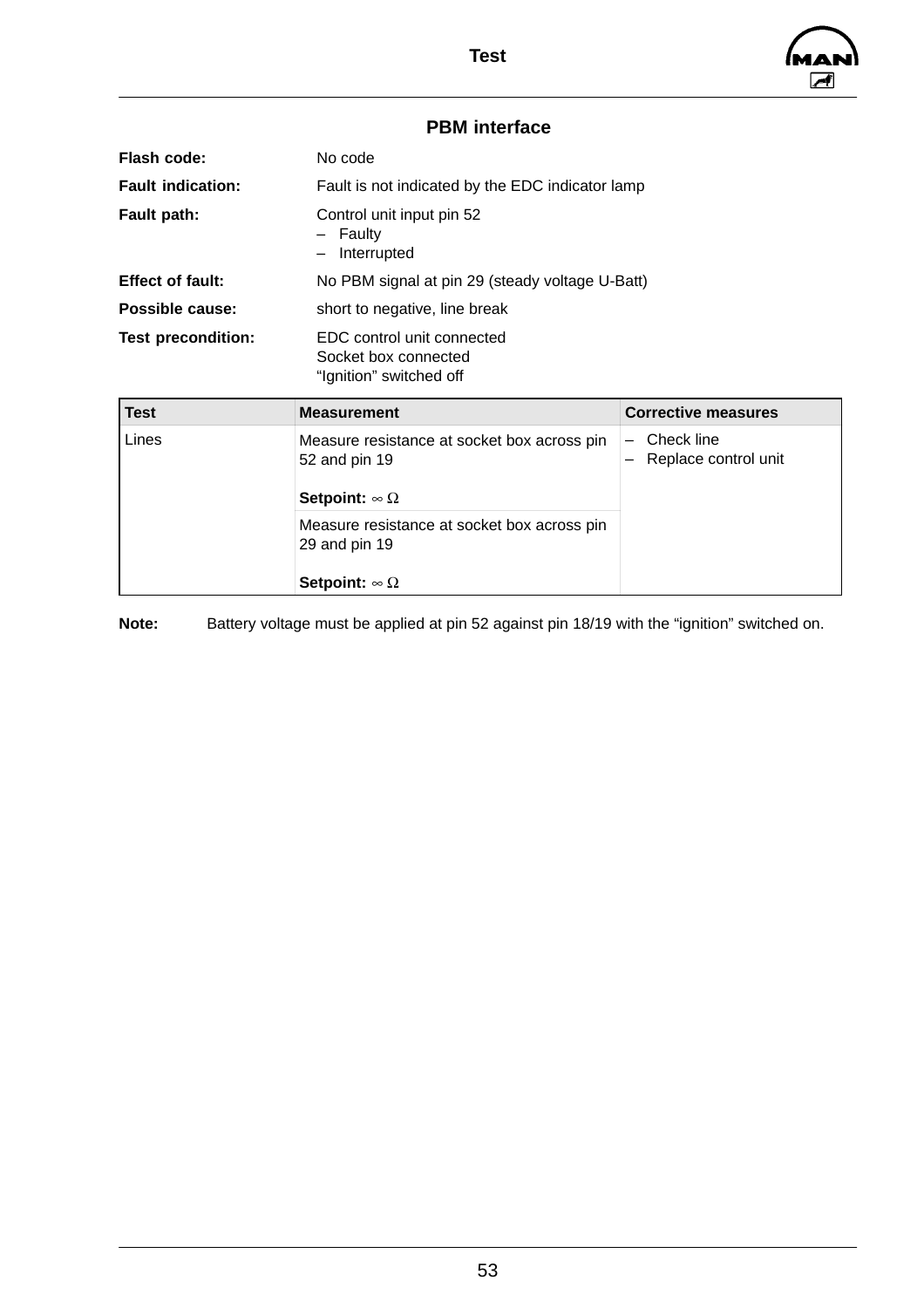<span id="page-55-0"></span>

|                           | <b>Electrohydraulic shut-off device EHAB</b>                                                                                                                                                                                                                                                                                                                                                                                                  |
|---------------------------|-----------------------------------------------------------------------------------------------------------------------------------------------------------------------------------------------------------------------------------------------------------------------------------------------------------------------------------------------------------------------------------------------------------------------------------------------|
| Flash code:               | No code                                                                                                                                                                                                                                                                                                                                                                                                                                       |
| <b>Fault indication:</b>  | Fault is not indicated by the EDC indicator lamp                                                                                                                                                                                                                                                                                                                                                                                              |
| Fault path:               | <b>EHAB</b> function                                                                                                                                                                                                                                                                                                                                                                                                                          |
| <b>Effect of fault:</b>   | Engine is shut down<br>Engine will not start (in this case it is assumed, that the fuel supply is OK)                                                                                                                                                                                                                                                                                                                                         |
| <b>Function:</b>          | The EHAB performs an important safety function in its capacity as an indepen-<br>dent, higher-ranking (redundant) engine shut-off device<br>The EHAB is activated in certain emergency situations when the engine can<br>no longer be shut off by controlling fuel delivery to zero $-$ e.g. when the control<br>rod has jammed.<br>The EHAB reduces the pressure in the suction chamber of the injection pump,<br>thus interrupting filling. |
| Possible cause:           | Line break, short-circuit, EHAB defective, faulty activation from control unit<br>(control unit defective)                                                                                                                                                                                                                                                                                                                                    |
| <b>Test precondition:</b> | EDC control unit connected<br>Socket box connected                                                                                                                                                                                                                                                                                                                                                                                            |

| Test            | <b>Measurement</b>                                                                                                                           | <b>Corrective measures</b>                                                                                                                                                       |
|-----------------|----------------------------------------------------------------------------------------------------------------------------------------------|----------------------------------------------------------------------------------------------------------------------------------------------------------------------------------|
| Coil resistance | Switch off "ignition"<br>Disconnect control unit<br>Measure resistance at socket box across pin<br>14 and pin 19<br>Setpoint: $30-70 \Omega$ | Check line<br>Replace control unit<br><b>Replace EHAB</b>                                                                                                                        |
| Voltage supply  | Switch on "ignition"<br>Measure voltage at socket box across pin 14<br>$(+)$ and pin 19 $(-)$<br>Setpoint: U-Batt                            | Check line<br>Replace control unit<br><b>Replace EHAB</b><br>If no fault found:<br>Replace control unit (only<br>disconnect control unit<br>once the current is<br>switched off) |

#### **Note:**

When bleeding the fuel system using the presupply pump, power must be supplied to the EHAB, i.e. **the fuel system cannot be bled without the "ignition" being switched on**. See pag[e 26 f](#page-27-0)or function test.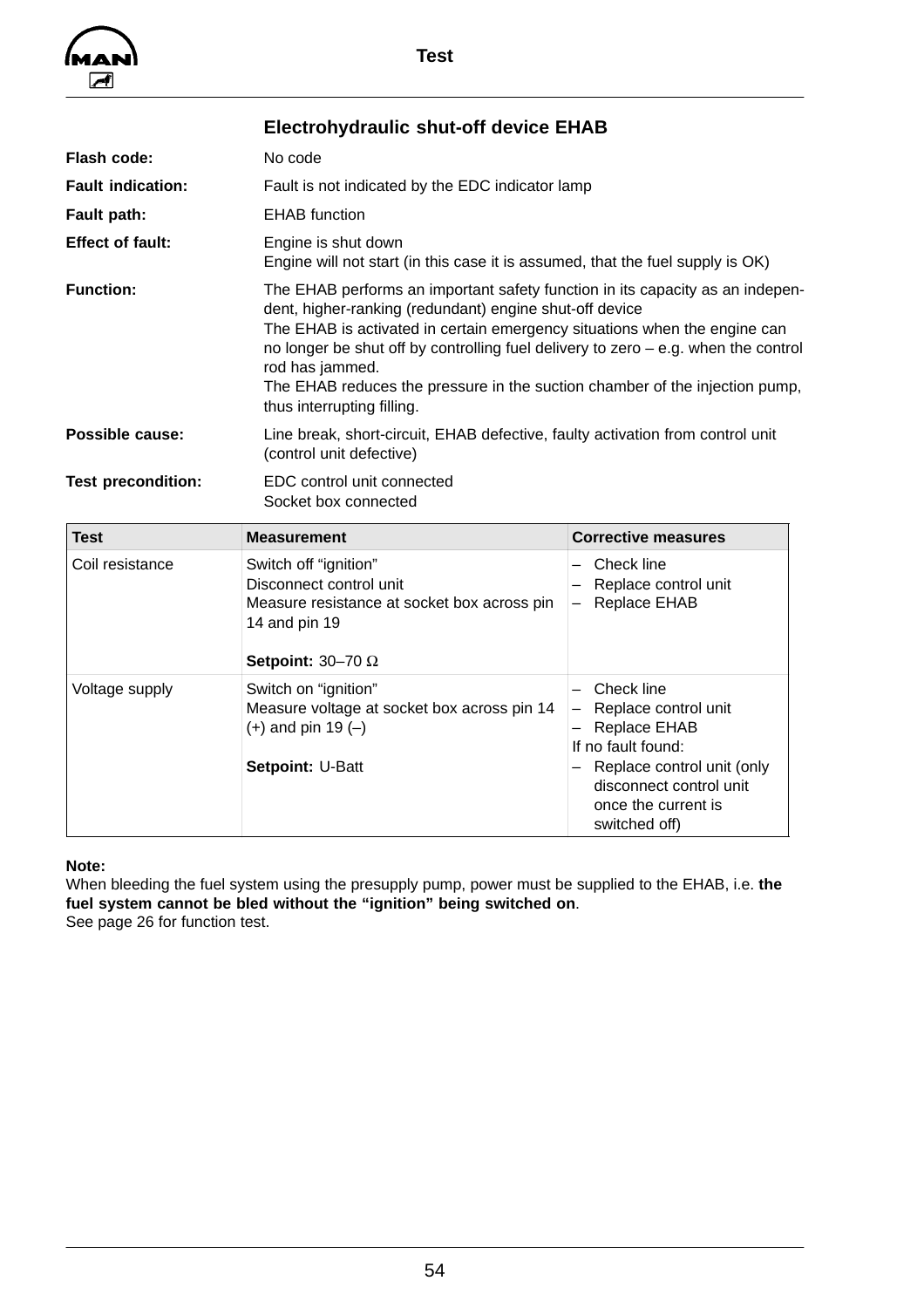

<span id="page-56-0"></span>

| Pin No.  | <b>Abbreviation</b>       | <b>Description</b>                                                                                                                                           |
|----------|---------------------------|--------------------------------------------------------------------------------------------------------------------------------------------------------------|
| 1        | MES O                     | Activation for fuel-delivery actuator                                                                                                                        |
|          |                           | - Output, fuel-delivery control circuit<br>$-$ I <sub>max</sub> 11 A temporarily, on average 4.5 A, against batt.+, pulsed f=variable, pulse-width modulated |
| 2        | MES O                     | Activation for fuel-delivery actuator                                                                                                                        |
|          |                           | - Output, fuel-delivery control circuit                                                                                                                      |
| 3        | VHS O                     | Not used                                                                                                                                                     |
| 4        | VHS O                     | Not used                                                                                                                                                     |
| 5        | MBR <sub>1</sub>          | Not used                                                                                                                                                     |
| 6        | LEB <sub>1</sub>          | Not used                                                                                                                                                     |
| 7        | WGS <sub>1</sub>          | Not used                                                                                                                                                     |
| 8        | LKS <sub>1</sub>          | Not used                                                                                                                                                     |
| 9        | <b>RWG M</b>              | Control rod position transducer measuring coil (RWG 2)<br>- Control rod position evaluator circuit                                                           |
| 10       | <b>RWG R</b>              | Control rod position transducer reference coil (RWG O)<br>- Control rod position evaluator circuit                                                           |
| 11       | <b>RWG Y</b>              | Control rod position transducer centre pick-off (RWG 1)<br>- Control rod position evaluator circuit                                                          |
| 12       | CAN O                     | Not used                                                                                                                                                     |
| 13       | <b>GND A</b>              | Sensor ground                                                                                                                                                |
| 14       | EAB <sub>1</sub>          | Electrical shut-down                                                                                                                                         |
|          |                           | - Output (switch)                                                                                                                                            |
| 15       | Bat +                     | $- I_{\text{max}}$ 1 A, U <sub>batt.</sub> against batt. $-$ ,<br>Batt.+ via main relay                                                                      |
|          |                           | $-$ Input battery $+$                                                                                                                                        |
|          |                           | - I with engine stationary 0.9 A, idle speed 1.5 A, operation 4.5 A, temporarily 16 A                                                                        |
| 16       | Bat +                     | Batt.+ via main relay<br>$-$ Input battery $+$                                                                                                               |
| 17       | NBF 0, HZGO               | Needle movement sensor and auxiliary rpm sensor<br>- Reference ground                                                                                        |
| 18       | $Bat -$                   | <b>Battery negative</b>                                                                                                                                      |
|          |                           | $-$ Input battery $-$<br>- I same as batt.+ (terminals 15 and 16)                                                                                            |
| 19       | $Bat -$                   | <b>Battery negative</b>                                                                                                                                      |
|          |                           | - Input battery                                                                                                                                              |
| 20       | DIA-B                     | Diagnosis lamp                                                                                                                                               |
|          |                           | - Output (switch)                                                                                                                                            |
| 21       | DZG 1                     | $- I_{\text{max}}$ 1 A, U <sub>batt.</sub> against batt. $-$ ,<br>RPM sensor signal                                                                          |
|          |                           | - Input, dynamic                                                                                                                                             |
|          |                           | - Alternating voltage U <sub>PP</sub> idle speed approx. 2 V, max. 80 V, f=number of cyl. XN sec. <sup>-1</sup>                                              |
| 22       | HZG <sub>1</sub>          | Auxiliary rpm sensor signal                                                                                                                                  |
|          |                           | - Input, dynamic<br>- Alternating voltage U <sub>PP</sub> idle speed approx. 2 V, max. 80 V, f=number of cyl. XN sec. <sup>-1</sup>                          |
| 23       | ZDR-E1                    | Intermediate engine speed control 1                                                                                                                          |
|          |                           | - Input, static                                                                                                                                              |
|          |                           | $-$ Batt. $+$                                                                                                                                                |
| 24       | BRK-E                     | Not used                                                                                                                                                     |
| 25       | FMS-E                     | Not used                                                                                                                                                     |
| 26<br>27 | KUP-E<br>PWG <sub>1</sub> | Not used<br>Pedal travel sensor signal                                                                                                                       |
|          |                           | - Input, analog                                                                                                                                              |
|          |                           | - Direct voltage, U approx. 0.4 to 4 $V$                                                                                                                     |
| 28       | TDS-A                     | Engine speed signal                                                                                                                                          |
|          |                           | - Output<br>- U <sub>batt.</sub> against batt. -, square-wave signal, f=number of cyl. X N sec. <sup>-1</sup>                                                |
| 29       | MPS-A                     | Multiplex signal                                                                                                                                             |
|          |                           | - Interfaces                                                                                                                                                 |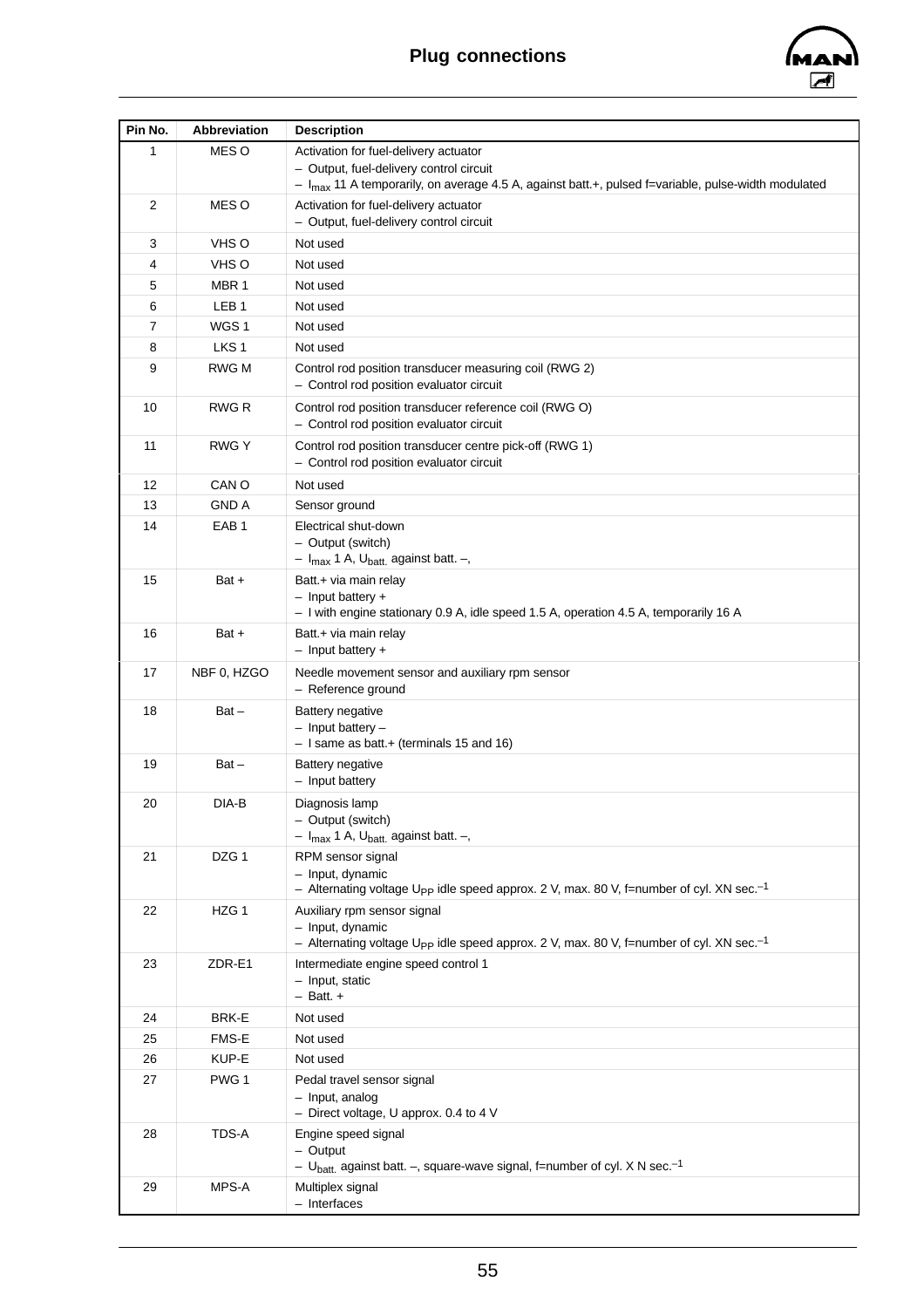

| Pin No. | <b>Abbreviation</b> | <b>Description</b>                                                                                          |
|---------|---------------------|-------------------------------------------------------------------------------------------------------------|
| 30      | CAN-L               | <b>Controller Area Network</b><br>- Interfaces                                                              |
| 31      | CAN-H               | <b>Controller Area Network</b><br>$-$ Interfaces                                                            |
| 32      | NBF <sub>1</sub>    | Needle movement sensor<br>- Input, dynamic<br>$-$ U <sub>PP</sub> approx. 2 V                               |
| 33      | LDF <sub>2</sub>    | Boost pressure sensor<br>- Output, supply<br>- Controlled direct voltage, U approx. 5 V                     |
| 34      | KTF1                | Fuel temperature sensor (used for turbo air temperature)<br>- Input, analog                                 |
| 35      | MDB <sub>1</sub>    | Multi-stage input (torque limitation)<br>- Input, analog<br>- Input by change in resistance                 |
| 36      | LDF <sub>1</sub>    | Boost pressure sensor signal<br>- Input, analog                                                             |
| 37      | FGB <sub>1</sub>    | Not used                                                                                                    |
| 38      | EOL E               | Not used                                                                                                    |
| 39      | LGS-E               | Idle speed switch signal<br>- Input, static<br>- against GND-O (terminal 13)                                |
| 40      | MST-E               | External engine cut-out                                                                                     |
| 41      | ZDR-E2              | Intermediate engine speed control 2<br>- Input, static<br>Batt.+                                            |
| 42      | MBR-E               | Not used                                                                                                    |
| 43      | BRE-E               | Not used                                                                                                    |
| 44      | FGR <sub>1</sub>    | Speed control device                                                                                        |
| 45      | PWG <sub>2</sub>    | Pedal travel sensor<br>- Output, supply<br>- Controlled direct voltage, U approx. 5 V                       |
| 46      | HRL O               | Main relay<br>- Output (switch)<br>$- I_{\text{max}}$ 0.3 A, batt. – against batt.+                         |
| 47      | K15-E               | Terminal 15, digit. Data for control unit<br>- Input, static<br>$-$ Batt. $+$                               |
| 48      | ISO-K               | ISO-K link to ISO protocol<br>- Interfaces                                                                  |
| 49      | ISO-L               | ISO-L link to ISO protocol<br>- Interfaces                                                                  |
| 50      | TKS-E               | Door contact switch<br>- Input, static<br>$-$ Batt. $+$                                                     |
| 51      | FGG <sub>1</sub>    | Driving speed sensor signal<br>- Input, dynamic<br>- Square-wave voltage U <sub>PP</sub> 8.5 V, f. variable |
| 52      | PB1-E               | Pulse-width modulated input signal 1<br>$-$ Interface                                                       |
| 53      | WTF1                | Coolant temperature sensor<br>- Input, analog                                                               |
| 54      | HGB <sub>1</sub>    | Multi-stage input, maximum speed limitation<br>- Input, analog<br>- Input by change in resistance           |
| 55      | LTF <sub>1</sub>    | Not used                                                                                                    |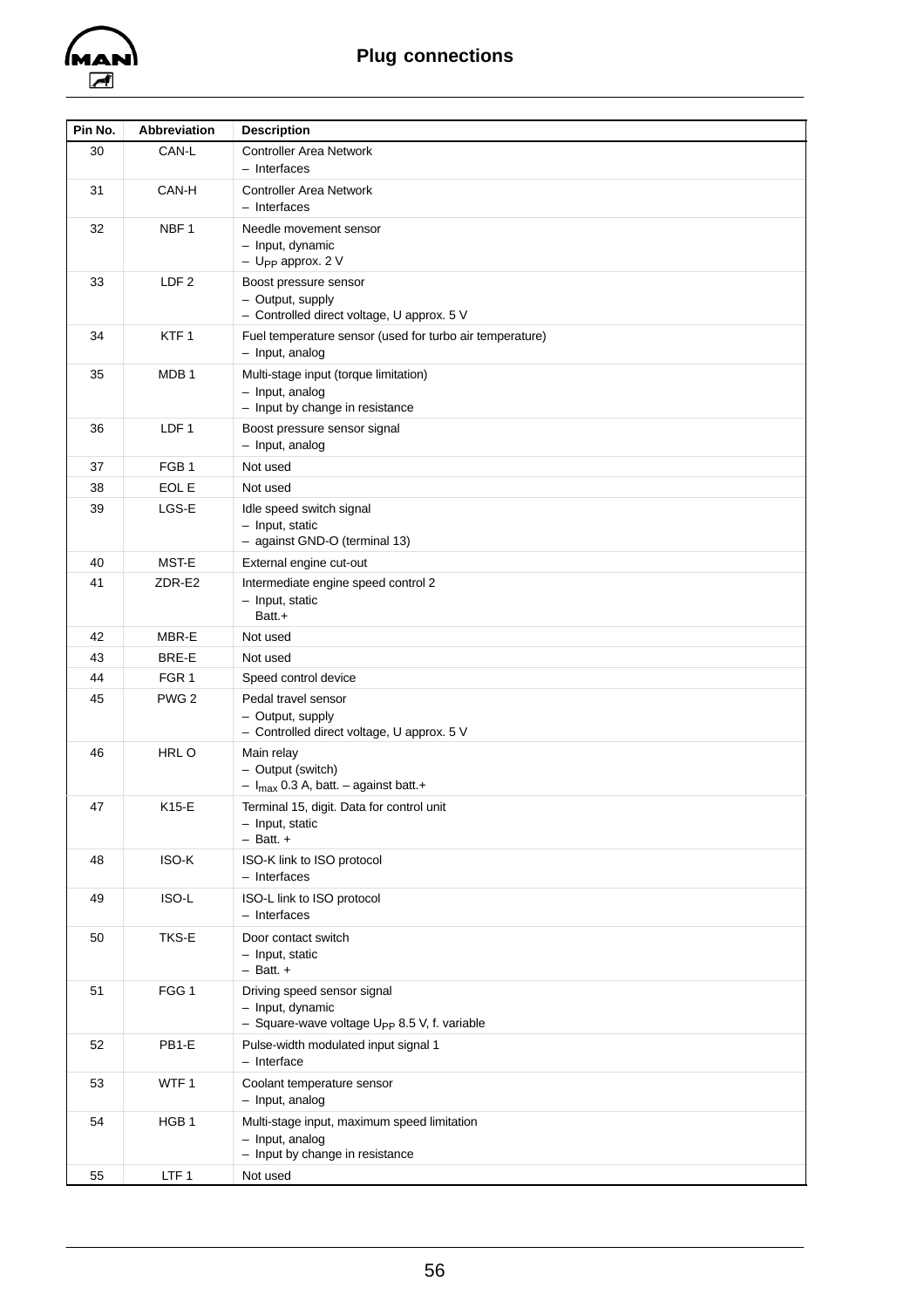

#### <span id="page-58-0"></span>1. Revision list

| Date       | <b>Revisions</b> |
|------------|------------------|
| 30.05.1994 | First issue      |
| 26.04.1999 | New edition      |

### 2. Scope

This data sheet comprises the specifications and tests for the electronic control unit EDC-MS5 required to guarantee the functions listed in the following under the specified ambient conditions.

#### 3. General features

| 3.1 | Place of installation                                                                      | Frame (chassis)                                                                                |
|-----|--------------------------------------------------------------------------------------------|------------------------------------------------------------------------------------------------|
| 3.2 | Electrical connection                                                                      | 55-pin plug connection                                                                         |
| 3.3 | Weight                                                                                     | approx. 1.4 kg                                                                                 |
| 3.4 | Degree of protection                                                                       |                                                                                                |
|     | Protection against shock-hazard<br>and foreign bodies                                      | in accordance with DIN 40 050, Part 9; IP 54 A                                                 |
|     | Protection against water ingress<br>with connector plugged in<br>without protecting sleeve | in accordance with DIN 40 050, Part 9; IP 54 A<br>in accordance with DIN 40 050, Part 9; IP 30 |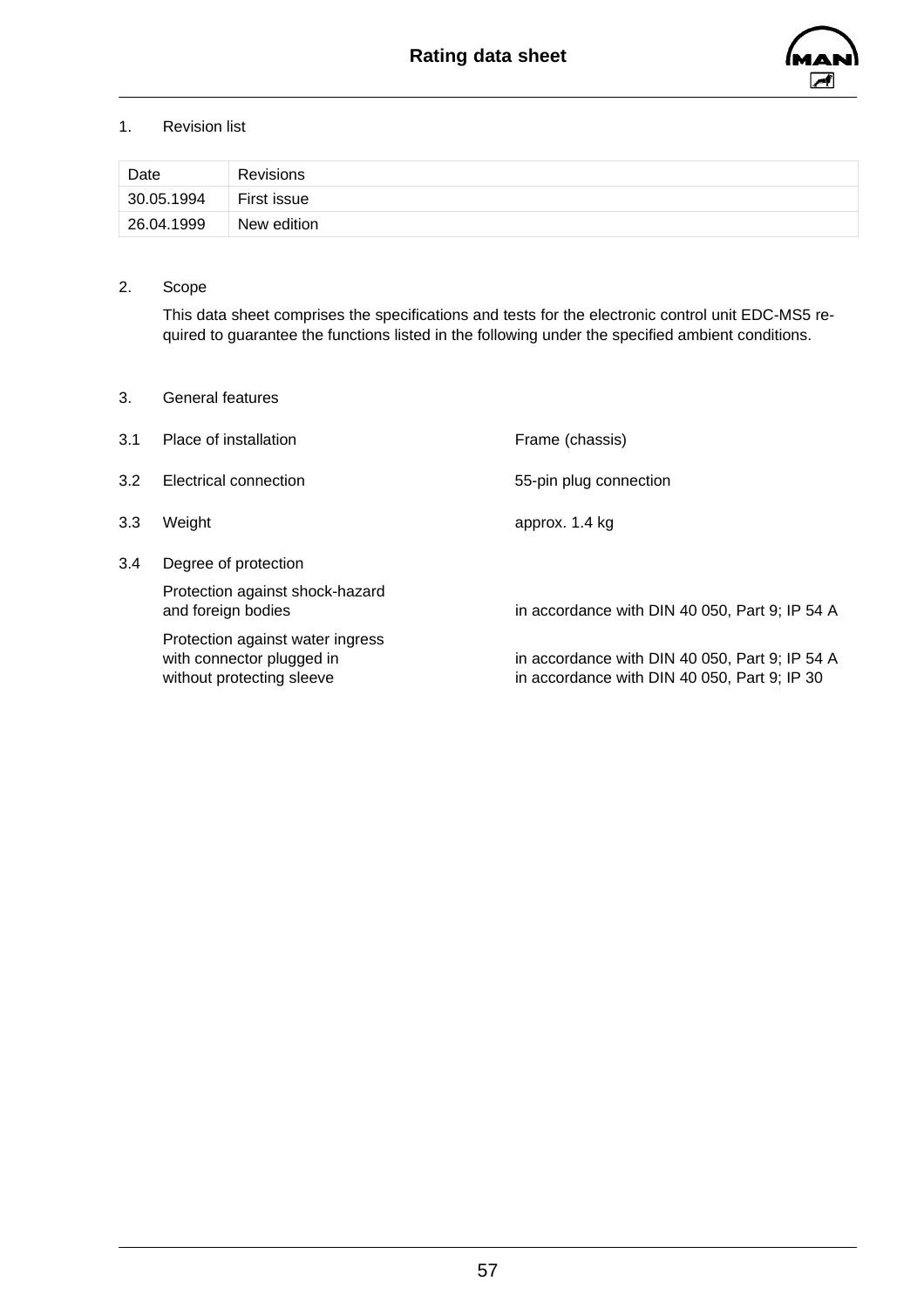<span id="page-59-0"></span>

## 4. Temperature range

|     | Та:<br>Tu: | Temperature of mounting surface<br>Temperature of ambient air        |           |                                                                      |
|-----|------------|----------------------------------------------------------------------|-----------|----------------------------------------------------------------------|
| 4.1 |            | Storage temperature                                                  |           |                                                                      |
|     |            | Permanent, not installed<br>Temporary, max. 1h in installed position |           | $-40^{\circ}$ C $+85^{\circ}$ C<br>$-40^{\circ}$ C $+100^{\circ}$ C  |
| 4.2 |            | Operating temperature                                                |           |                                                                      |
|     | Still air  |                                                                      |           |                                                                      |
|     |            | Ambient temperature Tu, permanent<br>Mounting surface Ta, permanent  |           | $-40^{\circ}$ C  +65 $^{\circ}$ C<br>$-40^{\circ}$ C $+65^{\circ}$ C |
|     |            | <u>Moving air</u>                                                    |           |                                                                      |
|     |            | Ambient temperature Tu, permanent<br>Mounting surface Ta, permanent  |           | $-40^{\circ}$ C  +70 $^{\circ}$ C<br>$-40^{\circ}$ C $+70^{\circ}$ C |
|     | Tu =Ta,    | See diagram:                                                         | temporary | $-40^{\circ}$ C $-85^{\circ}$ C                                      |

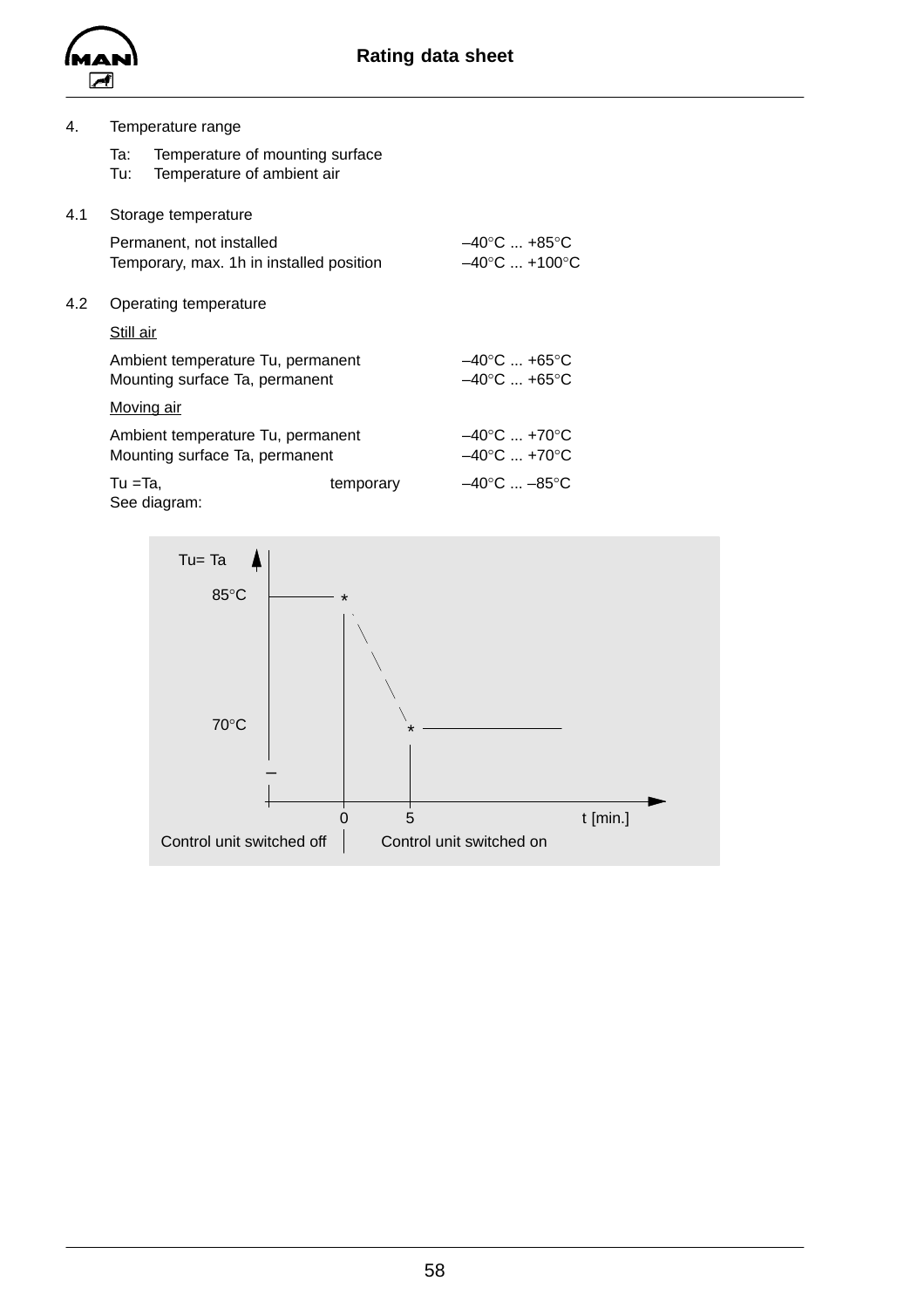

<span id="page-60-0"></span>

| 5. | Mechanical characteristics |
|----|----------------------------|
|    |                            |

5.1 Vibration stress

|     | 5.1.1 Sinusoidal vibration test in accordance with | DIN 40046 Part 8, Fc (IEC 68-2-6)                              |
|-----|----------------------------------------------------|----------------------------------------------------------------|
|     | Max. acceleration amplitude                        | 50 m/s <sup>2</sup>                                            |
|     | Frequency range                                    | 10 Hz  200 Hz                                                  |
|     | Frequency change rate                              | 1 okt./min.                                                    |
|     | <b>Test duration</b>                               | 24 h per main coordinate                                       |
|     | 5.1.2 Broadband noise test in accordance with      | DIN 40046 Part 22, Fd (IEC 68-2-34)                            |
|     | Total acceleration (effective value)               | 45 $m/s^2$                                                     |
|     | Frequency range                                    | 10 Hz  1000 Hz                                                 |
|     | <b>Test duration</b>                               | 24 h per main coordinate                                       |
| 5.2 | Shock stress, test in accordance with              | DIN 40046 Part 7, (IEC 68-2-27)                                |
|     | Max. acceleration amplitude                        | 1000 $m/s^2$                                                   |
|     | Shock form                                         | Semi-sinusoidal                                                |
|     | Duration of nominal shock                          | 6 ms                                                           |
|     | <b>Test duration</b>                               | 3 shocks per main coordinate in<br>both directions (18 shocks) |

The frequency and acceleration value specified in 5.1 and 5.2 apply to the vibration testing table.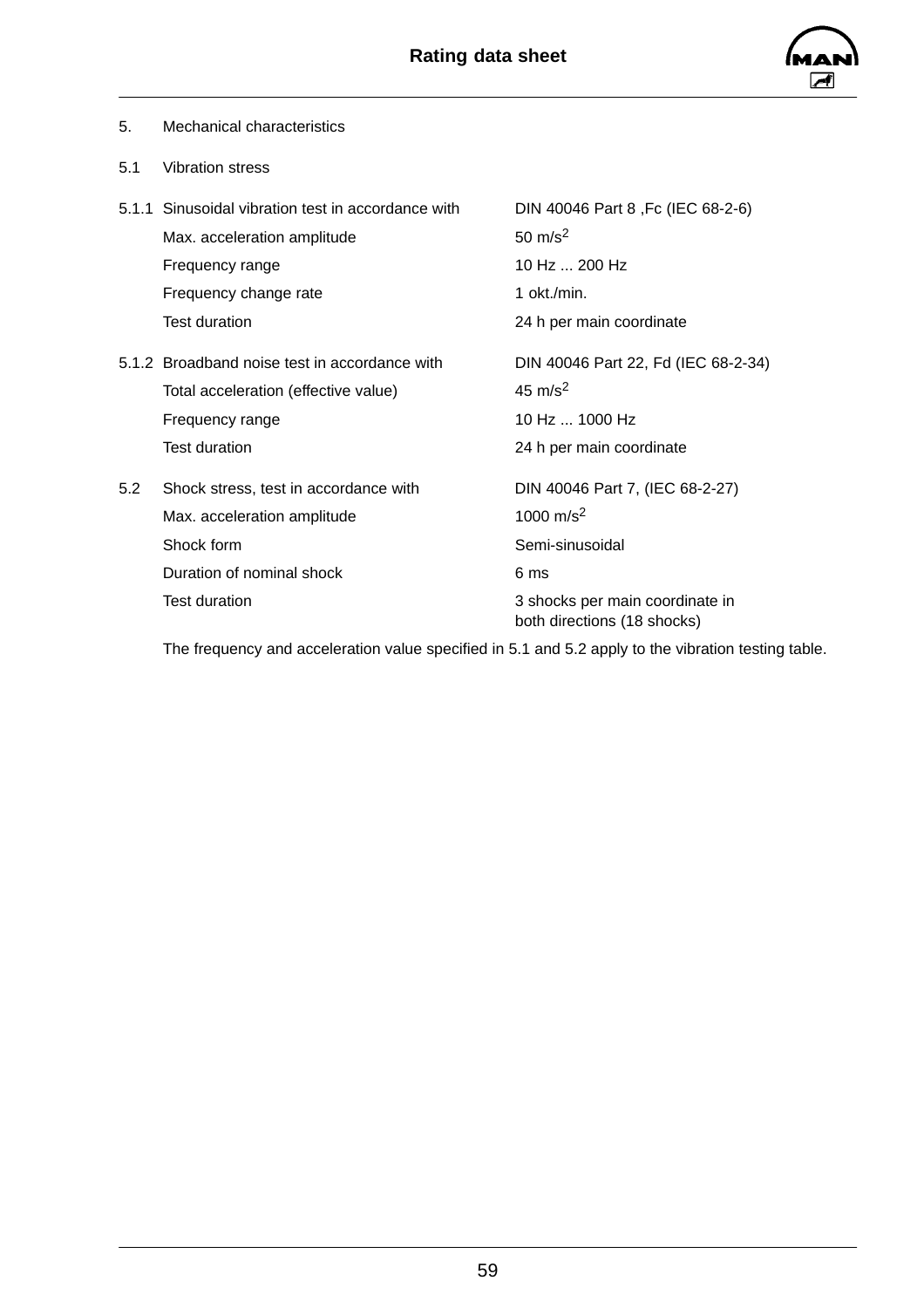<span id="page-61-0"></span>

- 6. Electrical ratings
- 6.1 Supply voltage range
- 6.1.1 Rated voltage 24 V
	-
- 6.1.2 Permissible supply voltage 7.0 ... 32 V normal operation (measured at the batt. $+$ , batt. $-$  min. 16 V for 50 ms after switching on terminals of the control unit) the control unit
	- The definition provided in Section 7 applies to the voltages U-batt+  $\leq 7$  V or U-bat–  $\geq 32$  V.
- 6.1.3 Residual ripple of supply voltage (Operation without battery not permitted)

(Measured at the batt+, batt– terminals of the control unit with the control unit switched on and the engine running. The value need not be maintained during the start procedure)

control unit.

6.2 Power loss, control unit

(idle speed, engine at operating temperature) approx. 18 W

- 6.3 Polarity reversal protection By coded control unit connector, polarity reversal
- 6.4 Short-circuit strength
	- Conditions: Max. 1 short-circuit simultaneously For all plug connections against batt+, batt–
	-
	-
	- control unit is powered with U-batt.

– Ta and Tu ≤ 65°C, and against one another except for BAT+, BAT–, – U-Batt ≤ 28V GND 0. NBF 0. CAN H and L

of battery does not result in destruction of control unit when the main relay is activated by the

Restricted: RWGR. RWGM. RWGY short-circuit at max. 26 V permissible for max. duration of 1 min.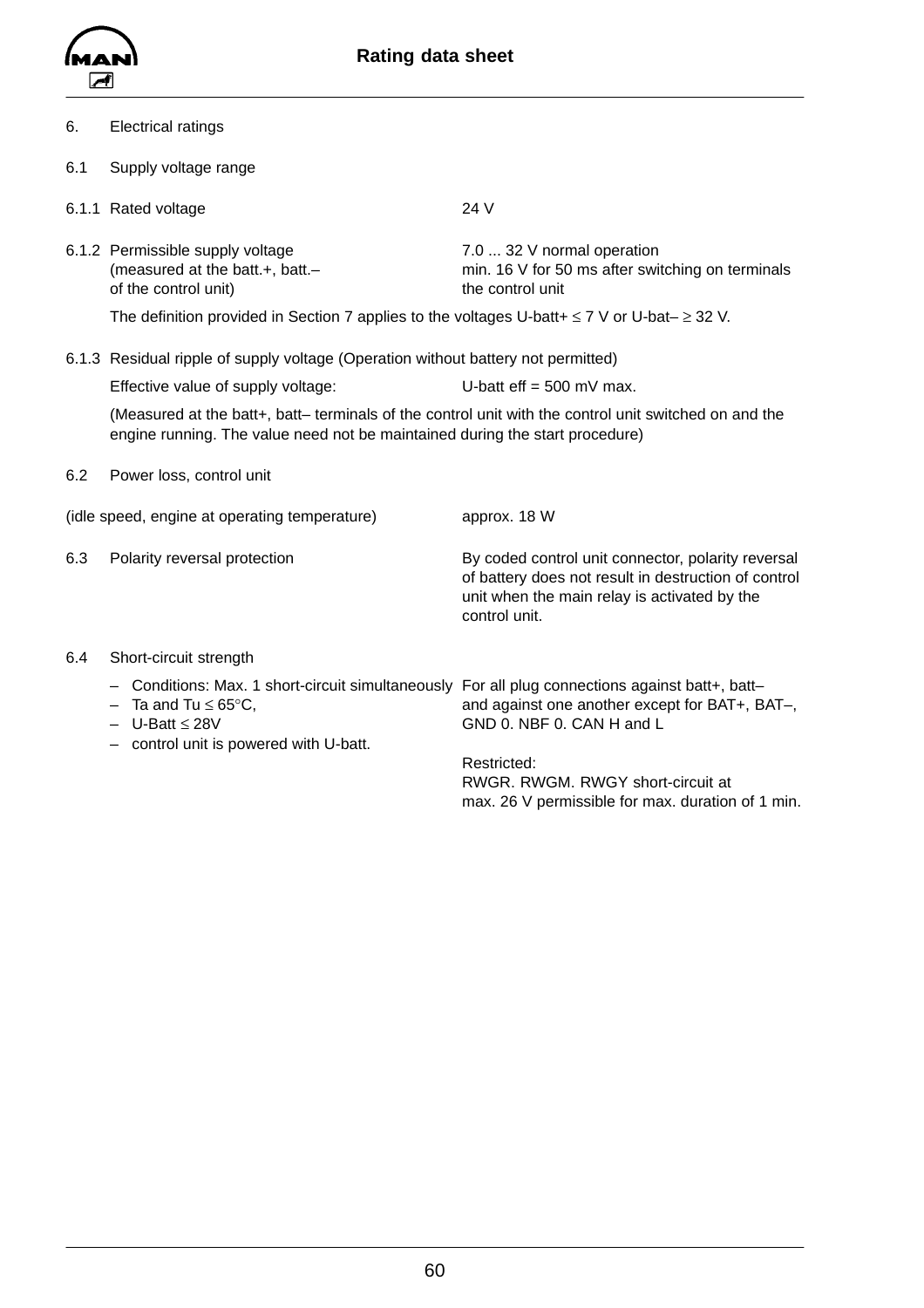

#### <span id="page-62-0"></span>7. Immunity to interference

Pulses in accordance with ISO 7637-2 are permitted on the batt+/batt- line if they are within the following rated values.

The control unit can switch off as a precautionary measure in the case of supply voltages outside the range  $7V \leq U$ -Bat+  $\leq 32V$ .

The function is resumed on returning to the permissible voltage range.

## 7.1 ISO pulses 1 to 4

| Test pulse | Vs [Volt] | Ri [Ohm] | $tl$ [s] | Number of<br>pulses | Test duration [h] |
|------------|-----------|----------|----------|---------------------|-------------------|
| 1a         | $-200$    | 10       | 5        | 5 0 0 0             |                   |
| 2          | $+100$    | 10       | 0.5      | 5 0 0 0             |                   |
| За         | $-200$    | 50       | $100\mu$ |                     |                   |
| 3b         | $+200$    | 50       | $100\mu$ |                     |                   |

7.2 ISO pulse 5 (load dump)

| $Vs = 57 V$        | $\text{Ri} = 2 \Omega$ | td = $200ms$                                | $(at + U-Batt = 28V)$                                                      |  |
|--------------------|------------------------|---------------------------------------------|----------------------------------------------------------------------------|--|
| Set-up temperature |                        |                                             | Ta $\leq 65^{\circ}$ C                                                     |  |
| Ambient air        |                        |                                             | Tu $\leq 65^{\circ}$ C                                                     |  |
|                    |                        | Minimum wait time between subsequent pulses | 1 min                                                                      |  |
| Number of pulses   |                        |                                             | 10                                                                         |  |
|                    |                        |                                             | Voltage limitation by the internal load dump feature cuts in at min. 34 V. |  |

#### 7.3 EMV

|     | 7.3.1 Irradiation immunity |                                                                                          |
|-----|----------------------------|------------------------------------------------------------------------------------------|
|     | Frequency range            | 1 MHz  1000 MHz<br>(measure up to 400 MHz)                                               |
|     | Field strength             | 100 V/m sinusoidal, non-modulated<br>(stripline measurement)                             |
|     | Criterion                  | Engine overrevving or shutting down<br>not permitted.<br>Accuracy deviation permissible. |
| 7.4 | Interference suppression   | In accordance with VDE 0879 Part 3,<br>interference suppression level 2.                 |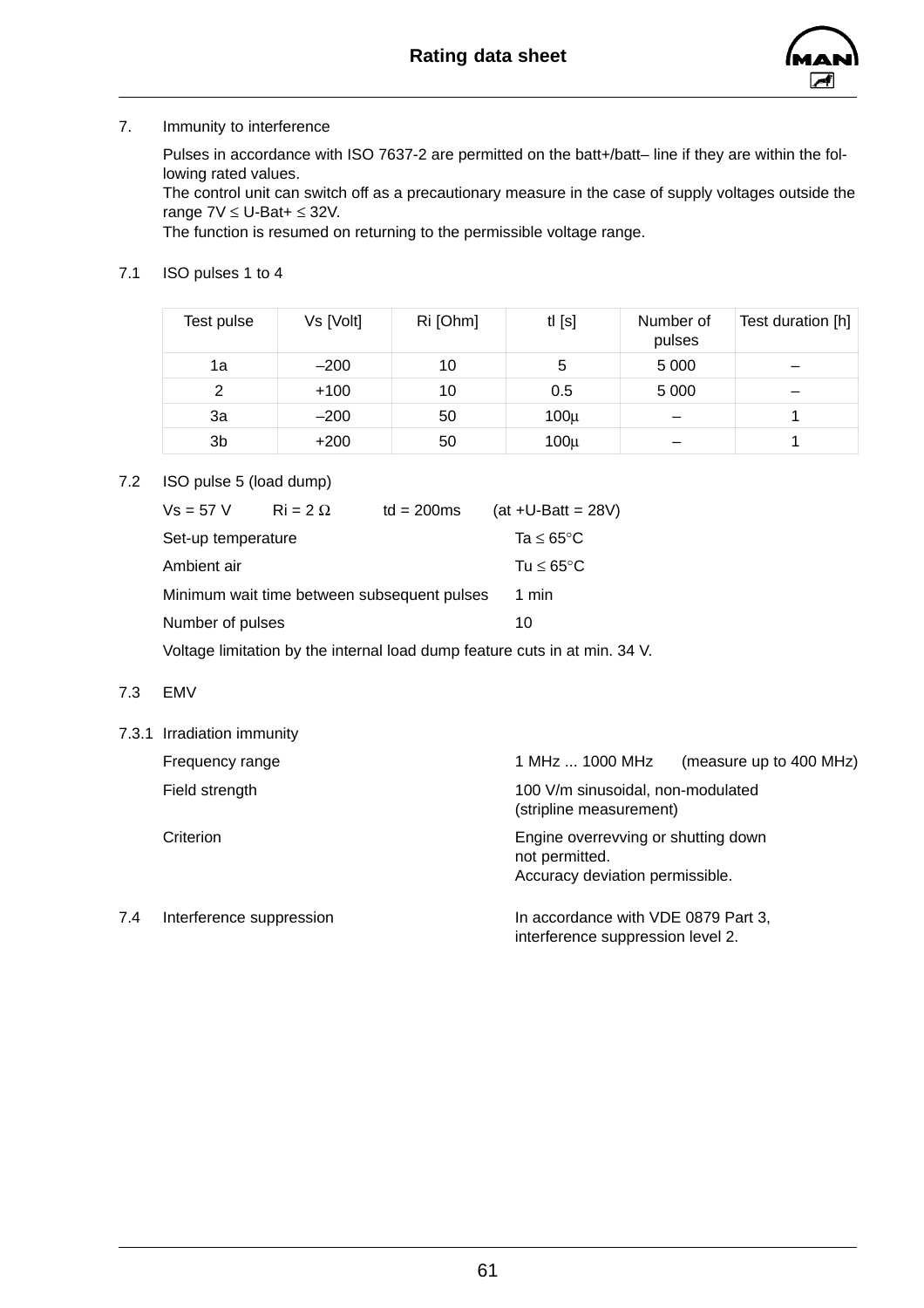<span id="page-63-0"></span>

8. Resistance to motor vehicle-specific liquids / fluids

The control unit is resistant to diesel fuel, petrol, engine oil, engine cleaner, brake fluid, battery acid, windscreen washer fluid, isooctane / toluene

9. Mechanical test data

| 9.1 | <b>Vibration stress</b>                            | As Point 5.1                                                              |
|-----|----------------------------------------------------|---------------------------------------------------------------------------|
| 9.2 | Shock stress                                       | As Point 5.2                                                              |
| 9.3 | Alternating temperature                            | Test Nb in accordance with DIN 40046 Part 14<br>Clause 3 (IEC 68-2-14 Nb) |
|     | Lower test temperature                             | $-40^{\circ}$ C                                                           |
|     | Upper test temperature                             | $+85^{\circ}$ C                                                           |
|     | Number of cycles                                   | 100                                                                       |
|     | Temperature change rate                            | < 10K/min                                                                 |
|     | Holding time at upper stress temperature           | 15 minutes each                                                           |
| 9.4 | Moisture resistance                                |                                                                           |
|     |                                                    |                                                                           |
|     | 9.4.1 Test in accordance with DIN standard         | Test Db in accordance with FW 24 DIN 50016<br>(IEC 68-2-30)               |
|     | Number of cycles                                   | 28                                                                        |
|     | Function test after                                | 7 cycles                                                                  |
|     | 9.4.2 Active moisture-alternating temperature test |                                                                           |
|     | Rel. humidity                                      | 95%                                                                       |
|     | Normal temperature phase at                        | $40^{\circ}$ C                                                            |
|     | Duration                                           | 240 h                                                                     |
|     | Low temperature phase at                           | $-10^{\circ}$ C                                                           |
|     | Duration                                           | 2 <sub>h</sub>                                                            |

10. Service life test

The service life test comprises a mechanical test in accordance with Points 5.1 and 5.2 as well as a climatic test in accordance with Points 9.3 and 9.4. Function measurements in accordance with the test and adjustment specifications are conducted after the individual tests.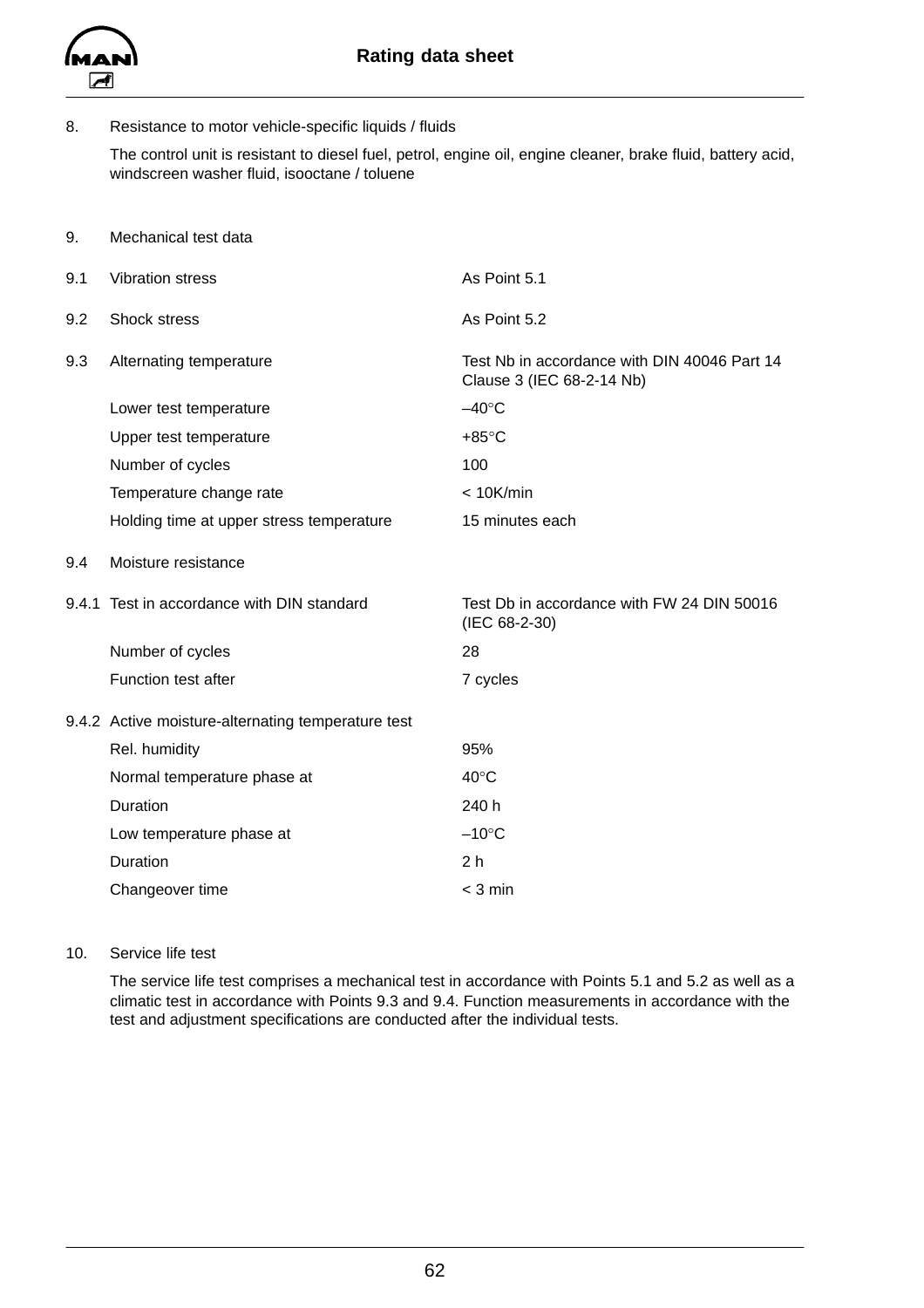## **Connection diagram**



<span id="page-64-0"></span>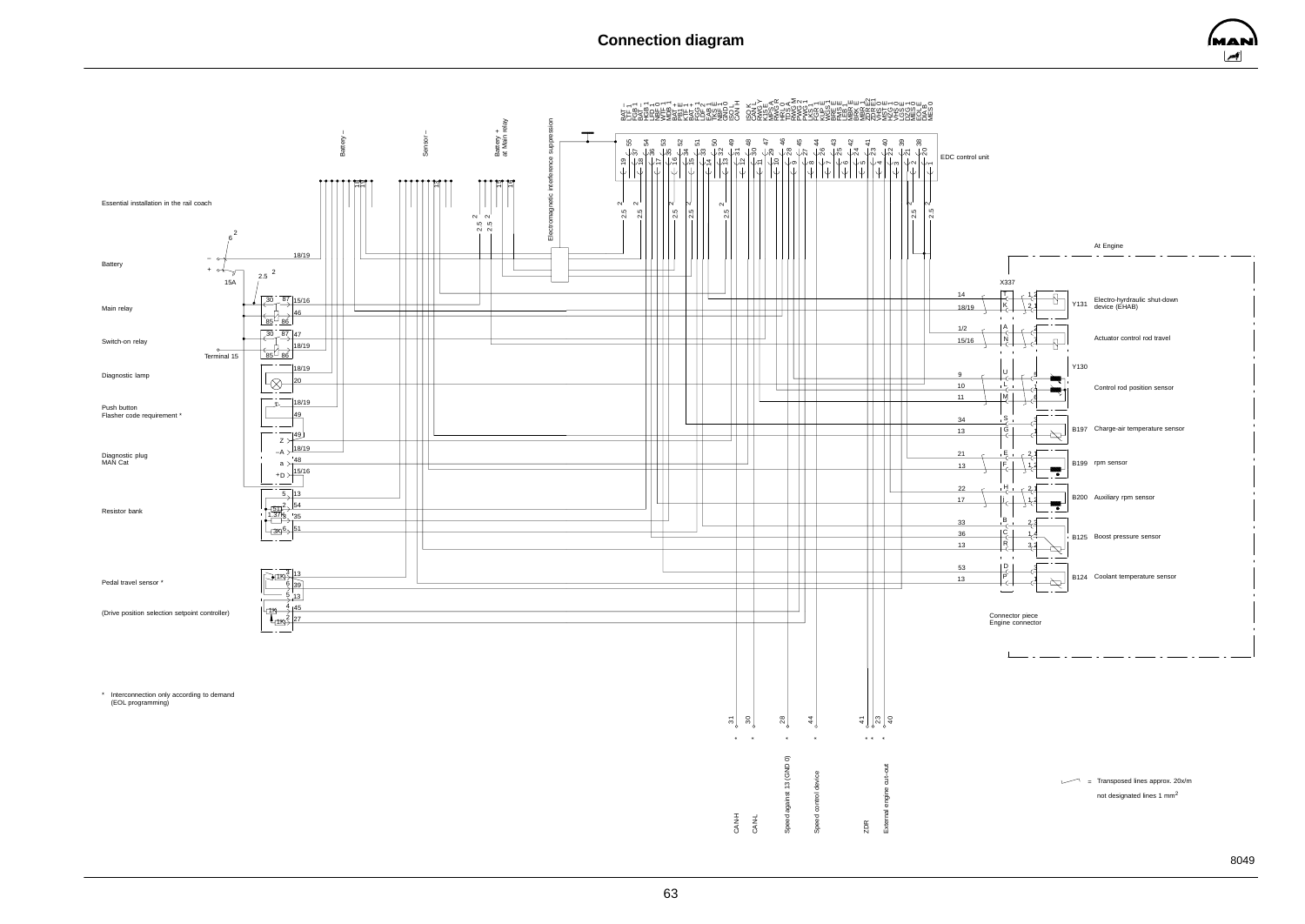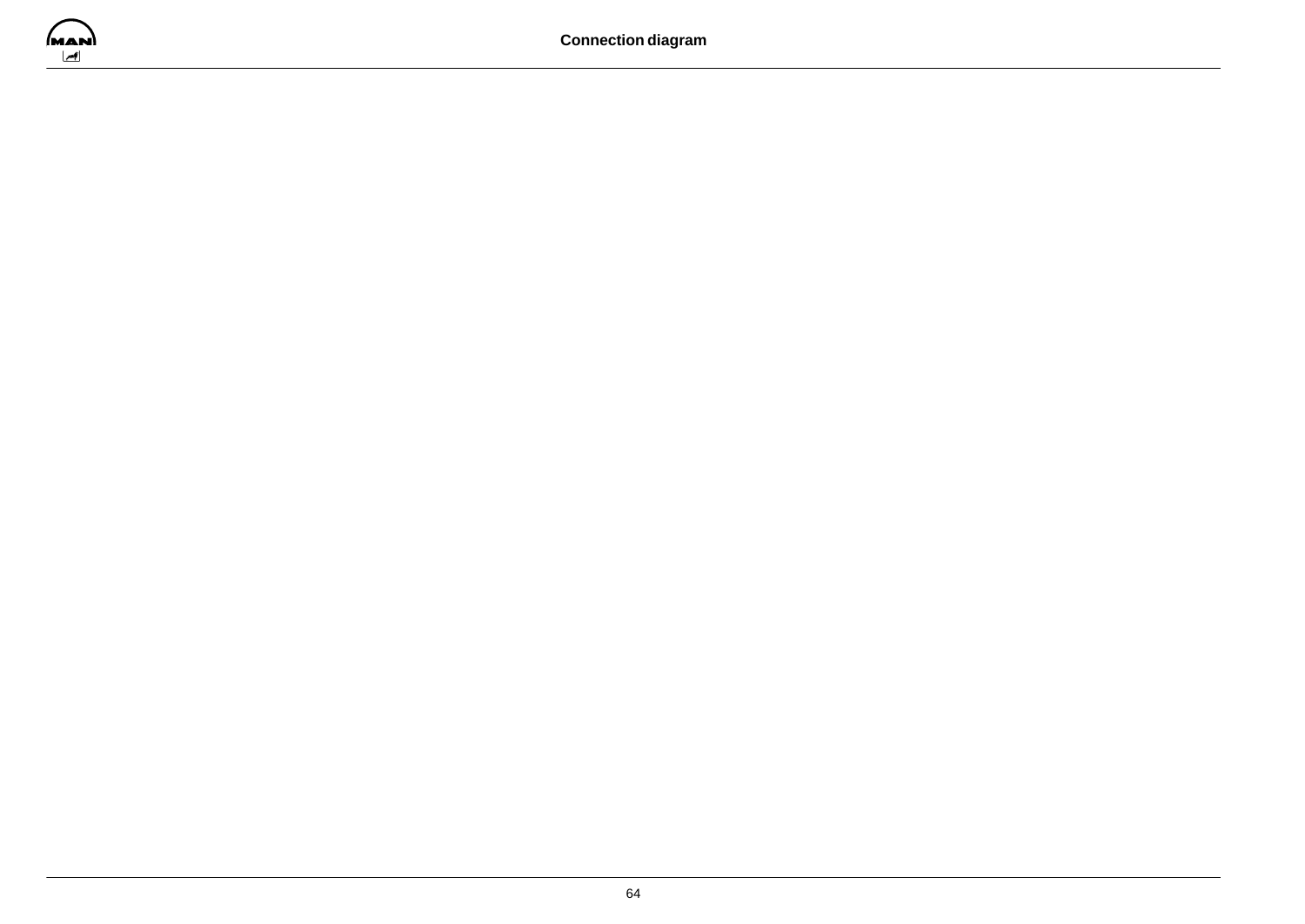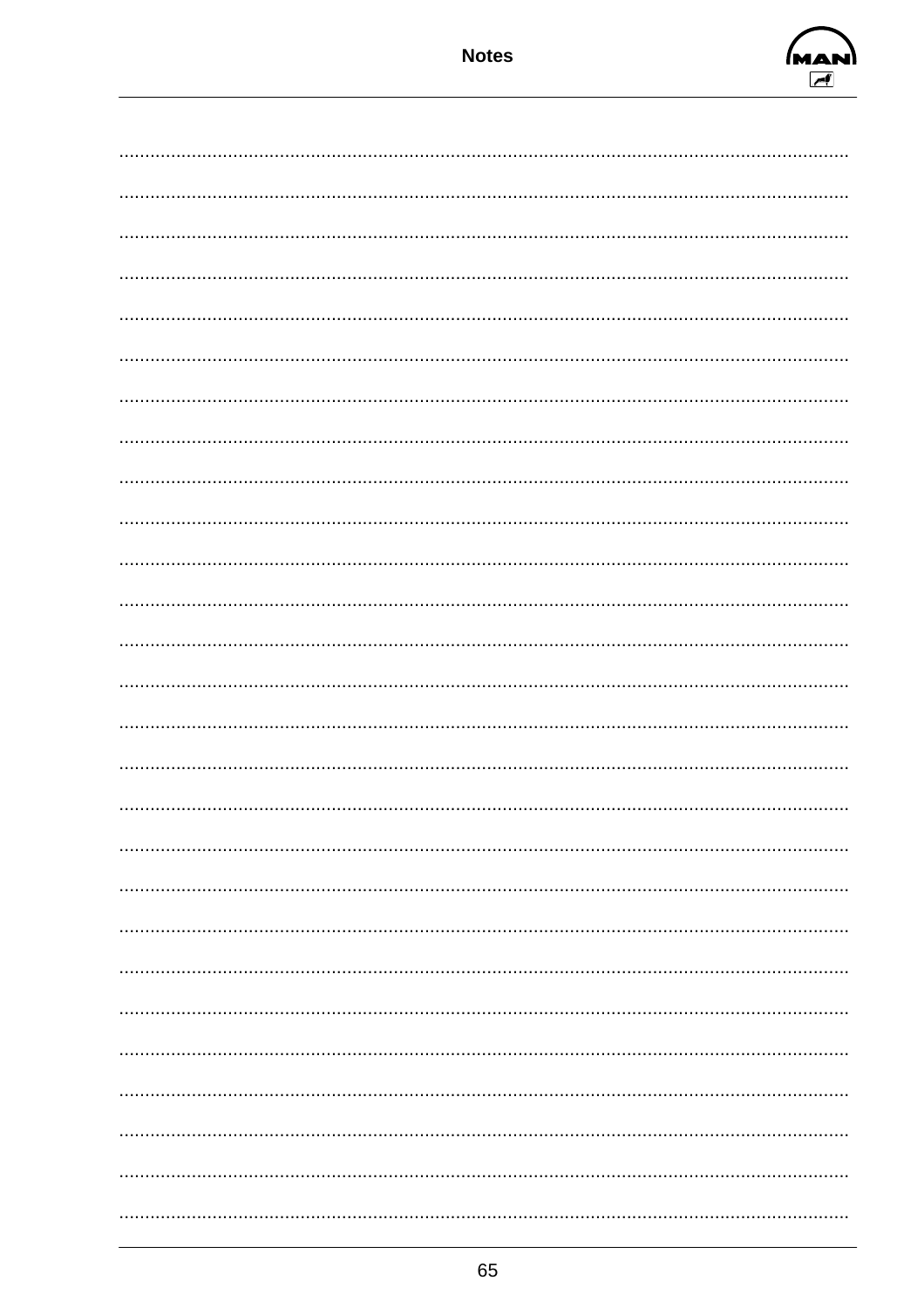<span id="page-67-0"></span>

## **Index**

## **A**

| Atmospheric pressure sensor |  |
|-----------------------------|--|
|                             |  |
|                             |  |

## **B**

## **C**

| CAN system (control unit)  44                  |
|------------------------------------------------|
| CAN system (TSC1-FM message)  47               |
| Capacitance reserve check  26                  |
| Charge-air temperature sensor  39              |
| Component description 9-26                     |
| Connection diagram  63                         |
| Control box for idle speed adjustment  43      |
| Control rod position sensor  34                |
| Control rod position sensor - loose contact 52 |
|                                                |
|                                                |
| Control unit (processor run-on)  50            |
| Control unit plug connector -                  |
|                                                |
| Control unit watchdog run-on fault  51         |
| Control unit, EEPROM processor 1 fault  48     |
| Control unit, EEPROM processor 2 fault 49      |
|                                                |
| Coolant temperature sensor  35                 |

## **D**

# **E**

| Electrohydraulic shut-off device EHAB  13, 54 |  |
|-----------------------------------------------|--|
| Electromagnetic fuel-delivery regulator  11   |  |
| Electronic diesel control - General  6        |  |
| Engine overspeed  42                          |  |
|                                               |  |

## **F**

| п<br>Injection pump  11                                                                                                              |
|--------------------------------------------------------------------------------------------------------------------------------------|
| L<br>List of checking procedures EDC MS 5  24-26                                                                                     |
| M<br>Main relay  45                                                                                                                  |
| N<br>Notes on operation  20-21<br>Intermediate engine speed control  20                                                              |
| P                                                                                                                                    |
| R<br>Rating data sheet  57-62<br>Resistance checks  24<br>RPM sensor  19, 32                                                         |
| S<br>Avoiding accidents likely to cause injury 4<br>Limitation of liability<br>for parts and accessories  5<br>Self-diagnosis  21-23 |
| System description EDC M(S) 5  7-8                                                                                                   |

## **T**

| Troubleshooting chart  27–29                 |  |
|----------------------------------------------|--|
|                                              |  |
| Turbo air and coolant temperature sensors 17 |  |
|                                              |  |
|                                              |  |

## **U**

| Undervoltage  40 |  |
|------------------|--|
|------------------|--|